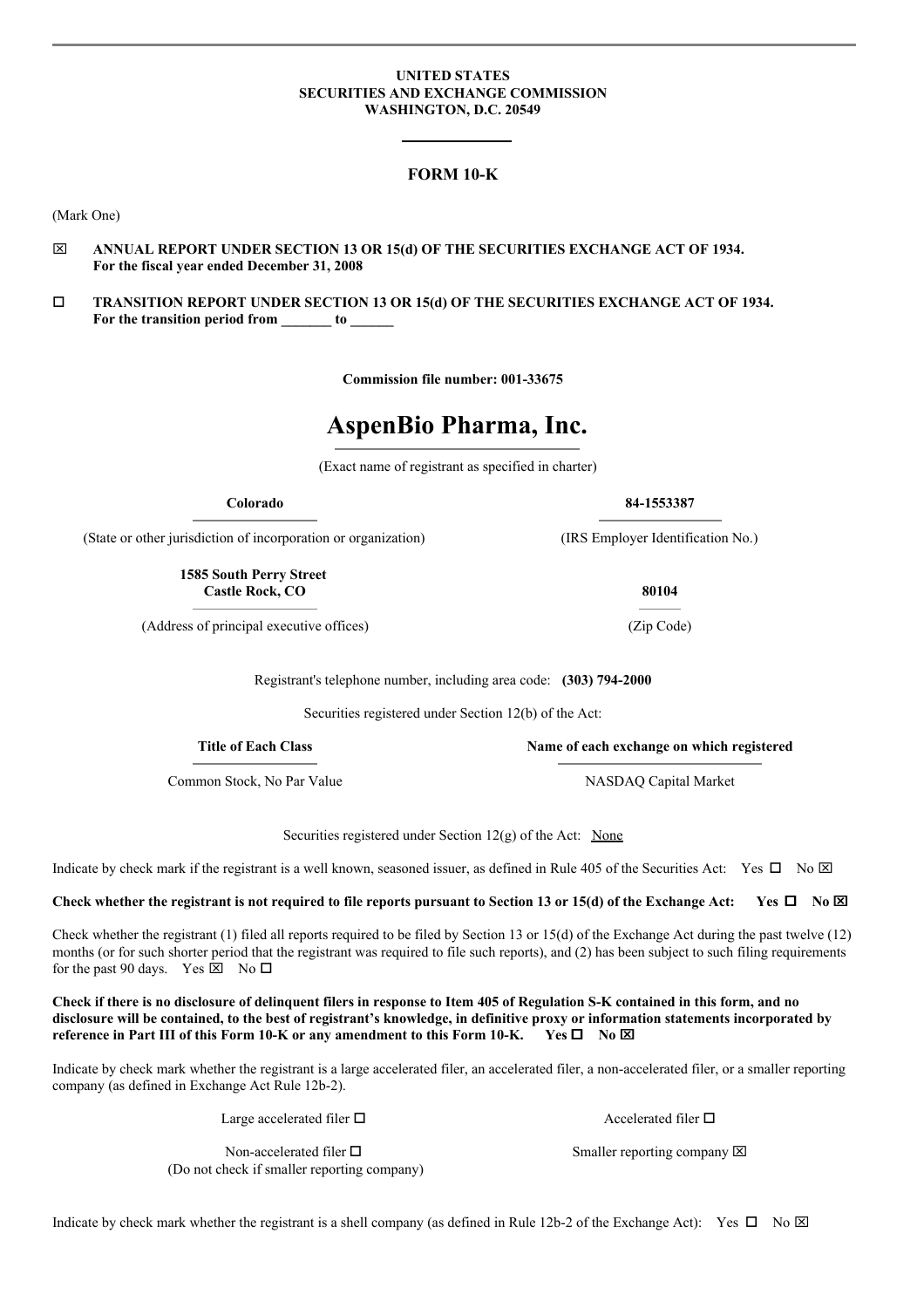The aggregate market value of Common Stock held by non-affiliates of the registrant as of June 30, 2008, computed by reference to the closing price on that date was \$141,217,000.

The number of shares outstanding of the registrant's common stock at March 13, 2009, was 31,696,748.

# DOCUMENTS INCORPORATED BY REFERENCE

Part III of this Form 10-K is incorporated by reference to the registrant's definitive proxy statement, which is due to be filed within 120 days of the end of the registrant's fiscal year ended December 31, 2008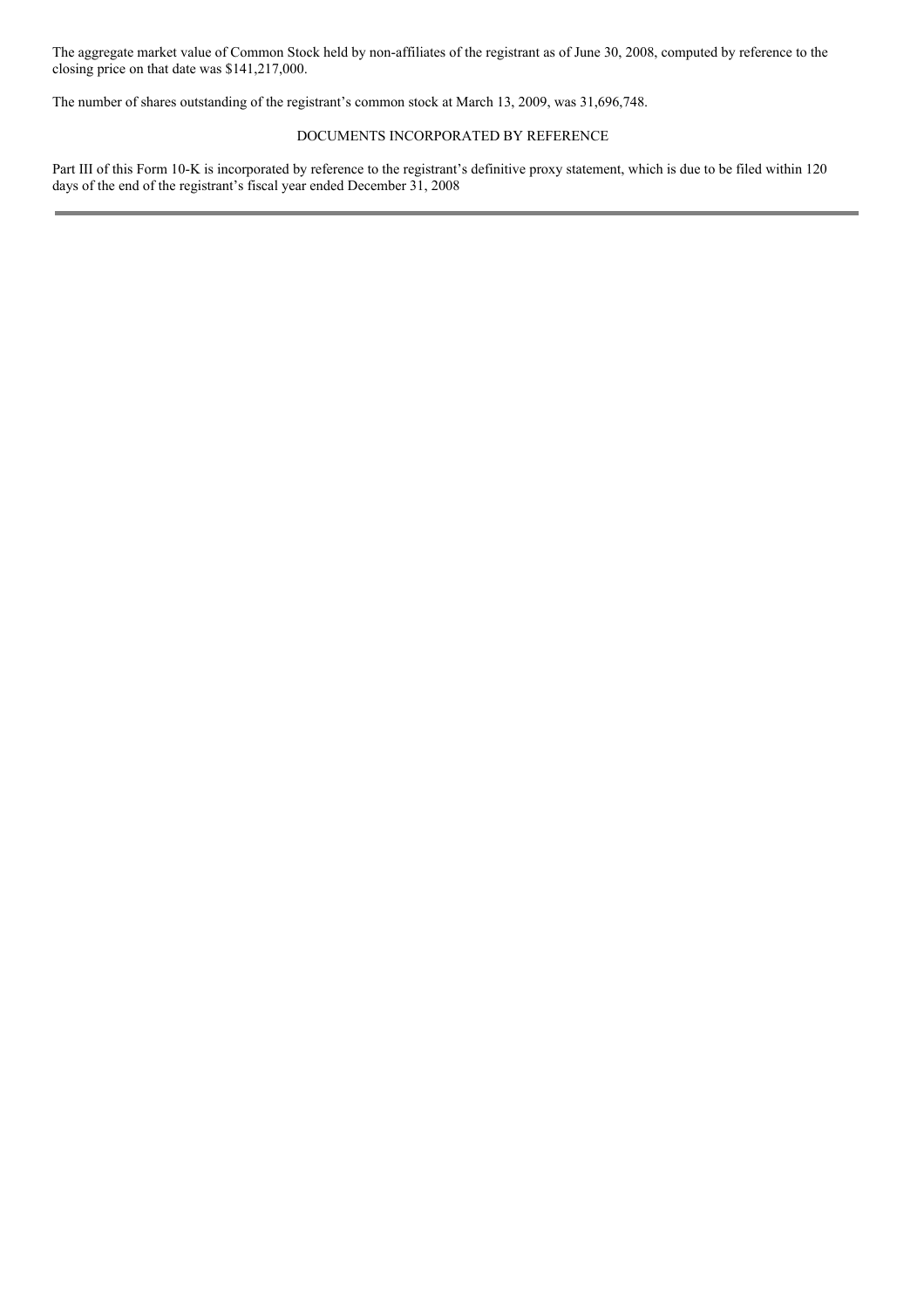# **ASPENBIO PHARMA, INC.**

# **INDEX TO ANNUAL REPORT ON FORM 10-K**

#### **Page**

### PART I

| Item 1.  | <b>Business</b>                                     |        |
|----------|-----------------------------------------------------|--------|
| Item 1A. | <b>Risk Factors</b>                                 | 19     |
| Item 1B. | Unresolved Staff Comments                           | $\sim$ |
| Item 2.  | Properties                                          | 24     |
| Item 3.  | Legal Proceedings                                   | 24     |
| Item 4.  | Submission of Matters to a Vote of Security Holders | 24     |

# PART II

| Item 5.  | Market for Registrant's Common Equity and Related Stockholder Matters and Issuer Purchases of Equity |         |  |  |
|----------|------------------------------------------------------------------------------------------------------|---------|--|--|
|          | Securities                                                                                           | 24      |  |  |
| Item 6.  | Selected Financial Data                                                                              | $\ast$  |  |  |
| Item 7.  | Management's Discussion and Analysis of Financial Condition and Results of Operations                | 27      |  |  |
| Item 7A. | <b>Ouantitative and Oualitative Disclosures About Market Risk</b>                                    | $\star$ |  |  |
| Item 8.  | <b>Financial Statements</b>                                                                          | 33      |  |  |
| Item 9.  | Changes in and Disagreements with Accountants on Accounting and Financial Disclosures                | 51      |  |  |
| Item 9A. | Controls and Procedures                                                                              | 51      |  |  |

#### PART III

| Item $10$ . | Directors and Executive Officers and Corporate Governance                                      | 52 |
|-------------|------------------------------------------------------------------------------------------------|----|
| Item $11$ . | <b>Executive Compensation</b>                                                                  | 52 |
| Item $12$ . | Security Ownership of Certain Beneficial Owners and Management and Related Stockholder Matters | 52 |
| Item $13$ . | Certain Relationships and Related Transactions and Director Independence                       | 52 |
| Item $14$ . | Principal Accountant Fees and Services                                                         | 52 |
|             |                                                                                                |    |

#### PART IV

Item 15. Exhibits 53

\* – Item is not applicable as Company relies on scaled disclosure standards as of December 31, 2008.

### DISCLOSURE REGARDING FORWARD-LOOKING STATEMENTS

Certain statements contained in this report that are not historical facts constitute forward-looking statements, within the meaning of the Private Securities Litigation Reform Act of 1995, and are intended to be covered by the safe harbors created by that Act. Reliance should not be placed on forward-looking statements because they involve known and unknown risks, uncertainties, and other factors, which may cause actual results, performance, or achievements to differ materially from those expressed or implied. Any forward-looking statement speaks only as of the date made. We undertake no obligation to update any forward-looking statements to reflect events or circumstances after the date on which they are made.

Statements concerning the establishment of reserves and adjustments for dated and obsolete products, expected financial performance, on-going business strategies and possible future action which we intend to pursue to achieve strategic objectives constitute forward-looking information. The sufficiency of such charges, implementation of strategies and the achievement of financial performance are each subject to numerous conditions, uncertainties, and risk factors. Factors which could cause actual performance to differ materially from these forward-looking statements, include, without limitation, management's analysis of our assets, liabilities, and operations, the failure to sell date-sensitive inventory prior to its expiration, competition, new product development by competitors, which could render particular products obsolete, the inability to develop or acquire and successfully introduce new products or improvements of existing products, problems in collecting receivables, testing or other delays or problems in introducing any of our development products, and difficulties in obtaining financing on an as-needed basis.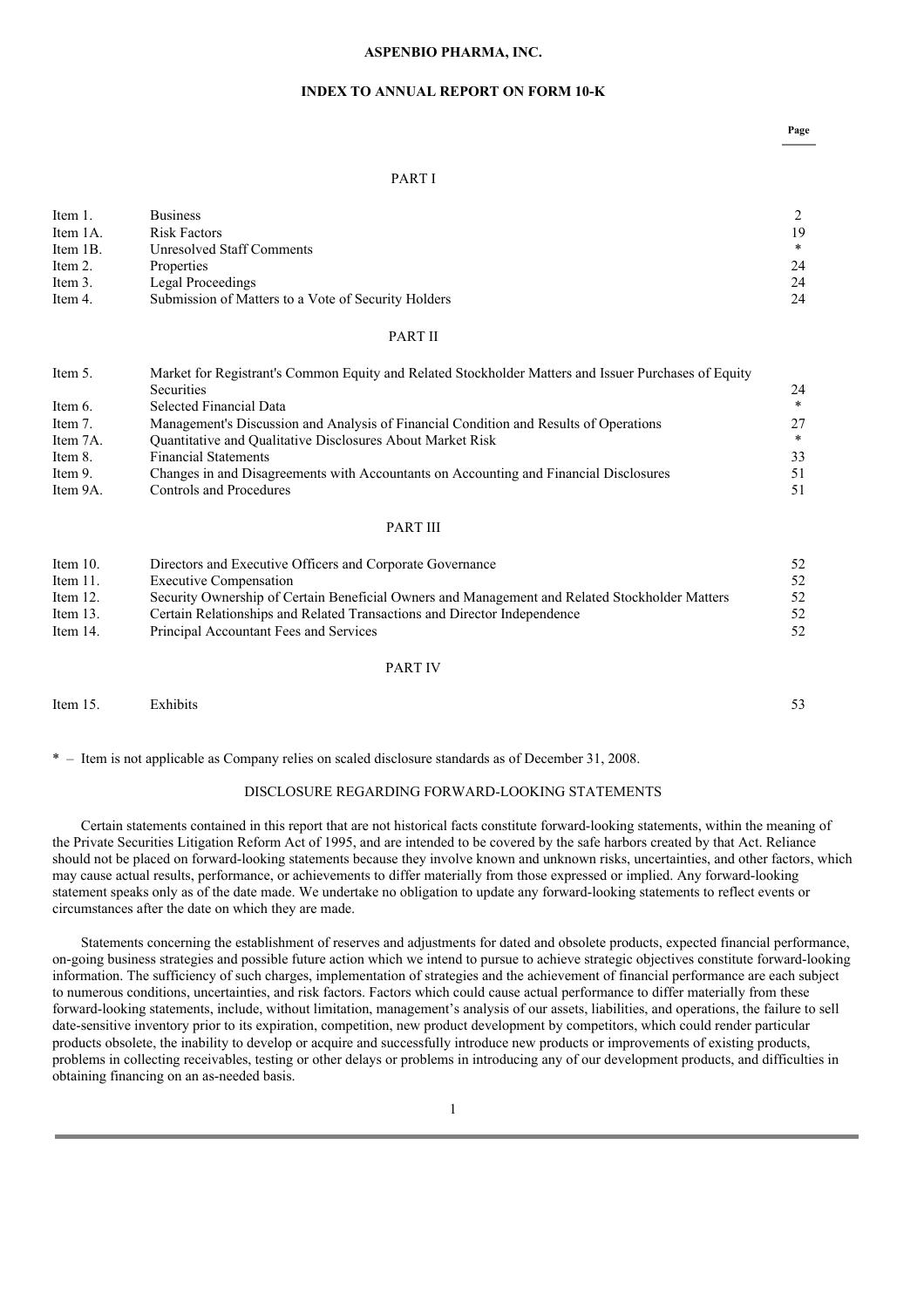# **ITEM 1. BUSINESS**

### *Overview*

AspenBio Pharma, Inc. (the "Company" or "AspenBio" also "we", "us" or "our") is an emerging bio-pharmaceutical company dedicated to the discovery; development, manufacture, and marketing of novel proprietary products that have large worldwide market potential. We were originally formed in August 2000, as a Colorado corporation to produce purified proteins for diagnostic applications and have successfully leveraged our foundational science and technology expertise to rapidly develop a pipeline of new products. Today, the Company is primarily focused on advancing towards commercialization, our recently patented blood-based human diagnostic test, AppyScore™ to aid in the diagnosis of human appendicitis and several novel reproduction drugs for use in high value animals.

#### *Human Diagnostics*

AppyScore is the only known blood-based test to the aid in diagnosis of appendicitis. The test is designed to provide a timely, quantitative, and objective assessment for appendicitis which we believe will significantly aid Emergency Department ("ED") physicians in triaging patients complaining of abdominal pain. AppyScore measures the abundance of MRP 8/14, an inflammation biomarker which we have identified to be elevated in acute appendicitis and demonstrates a strong correlation to the severity of the disease. We believe the AppyScore product has the potential to enhance the accuracy and speed of diagnosis and improve the standard of care for acute appendicitis.

# *Appendicitis Overview and Market*

Appendicitis is a rapidly progressing condition which typically occurs over a period of 24 to 36 hours from start to perforation. Failure to accurately diagnose and treat appendicitis before perforation can lead to serious complications and, in some cases, death. The current diagnostic and treatment paradigm for appendicitis includes review of the patient's clinical presentation, health history, blood chemistry, and white blood count. Based on these indicators, patients that are considered to be at risk for appendicitis in the US are then typically sent for Computed Tomography ("CT") imaging (or in some cases ultrasound) for further diagnosis and then surgery. Unfortunately, imagingbased methods are subject to interpretation and can lead to inaccurate or inconclusive diagnosis. One medical report (Graff et al., 2000 *Acad Emerg Med* Vol 7 n 11 pp 1244-55) which analyzed approximately 1,026 appendicitis patients from 12 hospitals found that an average of 18.6% of patients (ranging from 10.6% to 27.8% per hospital) were incorrectly diagnosed as not having appendicitis and were sent home, only to return to the emergency room with more advanced or perforated (burst) appendicitis. In addition, despite the extensive use of use of CT to help diagnose the condition, approximately 15 to 20% of appendectomies remove a normal appendix resulting in unnecessary surgery for the patient and unnecessary cost to the healthcare system. We believe that AppyScore represents a powerful new tool that will help surgeons minimize the negative appendectomy rate without increasing the incidence of perforation among patients with suspected appendicitis.

It is estimated that approximately 5-7% of the world's population will get appendicitis in their lifetime. In the U.S. alone, we estimate that there are approximately 6,000,000 patients that enter emergency departments annually complaining of abdominal pain resulting in approximately 320,000 cases of appendicitis. To date there appears to be no individual sign, symptom, test, or procedure capable of providing an objective and reliable diagnosis of appendicitis. Although the use of a CT appears to be the most widely used diagnostic tool, its results are subject to interpretation and can be inconclusive. Misdiagnosis of appendicitis can lead not only to unnecessary surgery but also to delay of proper therapy for the actual underlying condition. In addition, approximately 58,000 patients annually suffer a perforated appendix because they are not diagnosed correctly and / or in time. A dilemma for surgeons is minimizing the negative appendectomy surgery rate without increasing the incidence of a life threatening perforation among patients referred for suspected appendicitis. We expect AppyScore will provide the only objective and quantitative approach to assist physicians in their diagnostic algorithm and rapidly provide important new information as doctors form their initial clinical impression in patients with acute right lower quadrant abdominal pain.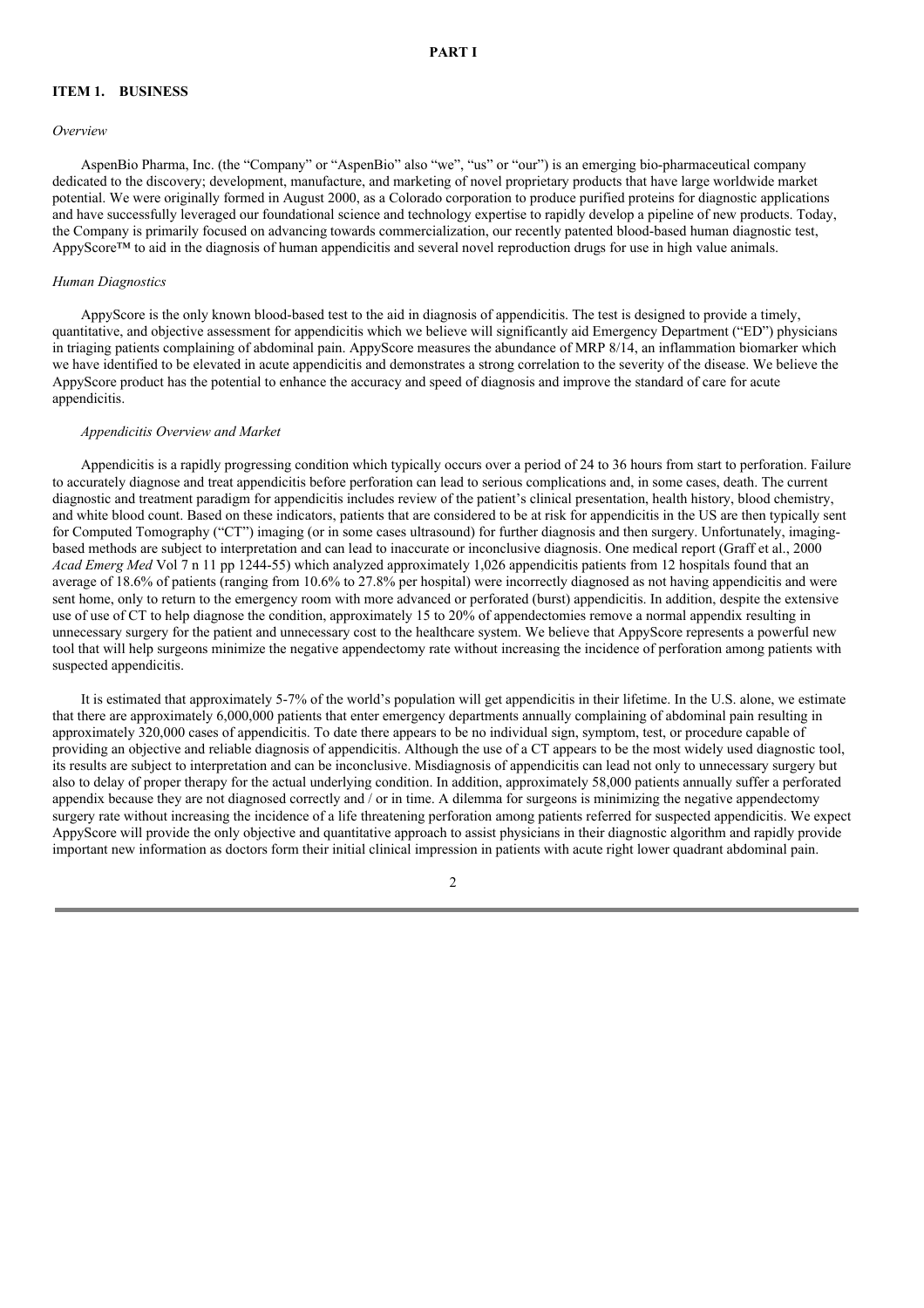#### *Clinical and Product Development*

In December 2008 we completed an 800 patient pivotal clinical trial for AppyScore for use as an aid in the diagnosis of appendicitis. Based on these results, we plan to file a 510(k) with the United States Food and Drug Administration ("FDA") to seek clearance of the AppyScore ELISA platform used in the pivotal trial. It is expected that the product's intended use will be to aid in the diagnosis of appendicitis, when AppyScore is used in conjunction with other clinical findings and laboratory tests.

We have received our Pre-IDE response from the FDA and are pursuing a 510(k) (Pre-Market Notification) regulatory clearance which we expect to file with the FDA in 2009. The basis of a 510(k) filing will be one of comparing the new diagnostic entity to an existing assay, or "predicate" that is substantially equivalent. Although we plan to file using a predicate, we expect that because AppyScore is the first test to aid in the diagnosis of appendicitis, we may not find a comparable test (predicate) which already has FDA clearance. However, if that happens we would then expect to be told by FDA that there is no acceptable substantially equivalent predicate and the application will be routed into the *de novo* process, a procedural method that places a new diagnostic test on the *de novo* path (meaning that this would be a new classification of device).

To date, around 50 products have successfully followed this path since this approach came into effect in 1997. If AppyScore follows the *de novo* process there are benefits, including once cleared it may allow greater flexibility to make product modifications and upgrades.

Our commercialization plan to maximize the value and effectiveness of the AppyScore product in the marketplace is to advance the FDA 510(k) clearance process on our ELISA test while simultaneously completing development and testing of our rapid assay cassette with reader instrument. This reader instrument is in advanced prototype development and has many features and benefits over the current ELISA test format. The benefits include rapid results in fifteen minutes versus forty five minutes for the ELISA, a fully integrated automated standalone assay system that significantly reduces operator dependence, reduces the potential for error and is designed to interface with the hospital's LIMS system. It is expected that clinical trials of this rapid assay with reader will commence either in late 2009 or early 2010. Trials will be designed to support the 510(k) application for this platform, as well as enhance the clinical utility of AppyScore.

# *Animal Healthcare*

Through our "single-chain gonadotropin" platform technology we licensed from Washington University in St. Louis and further developed by AspenBio, we are developing animal healthcare products focused on reproduction, initially in bovine, to be followed by other livestock species of economic importance. Our largest opportunity to date in this area is BoviPure LH™ – a recombinant hormone analog that induces ovulation and reduces the risk of pregnancy loss in dairy cows. We are also developing a novel breakthrough drug designed for super-ovulation of cows: BoviPure FSH™, a single-chain bovine FSH analog that works in a single dose versus conventional FSH drugs which require a total of 8 doses to be given every 12 hours for consecutive 4 days. Both of these drugs, BoviPure LH and BoviPure FSH were licensed in 2008 to Novartis Animal Health under a long-term world-wide development and marketing agreement and are currently advancing in the FDA approval process.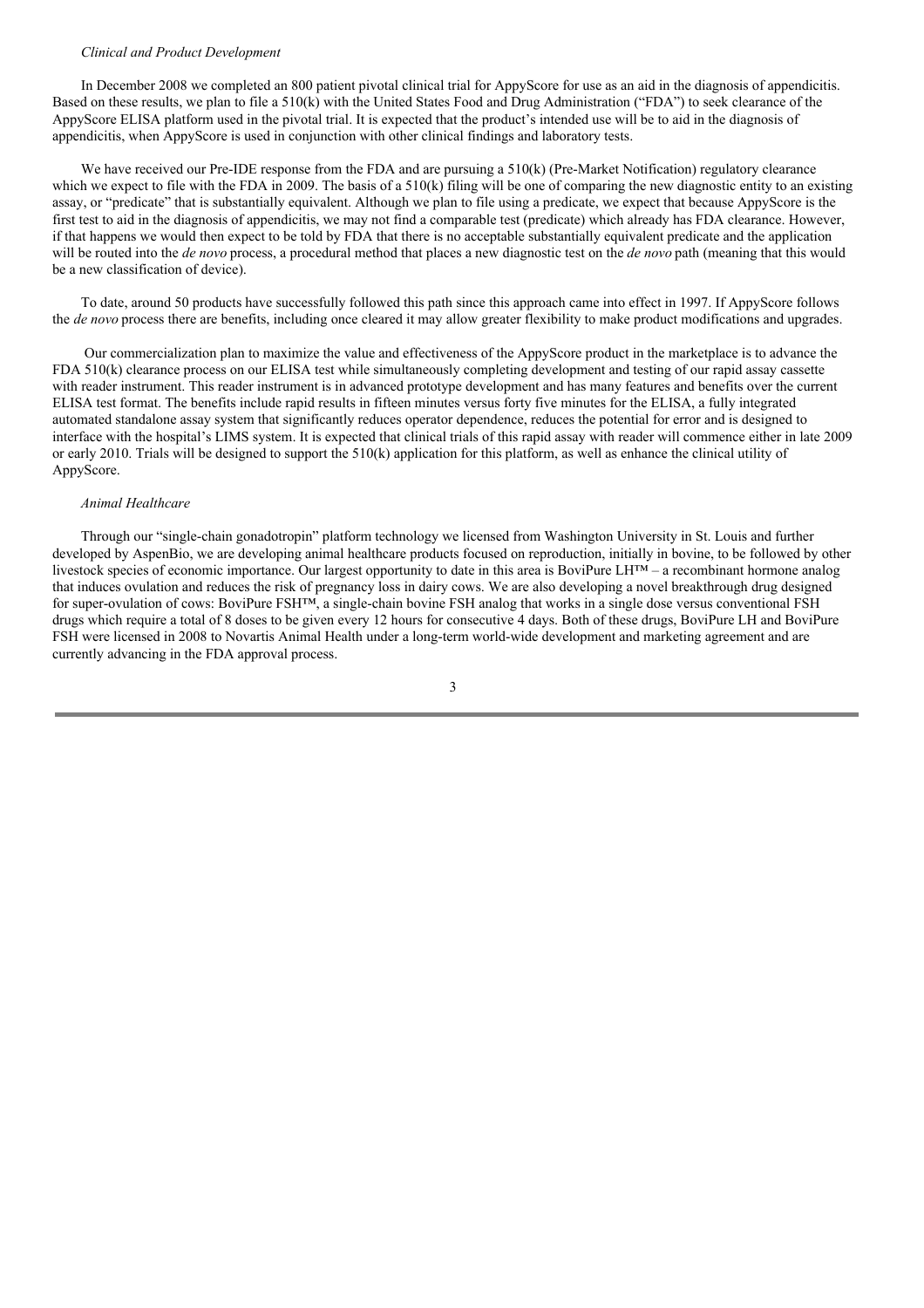# *BoviPure LH*

BoviPure LH is a novel single-chain LH analog for cows which is currently in the early stages of FDA approval. This new hormone analog is believed to induce ovulation and produce a phenomenon that has been shown to reduce the rate of pregnancy loss or embryonic loss in cows. Currently, 70% of dairy cows fail to conceive or maintain a viable pregnancy after artificial insemination (AI) resulting in significant financial and production losses to the dairy. BoviPure LH utilizes our exclusively licensed "single-chain gonadotropin" recombinant drug technology which we believe will offer cost and performance advantages over conventional bovine hormone products available in the worldwide market. We believe this drug may create a totally new pregnancy maintenance market to enhance dairy economics for artificially inseminated dairy cows.

It is estimated that there are between 16 and 20 million artificial insemination attempts annually in dairy cows in the United States alone. Recent research has indicated that BoviPure LH may provide additional economic benefits to expand the market potential for use with artificial insemination in dairy cows. We believe the US pregnancy maintenance annual market for BoviPure LH could exceed \$200 million annually which would be marketed under the Novartis agreement. With a modest 20 percent market penetration estimate, this product could exceed \$40 million in gross revenue annually in the U.S. market alone. We believe there are similar or greater potential markets outside the U.S.

### *Human Diagnostic Antigens*

AspenBio is a supplier of purified proteins for diagnostic applications to large medical diagnostic companies and research institutions. We manufacture and market approximately 20-30 purified protein products primarily for use as controls by diagnostic test kit manufacturers and research facilities, to determine whether diagnostic test kits are functioning properly. In 2008, we had approximately \$821,000 in revenue from these products

# *Corporate Information*

We are located at 1585 S. Perry Street, Castle Rock, CO 80104. Our phone number is (303) 794-2000 and our facsimile is (303) 798- 8332. We currently employ twenty-four full-time employees and two part-time employees. We also regularly use part-time student interns and we will hire additional personnel depending upon our research and development needs at any given time some of whom may be contract employees. We maintain a website at www.aspenbiopharma.com. The information contained in, or that can be accessed through, the website is not part of this annual report.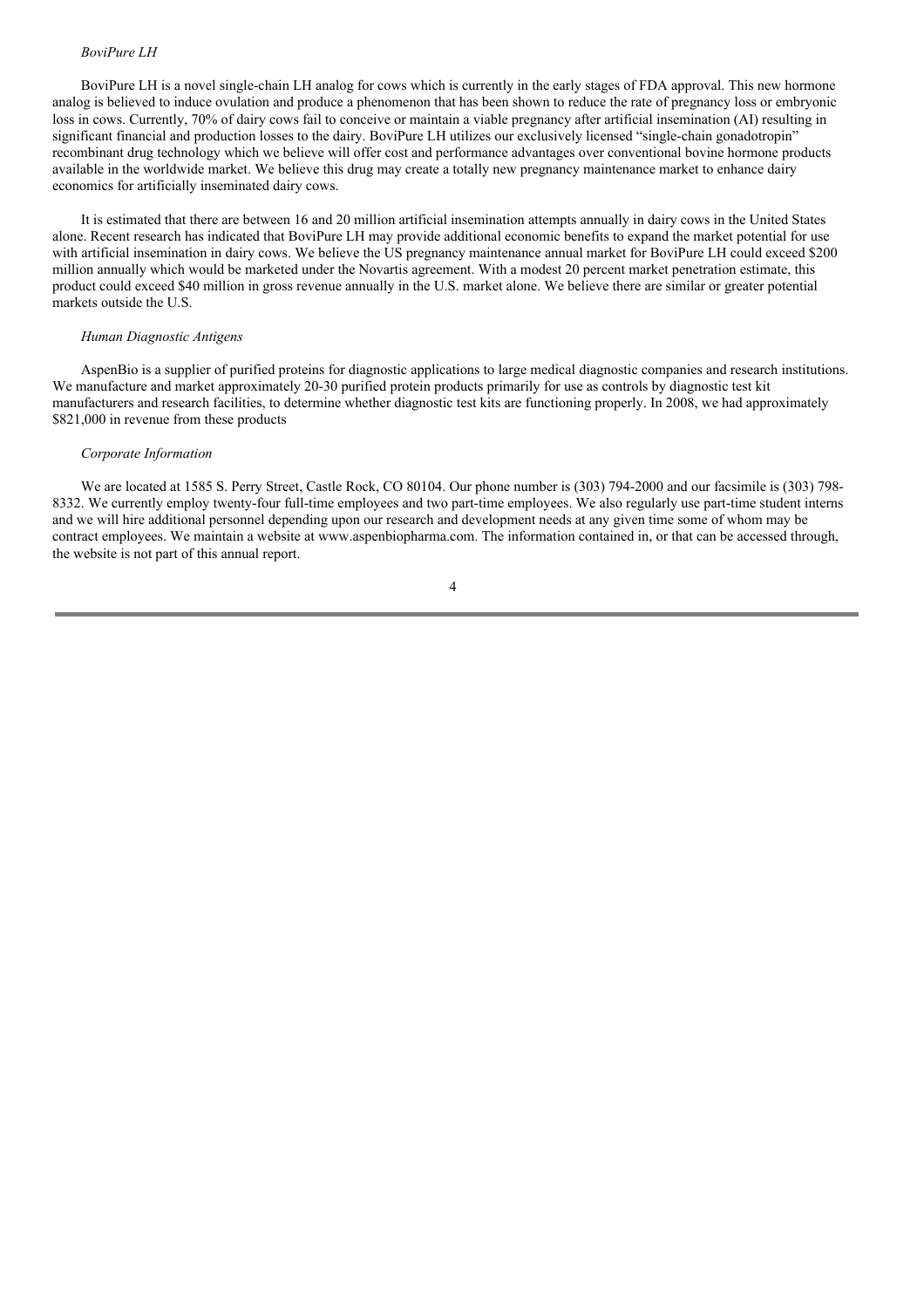# Glossary of Terms

| Artificially inseminated — the process in which a female has been bred via use of semen (AI) which does not involve the physical live<br>mounting / breeding using a bull |
|---------------------------------------------------------------------------------------------------------------------------------------------------------------------------|
| Biomarker tests — tests that identify and quantify markers associated with disease or medical condition                                                                   |
| Chorionic gonadotropin $(hCG)$ — a hormone that induces ovulation                                                                                                         |
| Compounded Deslorelin reagents - synthetic gonadotropin releasing hormone drug                                                                                            |
| Culled from the herd - removed from the herd                                                                                                                              |
| ELISA ("Enzyme Linked Immunosorbant Assay") — immunological method used to test a sample for a protein marker                                                             |
| Embryo transfer - transfer of an embryo from one female to another                                                                                                        |
| Follicle stimulating hormone ("FSH") - hormone that induces follicular development                                                                                        |
| Genomics — method of identifying target genes                                                                                                                             |
| GMP \ cGMP - Good Manufacturing Practice \ Good Manufacturing Practice compliant                                                                                          |
| GnRH-derived products - synthetic gonadotropin releasing hormone compounds                                                                                                |
| Gonadorelin — synthetic gonadotropin releasing hormone compound                                                                                                           |
| Gonadotropins - See LH and FSH                                                                                                                                            |
| Heterodimeric complex — natural form of gonadotropin comprising a complex of an alpha and beta subunit which can easily become<br>dissociated                             |
| Histopathologic — pertaining cell and histological structure in diseased tissue                                                                                           |
| Immunoassay-based — test that uses antibody-antigen interaction as method of measure                                                                                      |
| Luteinizing hormone ("LH") — <i>hormone that induces ovulation</i>                                                                                                        |
| Prostaglandin - hormone that causes regression of the corpus luteum                                                                                                       |
| Proteomics — method of identifying target proteins                                                                                                                        |
| Recombinant - Novel DNA made by genetic engineering                                                                                                                       |
| Single-chain analogs — see single-chain gonadotropin                                                                                                                      |
| Single-chain gonadotropin — recombinant forms of gonadotropins composed of the alpha and beta subunits fused in a single polypeptide.                                     |
| Single-polypeptide-chain-variants- see single-chain gonadotropin                                                                                                          |

Superovulation *— using hormone treatment to stimulate a female to produce more than one ova at one time.*

Triage — *prioritize patients for further medical diagnosis, treatment or examination.*

 $WBC - WBC$  is an abbreviation for white blood cell count. The white blood cells are analyzed from a blood sample collected as part of a standard protocol for patients suspected of having appendicitis who have entered the Emergency Department of a hospital.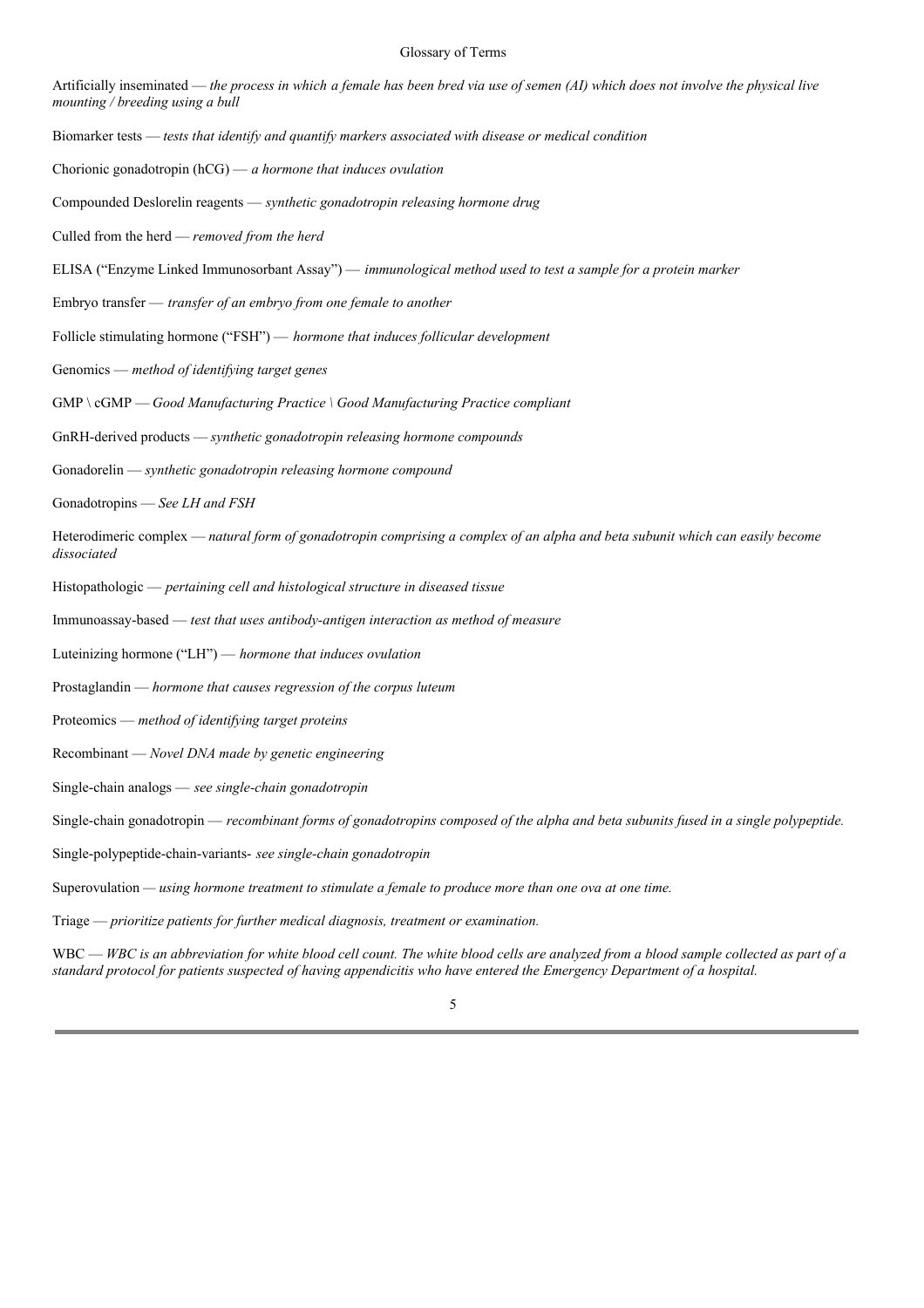#### **Product Overview**

Our current approach is to search for opportunities where we can use our scientific expertise in the fields of protein purification, molecular biology, genomics and proteomics to create unique, competitive, and if possible, proprietary and/or patented products. We also focus on expanding into other uses for purified proteins, principally for diagnosis and treatment of humans and animals. An important factor in the development of diagnostics products is the potential to proceed relatively quickly from product concept to saleable product as compared to therapeutic products which often require many more years to reach the market, due to significantly more stringent regulatory requirements for therapeutic products.

Products currently in our pipeline consist of product candidates in various stages of clinical and pre-clinical development. One of our business strategies is to focus primarily on products and technologies which we believe have attractive worldwide markets and significant product margin potential. Our appendicitis screen test AppyScore is an example of this primary focus. We also pursue technologies under "in-licensing" agreements with third parties such as universities, researchers or individuals; add value by advancing the stage of research and development on the technologies through proof of concept, and then will either "out-license" to "Big Pharma and or Diagnostic" companies and/or continue with in-house development towards regulatory approval, product introduction and launch. Presently many if not all development products in our existing pipeline are under the regulatory jurisdiction of the FDA.

#### **AppyScore Human Appendicitis Triage Blood Test:**

Appendicitis is a common acute surgical problem primarily affecting children and young adults under 30 years of age. It typically is an acute event that occurs between 24 and 36 hours from the initiation of symptoms to the point where if it is not operated on and removed it may perforate or burst causing a potentially life threatening event for the patient. It is estimated that approximately 6,000,000 patients enter U.S. emergency rooms with abdominal pain and that after diagnosis this results in approximately 320,000 appendicitis surgeries. An accurate diagnosis of appendicitis is a difficult challenge for emergency room doctors and the ability to do so effectively is a significant factor in achieving a successful patient outcome. An accurate and effective diagnosis, however, can be time consuming, expensive and difficult because there is considerable overlap of appendicitis with other clinical conditions. Furthermore, to date there appears to be no individual sign, symptom, test, or procedure capable of providing a reliable diagnosis of appendicitis. Misdiagnosis of appendicitis can lead not only to unnecessary surgery but also to delay of proper therapy for the actual underlying condition. Published data indicates that in the United States, an estimated 15-20% of appendectomies remove a normal appendix due primarily to incorrect diagnosis prior to surgery. In addition, approximately 58,000 patients suffer a perforated (or burst) appendix because they are not diagnosed in time. A dilemma for surgeons is minimizing the negative appendectomy surgery rate without increasing the incidence of perforation among patients referred for suspected appendicitis. Techniques currently used by emergency room doctors to diagnose millions of patients complaining of stomach and abdominal pain are expensive, time consuming, and can have high error rates. After performing basic tests and a physical health examination, a CT scan is the most commonly used emergency room diagnostic method used in the U.S. to rule out appendicitis for patients with abdominal pain. Currently the total estimated cost of an abdominal or pelvic CT scan plus associated fees can range from several hundreds of dollars to well over several thousands of dollars per procedure resulting in a total estimated expense of over \$1.0 billion annually in the U.S. on CT to diagnose appendicitis. The scans can take more than four hours to complete (including typical processing time) and expose many patients to extremely high levels of ionizing radiation. While CT scans are still the current medical standard for diagnosing appendicitis, CT diagnostic error rates are estimated to exceed 15% and a high percentage of CT scans are simply inconclusive. The present approach contributes to a significantly large number of unnecessary (negative) appendicitis surgeries and false-negatives due to diagnostic errors.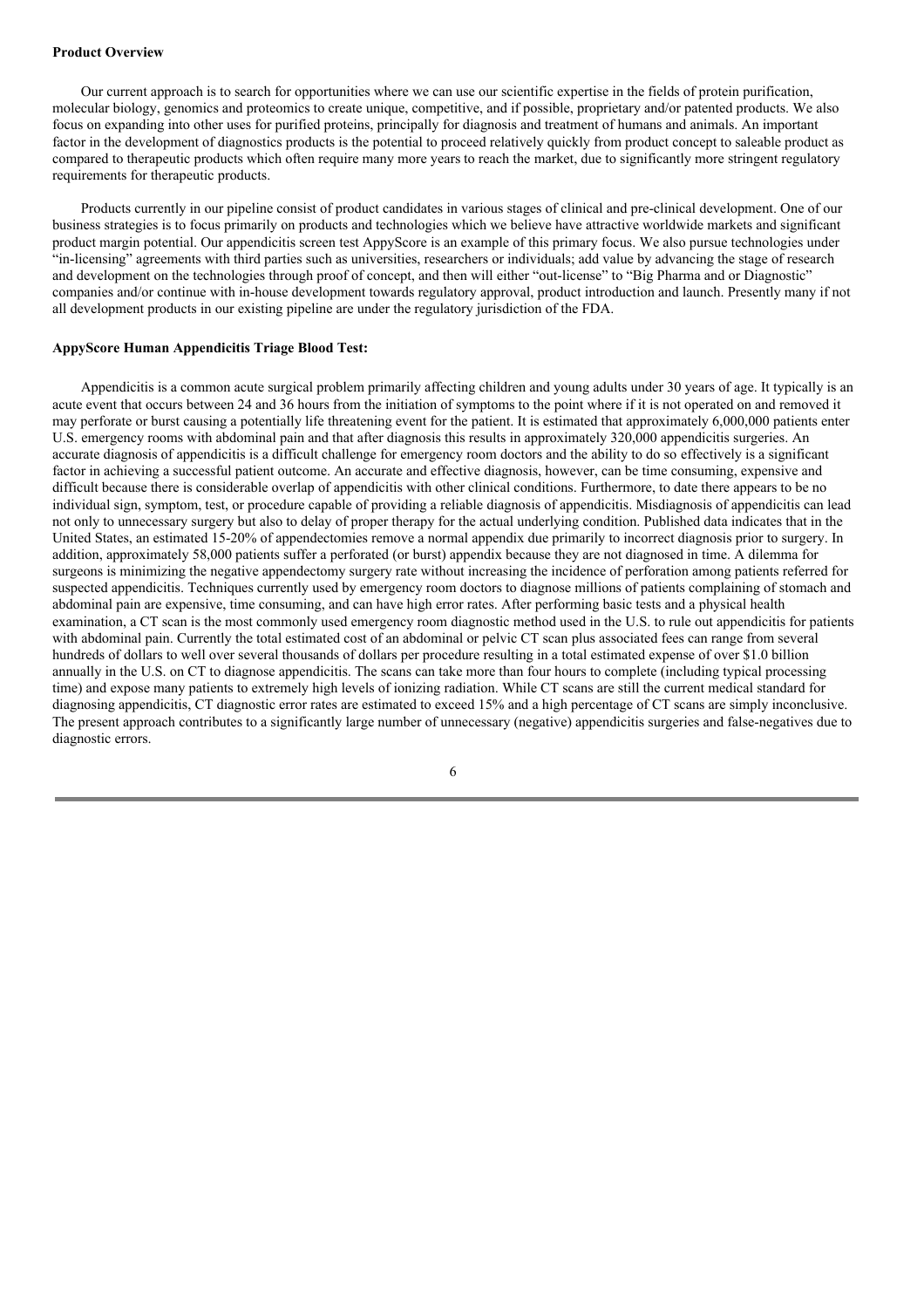In addition to health risks, hospital charges for unnecessary (negative) appendectomies are estimated to cost approximately \$740 million annually in the U.S. alone (Flum et al., Arch Surg. 2002;137:799-804). Additionally up to 25% of patients are not diagnosed correctly in time and suffer a potentially life-threatening perforation of the appendix requiring immediate and more complex emergency surgery. Due to a very high risk of serious internal infection, perforated appendix cases require a more lengthy hospital stay, longer recovery or treatment period, substantially increased cost and tremendous discomfort for the patient. Appendicitis is one of the leading causes of litigation related claims of medical malpractice due to many factors including high diagnostic error rates, negative appendectomies, and increased cost and complications in cases where the appendix perforates

Appendicitis most frequently occurs in patients aged 10 to 30, but can affect all ages. The appendicitis condition usually involves abdominal pain. Appendicitis is especially difficult to diagnose in children and young adults using a CT scan because many patients in this age group have low body fat resulting in very poor tissue differentiation or contrast on the CT scan. Our new blood-based appendicitis triage or screening test also has the potential to enhance overall safety by reducing the amount of radiation exposure from unnecessary CT scans.

The Company continues to make progress in the development and testing of its first-generation blood-based human diagnostic tests designed to rapidly aid in the diagnosis of appendicitis in patients complaining of abdominal pain. Specifically, we have created and optimized a specialized test to detect a marker in the blood associated with appendicitis and have tested this assay in several clinical research trials involving hundreds of human patients.

Preliminary results indicate that our first-generation ELISA triage screen test is highly effective in identifying patients with acute appendicitis. This marker demonstrates a strong correlation with the severity of appendicitis. As a result of these positive developments, the Company is advancing its appendicitis triage blood screen test AppyScore, which is based on a blood test result scoring system designed to be used as an initial appendicitis triage or screening test for patients entering an emergency department or urgent care facility complaining of abdominal pain. We anticipate that our new appendicitis triage screening test will be incorporated in routine blood testing as a patient's blood sample is taken in the ordinary course of an initial assessment of any patient entering the emergency department. Our appendicitis blood test scoring system is designed to numerically measure the blood marker level, which guides the physician in determining not only the presence but also the potential stage or severity of appendicitis being experienced by the patient. Determining the stage or severity of appendicitis helps the physician assess the level of possible danger and the potential for the appendix to perforate, potentially causing lifethreatening complications.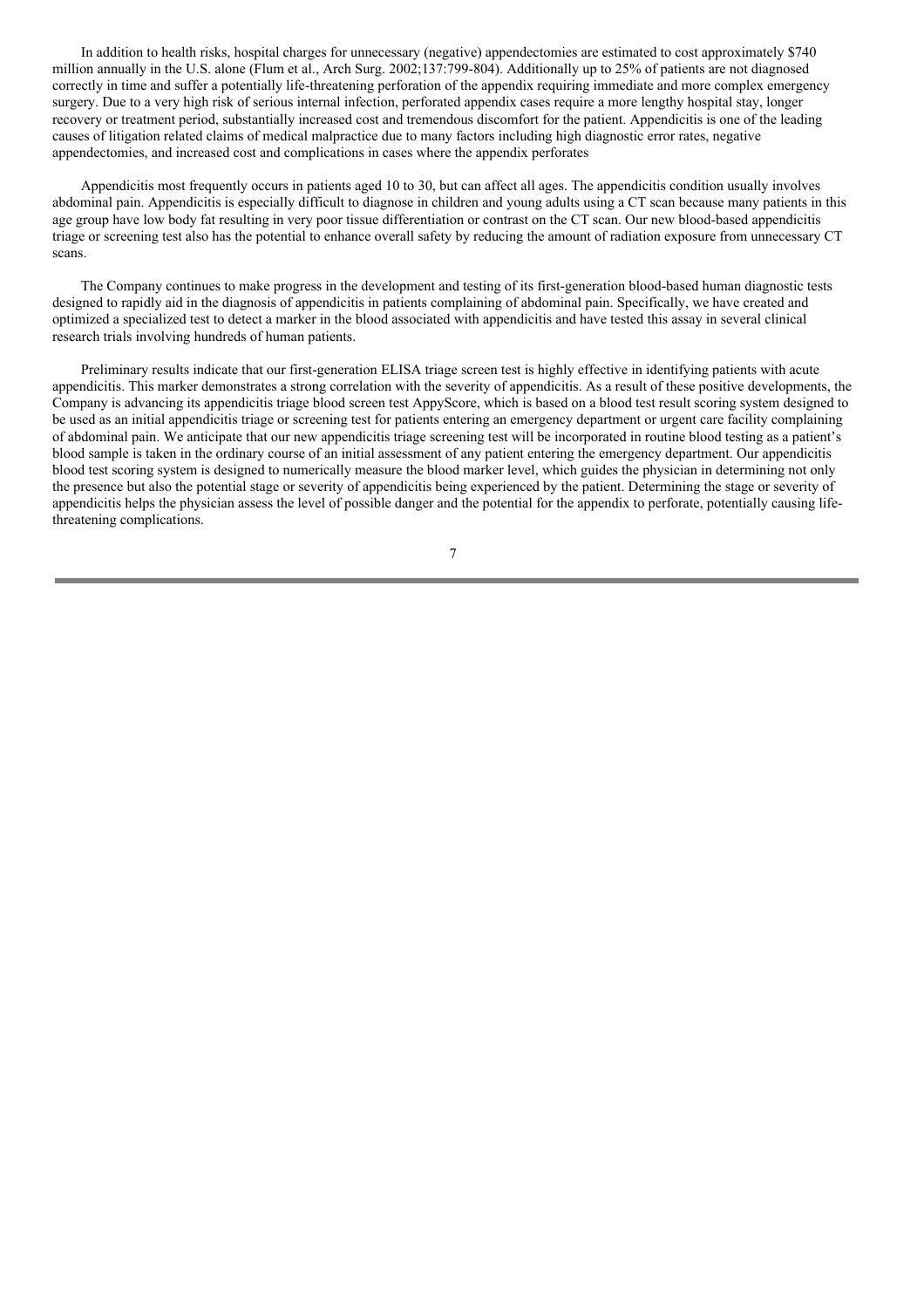We have been working for some time in a productive collaboration with Dr. John Bealer, an experienced pediatric surgeon based in Denver, Colorado, to develop and refine the appendicitis diagnostic technology. Dr. Bealer has been a significant catalyst in the positive progress for development of this technology. Our creativity in discovery efforts and expertise in diagnostic development helped advance this test to the point where we are optimistic about the possibility of bringing AppyScore to market. We believe this test will costeffectively and accurately assist emergency room personnel and primary care physicians to triage patients complaining of abdominal pain. Our test is designed to quickly divide abdominal patients into two patient groups, those at high risk of being appendicitis cases and those which are not. AppyScore is designed to provide the emergency department physicians with more accurate individual patient information on suspected appendicitis cases and in a time frame much faster than previous technology would allow.

Our first-generation AppyScore test is expected to be sold into the emergency room diagnostic market. If successfully developed and cleared by the FDA, we expect our patented test to be the only blood based triage screen specifically for appendicitis in the worldwide market. We believe there is a significant worldwide market opportunity for this product.

Beginning in 2004, AspenBio initiated the establishment of an intellectual property portfolio for the appendicitis testing technology and products. The Company has filed for and is pursuing worldwide patent coverage related to several aspects of the initial discovery and various test applications. Further enhancement and expansion of our proprietary patent position is ongoing with respect to the scope of protection for the Company's first generation and future generation versions of the test. Strong scientific and technical progress remains the basis for these innovative efforts. In March 2009, the United States Patent and Trademark Office issued AspenBio's patent directed to methods relating to its appendicitis diagnostic technology. This patent, No. 7,501,256, is entitled 'Methods and Devices for Diagnosis of Appendicitis'. At this time, additional patent applications are pending in various jurisdictions.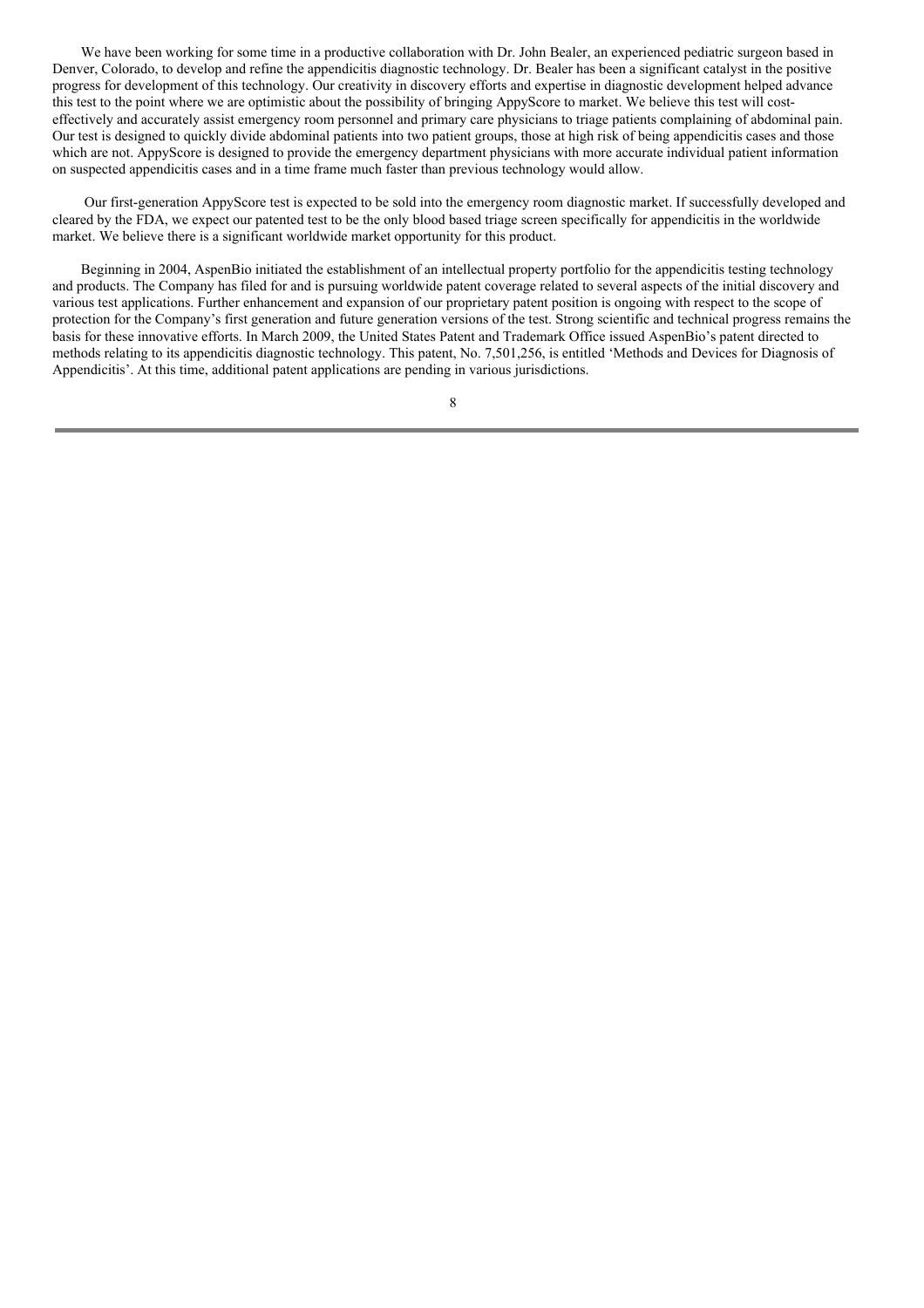# **Recombinant Analog Drugs for Animal Reproduction**

# **Single-Chain Gonadotropin Technology Breakthrough — Recombinant LH and FSH**

Luteinizing hormone ("LH") and follicle stimulating hormone ("FSH") are naturally occurring hormones produced by all mammals, human and animal, as a natural part of the reproduction process. For numerous reasons, including health status, age, manipulation efforts to induce reproduction, selective breeding to enhance desired traits, etc., the rate of successful natural reproduction, especially in dairy cows and certain livestock and food-producing animals has declined significantly in recent decades. In an attempt to overcome this decline, natural LH and FSH hormones have been harvested, processed and sold as reproduction enhancing drugs for several years. Natural replacement drugs produced this way are inefficient, as they are harvested from dead animals; they are not highly effective at producing the desired results; and since they are animal derived, they have the potential to transmit diseases such as bovine spongiform encephalopathy (BSE or "Mad Cow Disease").

To date, no commercially successful recombinant, or "man-made" LH or FSH hormone product has been developed and introduced for animals because the heterodimeric complex ("combined alpha and beta subunits") is unstable, causing the alpha and beta units to rapidly separate. To our knowledge this instability and lack of assembly have resulted in production yields that are unacceptable, making commercial products unfeasible. To overcome this, we have exclusively licensed technology for use in animals, successfully developed by Dr. Irving Boime of The Washington University (St. Louis, MO). Dr. Boime's work involves the construction and molecular characterization of single-polypeptide-chain-variants of LH and FSH.

During 2004, we entered into an exclusive license agreement for the extensive portfolio of patents and patents pending, developed and enhanced over the last twenty-plus years by Dr. Boime. The patent estate consists of numerous active and inactive patents and patents pending. The term of our license agreement is tied to the life of the last patent to expire, which we expect to be approximately 15 years. The portfolio covers rights to mammalian reproduction using the single-chain technology and the creation of recombinant drugs to enhance conception and pregnancy rates. We acquired this technology to commercialize and provide these products for use in veterinary medicine. We believe that the platform technologies in connection with the patent estate have the potential to be developed into an array of products to enhance fertility in all mammals meaning that over time these drugs may potentially be used in a number of species of economic importance. Each time we identify and develop a specific new application we file additional patents associated with the newly developed technology.

As provided in the world-wide licensing agreement, Novartis, in conjunction with AspenBio is implementing the cGMP manufacturing and process validations of our two leading bovine drugs BoviPure FSH and BoviPure LH. We are currently advancing the stages of cGMP manufacturing and validation steps required to allow the start of pivotal FDA safety and efficacy studies. Our long-term goal is to methodically leverage this "single-chain gonadotropin" technology into numerous generations of products for potential application in multiple species. We are attempting to prioritize each potential worldwide market value and likelihood of successful distribution.

# **Licensing Agreements for Animal Drugs**

BoviPure LH and BoviPure FSH were licensed in 2008 to Novartis Animal Health under a long-term world-wide development and marketing agreement and are currently advancing in the FDA approval process. We currently anticipate that we will be able to secure and execute additional worldwide license agreements covering single-chain products for other species of economic importance as development efforts for such species advance. We currently expect that such development activity will advance during 2009.

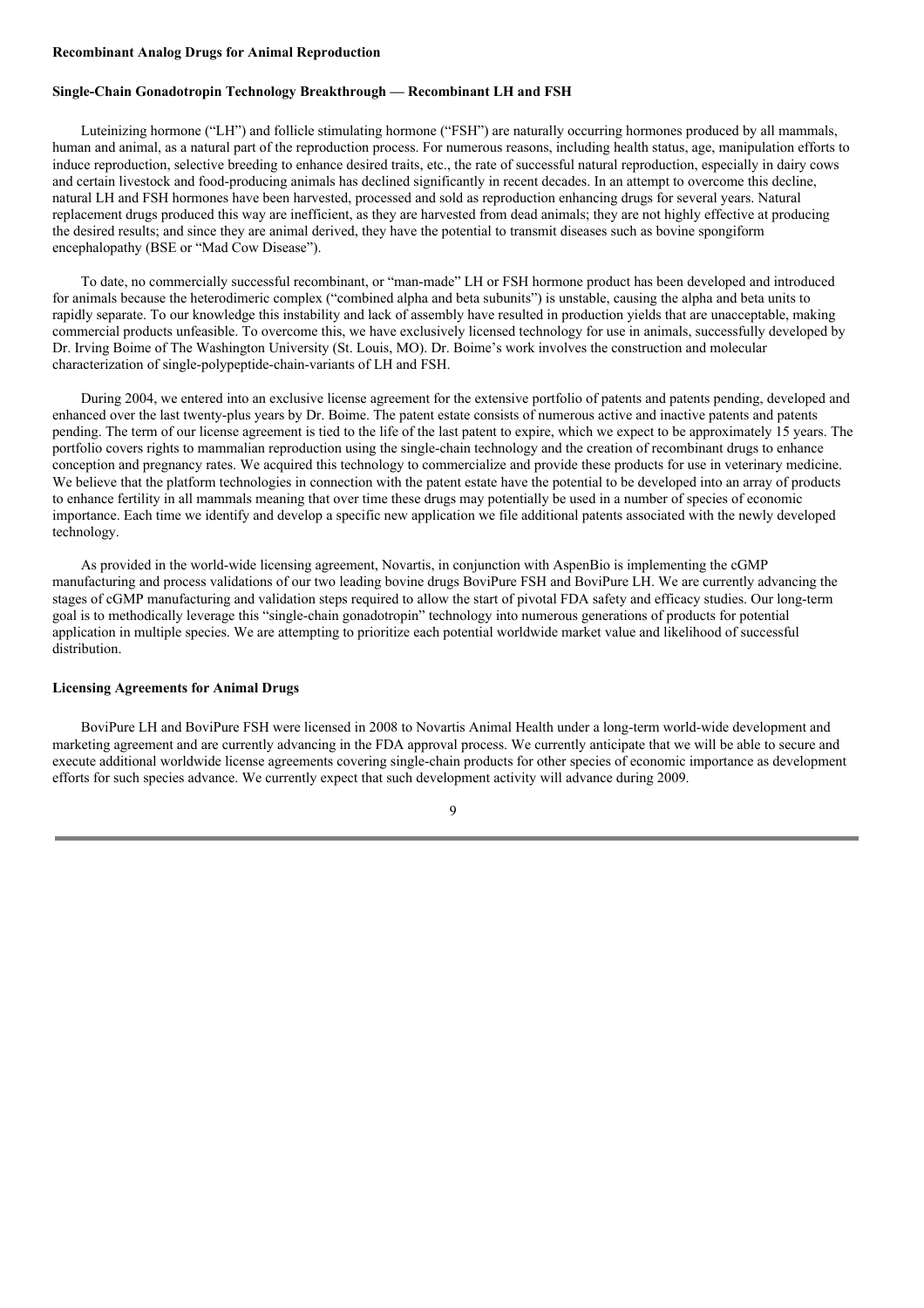#### **Bovine Market Opportunity**

We believe that the bovine market, primarily dairy operations, represents the largest market opportunity of all of our current animal products to date.

The success of a modern dairy cow operation is dependent upon a number of critical factors. Several of these factors are outside the control of the dairy producer, such as milk prices and costs for feed, nutrients, and medicines. Other factors, however, are within the dairyman's control such as size of the operation (number of head milked), labor costs, and access to high quality bulk feed. The amount of revenue derived from milk sales is a function of the quantity of milk produced and the level of milk fat contained in the milk. These factors correspond directly to the amount of time that a cow is pregnant. The more days during a year that a cow remains not pregnant ("open"), the lower the annual milk production from that cow, hence the lower the revenue received.

The worldwide population of dairy cows exceeds 100 million, of which approximately 58 million cows are located in North America, Europe and the former Soviet Union. According to industry estimates approximately 70% of cows in the North American and European dairy industry are artificially inseminated ("AI"). Although there are no known published reports regarding the number of timed or synchronized cow breedings, we believe, based on discussions with industry sources, that there are an estimated 16 to 20 million artificially inseminated cows in timed breeding programs in the United States.

The average number of days per year that a cow remains open has steadily increased over a number of years. This has had a negative impact on the average milk revenue produced per head. A significant percentage of dairy cows, when artificially inseminated, do not become pregnant. There is a growing percentage, estimated currently at 70% of artificially inseminated cows that do become pregnant however, they abort or absorb prior to delivery. Lower pregnancy rates are associated with higher milk production costs.

Several reproduction drug products and breeding management programs have been introduced over the last 20 to 30 years that are designed to create more effective breeding programs for artificially inseminated cows. Despite these drugs and programs, bovine reproduction efficiencies have continued to decline. The total cost of artificially inseminating a cow, including the semen, breeder time, and the administration of Gonadorelin (e.g. Cystorelin® "GnRH", sold by Merial) and Prostaglandin ("PGF", e.g. Lutalyse®, sold by Pfizer) to promote ovulation is estimated to be in the range of \$15 to \$35 per head per treatment (excluding labor) before the cost of ultrasound for determining pregnancy status. The majority of this cost is incurred again with each subsequent artificial insemination, averaging at least two treatments per year to achieve successful pregnancy.

#### **Bovine Reproduction Products**

Under the world-wide agreement with Novartis, the following Bovine products, BoviPure LH (single-chain LH analog for cows), BoviPure FSH™ (single-chain FSH analog for cows) are advancing. These specialized products are designed to create more effective breeding programs for artificially inseminated dairy cows (LH) and to increase the efficiency of superovulation (FSH). Pregnancy is necessary for efficient milk production and effective reproduction programs increase milk production per cow and profitability of the dairies, by leaving fewer open ("not pregnant") cows.

#### **BoviPure LH**

BoviPure LH is a novel single-chain LH analog for cows. This new hormone analog is believed to induce ovulation and produce a phenomenon that has been shown to reduce the rate of pregnancy loss in cows. Currently, approximately 70% of dairy cows fail to conceive and / or maintain a viable pregnancy resulting in significant financial and production losses to the dairy farmer. BoviPure LH™ (LH luteinizing hormone) analog for cows utilizes our exclusively licensed "single-chain gonadotropin" technology which we believe will offer cost and performance advantages (when manufacturing volumes are achieved) over conventional bovine hormone products available in the worldwide market.

We have filed and received an INADA file number for this product with the FDA. That application officially commenced the FDA approval process for BoviPure LH which is currently being optimized for expression and the start of official cGMP processes and validations. This application and testing process is now being led by Novartis under the licensing agreement we entered into with them in 2008.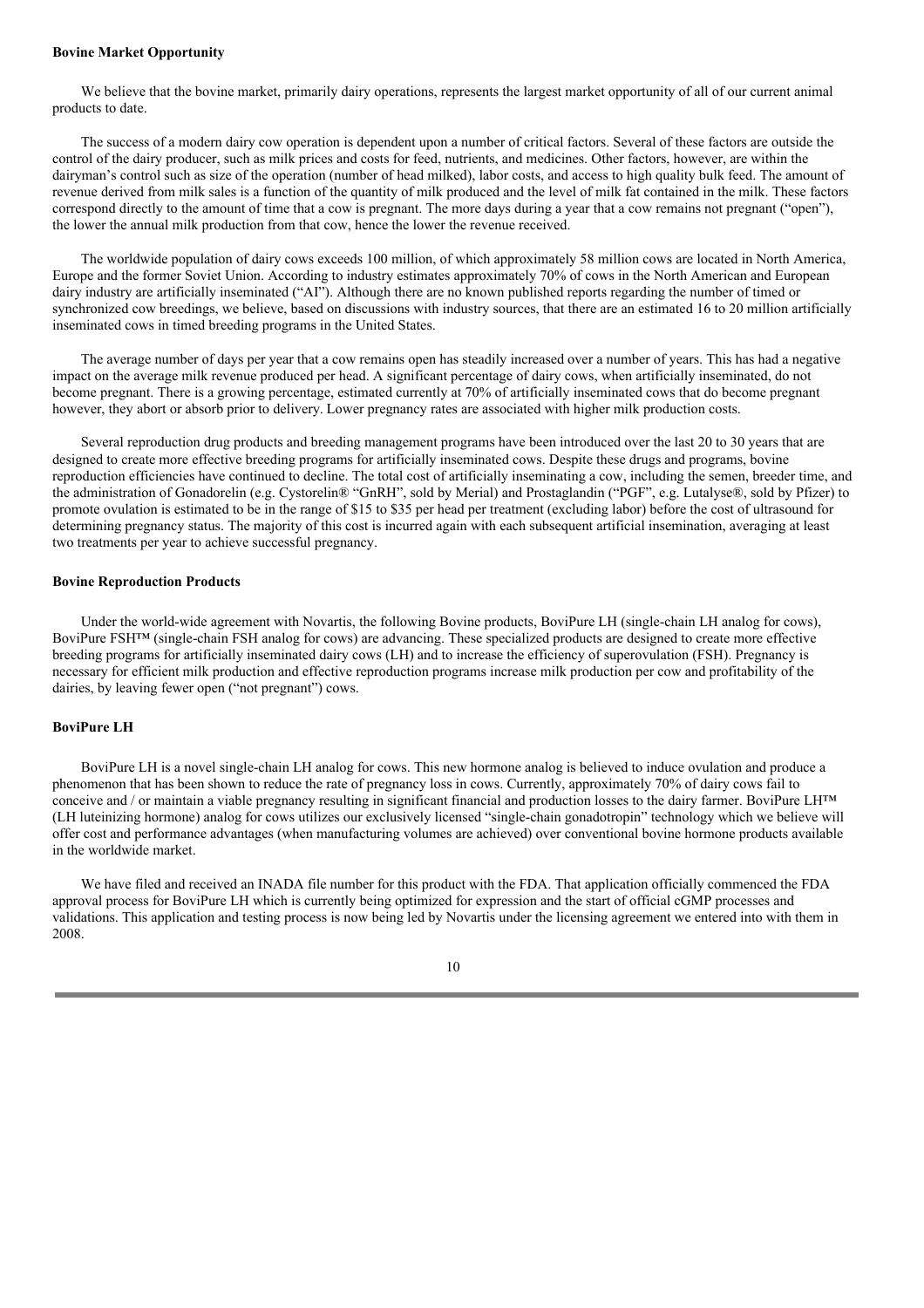We believe this drug may create totally new ovulation and pregnancy maintenance applications for artificially inseminated dairy cows. It is estimated that there are between 16 and 20 million artificial insemination attempts annually in dairy cows in the United States alone. While large scale statistically significant studies are required to definitively demonstrate its specific properties and advantages, we believe BoviPure LH™ would be an applicable and beneficial product administered to dairy cows as part of an artificial insemination program as a therapeutic treatment to improve the quality of ovulation and help maintain pregnancy. Based upon an assumed net selling price we believe the total potential U.S. market for BoviPure LH™ we estimate an annual gross market potential which could exceed \$200 million which would be marketed under the Novartis agreement. With a modest 20 percent market penetration estimate, this product could generate approximately \$40 million in gross revenue annually in the U.S. market alone. We believe there are similar or greater potential markets outside the U.S. Actual market penetration forecasts would depend on the drug efficacy (rate of ovulation, enhancement of fertility and pregnancy improvement) along with the ability to penetrate the total market. Such marketing advancement will be done by Novartis under our license agreement with them. As a recombinant hormone drug, this product will be prescribed and administered by licensed veterinarians; the ultimate customers will be clients operating commercial dairy herds using timed (synchronized) breeding programs.

We anticipate the benefits and value of the BoviPure LH™ product, if able to be successfully launched into the dairy industry are summarized as follows:

- 1. Percentage of cows maintaining pregnancy may significantly increase by approximately 10 -50%.
- 2. Saves the additional cost and manipulation to the animal of repeated reproduction treatments.
- 3. Reduces average days a cow is "open" (un-bred), thereby improving overall milk production, and milk quality and calf production.
- 4. Anticipated cost per application is easily cost justified to the dairy operator.
- 5. The product is easy to administer.
- 6. Technology is patented with additional patents pending.

### **BoviPure-FSH**

BoviPure-FSH is a novel single-chain FSH analog for cows. It is designed for super-ovulation for embryo transfer in dairy and beef cows throughout the world. We expect the initial usage will be greatest in the beef industry but may expand in the dairy industry with the anticipated increased use of predetermined sex semen for artificial insemination. This product is in an advanced stage of development and is expected to provide significant benefits including superior single-dose product efficacy, unmatched purity, consistent bioactivity and significant labor savings for end users, versus conventional "animal-derived" pituitary extract FSH products currently on the market. These benefits are important to users of FSH products currently on the market. Conventional FSH products, all of which are directly harvested from animal origins, have inherent problems with product safety, purity and variability. In addition, these conventional FSH products require considerable human and facility resources with an average of 8 treatments given every 12 hours for 4 consecutive days for every animal being treated versus our single treatment product.

We have filed and received an INADA file number with FDA. We have successfully completed characterization, pilot dose and pilot efficacy testing on this product. In fact, we have confirmed it can provide superior efficacy in a single dose versus conventional market leading porcine FSH drugs which require 8 injections given every 12 hours for 4 days. This application and testing process is being led by Novartis under their agreement. Due to the significant number of product advantages that we expect BoviPure FSH™ to have over conventional FSH extract products we believe we can garner a premium price per dose for this new compound. This premium price position is supported by the extra benefits and properties we expect BoviPure FSH™ to deliver including high purity, consistent bioactivity plus potentially significant product administration labor savings.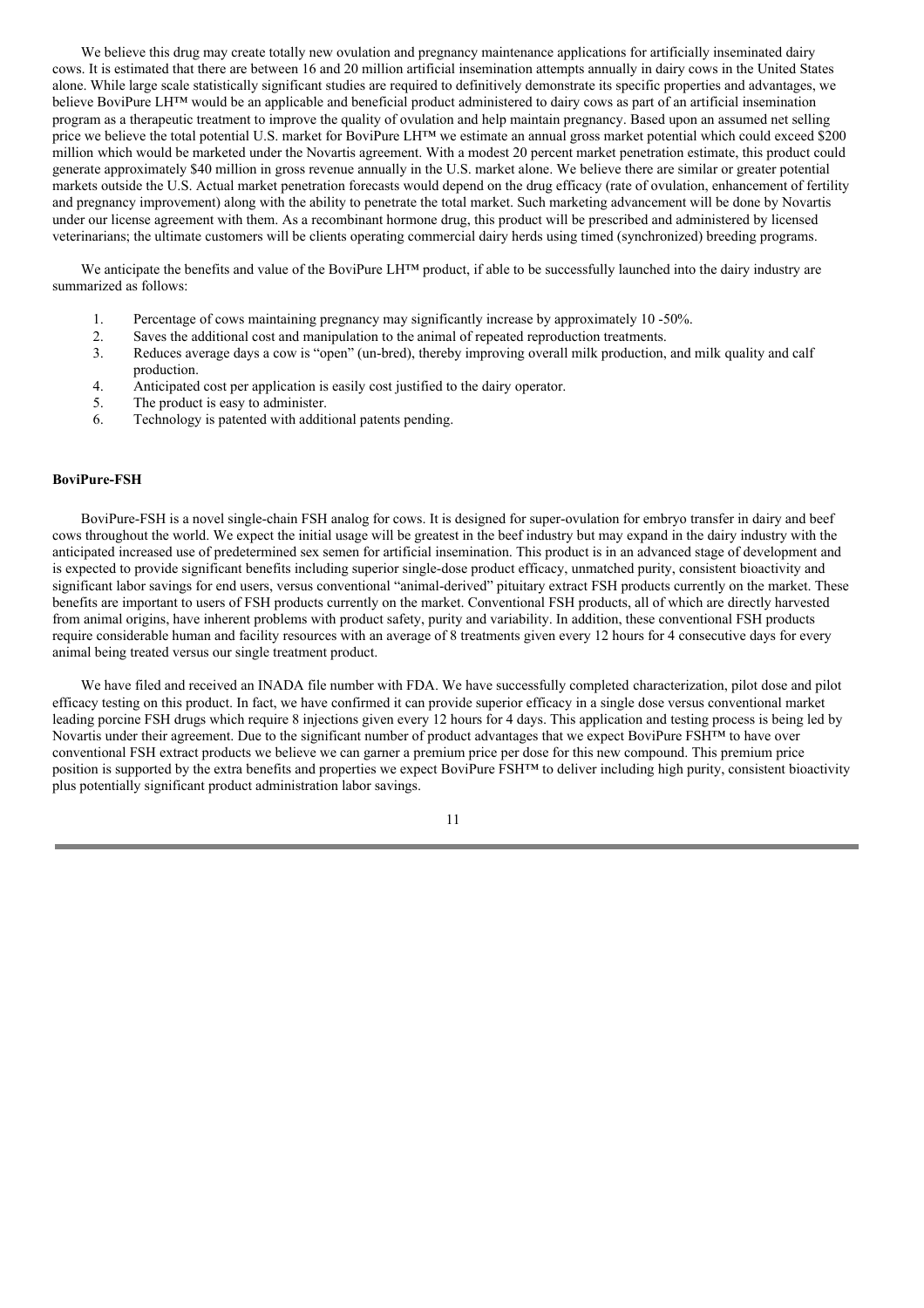We believe the annual estimated market for this product exceeds \$20 million which would be marketed under the Novartis agreement and is expected that as this drug becomes commercially available that its uses may grow due to other developments in animal reproduction. As a recombinant hormone drug, this product will be prescribed and marketed by licensed veterinarians, the ultimate customers will be producer clients operating commercial dairy and beef breeding herds.

### **SurBred™**

SurBred™ is a novel blood test designed to identify open cows 10 to 20 days sooner than methods currently used in dairy cattle throughout the world. While delayed in development, the test kit we intend to produce would permit pregnancy status to be determined sooner than the traditional methods, which, in turn, would permit a herd manager to repeat the artificial insemination process at an earlier date for cows tested to be open. Our test is designed to exclude any physical manipulation of the cow other than a simple blood sample. This immunoassay-based blood test would not be subject to FDA approval regulations. We entered into licensing agreements with the University of Idaho and the University of Wyoming in 2001, to obtain the exclusive rights to the marker used in the open cow test technology. We have filed expanded patent protection for this technology in pending patent applications, as well as a U.S. federal trademark application for "SurBred™," the planned name of the open cow test kit.

In 2003 we entered into a distribution agreement with Merial Limited for the worldwide sales and marketing rights to this test. Merial, a joint venture between Merck and Aventis, is one of the world's leading animal health companies. Based on findings of a field trial during 2003, we concluded that improvements were needed to the test. We are working on determining the best path to optimizing the test to provide an effective and accurate product. We currently can provide no assurance of success or an estimated timeline.

#### **Equine Reproduction Products**

The equine breeding industry currently lacks any effective method that can precisely control follicular development and ovulation. Extracts containing pituitary derived LH and FSH have been shown to be effective; however, the lack of a reliable commercial product has prevented wide use. Human chorionic gonadotropin (hCG) is also used but horses often develop an immune response to and repeated use can cause it to become ineffective. GnRH-derived products have been shown to be effective in inducing ovulation in the horse. The only such approved product for use in the horse, Ovuplant™, has been withdrawn due to non-compliance with specific FDA regulations and has been off the market for the past two years. However, a number of compounding pharmacies have entered the market with a number of inexpensive versions of compounded Deslorelin reagents. While Ovuplant is off the market these inexpensive compounded products have devalued the market significantly which has resulted in low market prices for equine ovulation agents. Over time, we expect market value conditions to improve. Equine breeding is seasonal; beginning in early spring through mid summer and therefore products sold for use in equine breeding are sold on a seasonal basis.

Equine products we currently are developing are EquiPure-LH™ (single-chain LH analog for horses) and EquiPure FSH™ (singlechain FSH analog for horses). These specialized products are designed to create more effective breeding programs for horses. The ability to influence the timing of when mares are ready to breed, improving the success rate of bred mares and increasing the number of eggs produced and harvested for transplant, are all valuable in equine reproduction.

# **EquiPure LH™**

EquiPure LH™ is a novel single-chain LH analog for horses. It is designed to stimulate follicular development, induce ovulation in estrous mares thereby providing better overall breeding management and convenience to breeders. As a recombinant hormone drug, this product will be prescribed and administered by licensed veterinarians; the ultimate customers will be horse owner clients and clients operating breeding farms. At present we expect to focus our resources on our Bovine products which represent the highest potential revenue sources of our current drugs in late-stage development.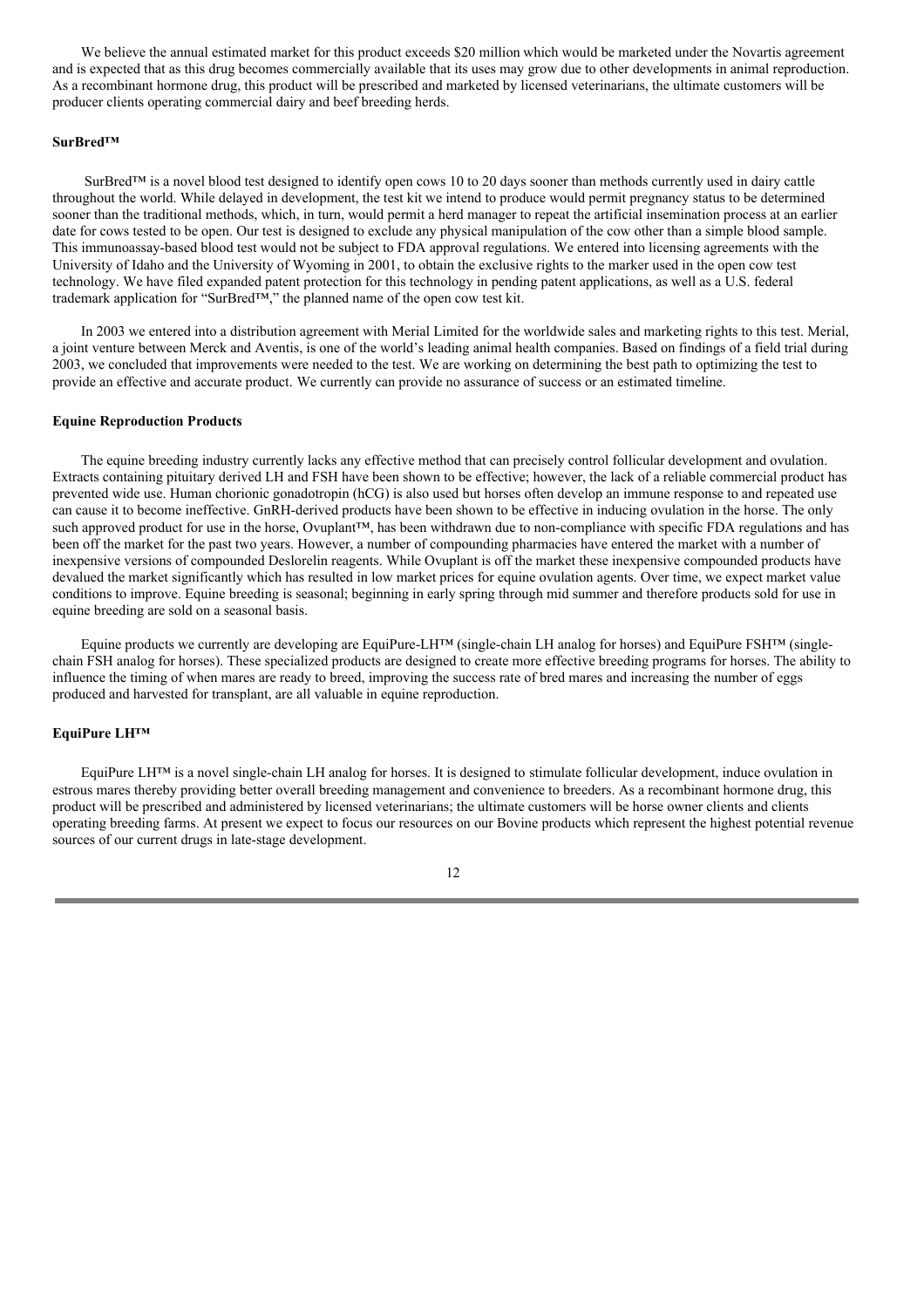# **EquiPure FSH™**

EquiPure FSH™ is a novel single-chain FSH analog for horses. It is designed to assist mares through transition and for "superovulation" (for embryo transfer) in horses throughout the world. As part of our product development strategy focused on improving animal reproduction, we are in late stage development of this recombinant form of follicle stimulating hormone. We have now successfully produced gram-level quantities of EquiPure FSH for testing purposes as a result of manufacturing scale-up of this product. This new drug will compete in the market with existing "animal derived" equine FSH products and will offer compelling product cost, safety and efficacy benefits over existing equine FSH drugs sold in the market. This product is anticipated to be a significant advancement in the growing equine embryo transfer and transition assistance markets. As a recombinant hormone drug, this product will be prescribed and administered by licensed veterinarians; the ultimate customers will be horse owner clients and clients operating breeding farms.

# **Human diagnostic antigens**

The market for human antigens and tumor markers is estimated at approximately \$2 million, annually. We believe we currently are the largest supplier in our market, and nearly all of our revenues to date have come from sales of these products. We expect to continue adding products to our diagnostic protein line. We do not currently sell our products under contracts. Sales are made generally on an open account on a purchase order basis. The customers for our human antigen products are the manufacturers of the diagnostic test kits and research facilities and brokers who sell to these same end users. Historically we have been dependent upon a limited number of large customers, as three of our larger customers accounted for a total of 37%, 14% and 13%, respectively, of our net sales for the year ended December 31, 2008. The loss of a significant customer would have a material adverse effect on this division of our business.

# **Raw Materials**

Our human antigens are purified from human tissue or fluids. We generally have several sources available for the materials needed, some of which are from international sources. At times in the past we run short of certain raw materials. Accordingly, certain of the materials purchased require longer lead times to be received for processing and production. We do not have supply agreements in place for raw material purchases. There are several suppliers for our raw materials and we believe therefore that we will have reasonable access to raw materials. From time to time, depending upon our purchase orders, one raw material supplier may represent a concentration of our purchases.

We have cultured cell lines and recombinant material for both human and animal proteins. Ultimately, we expect that this type of production will replace the need for tissue or fluids as a source material, thereby reducing the chance of contamination from possible impurities.

We continue to optimize production and effective methods to produce BoviPure LH™ and Bovipure FSH in combination with Novartis under our development and marketing agreement with them. The EquiPure LH™, and EquiPure FSH™ products may also benefit from these advances. Depending upon among other items, financial constraints, protein expression yields and cGMP manufacturing capability we have entered and will continue to enter into development agreements with outside contractors specializing recombinant drug manufacturing under both cGMP and non-GMP conditions to assist us in similar product determinations and development for the recombinant products and future new drugs.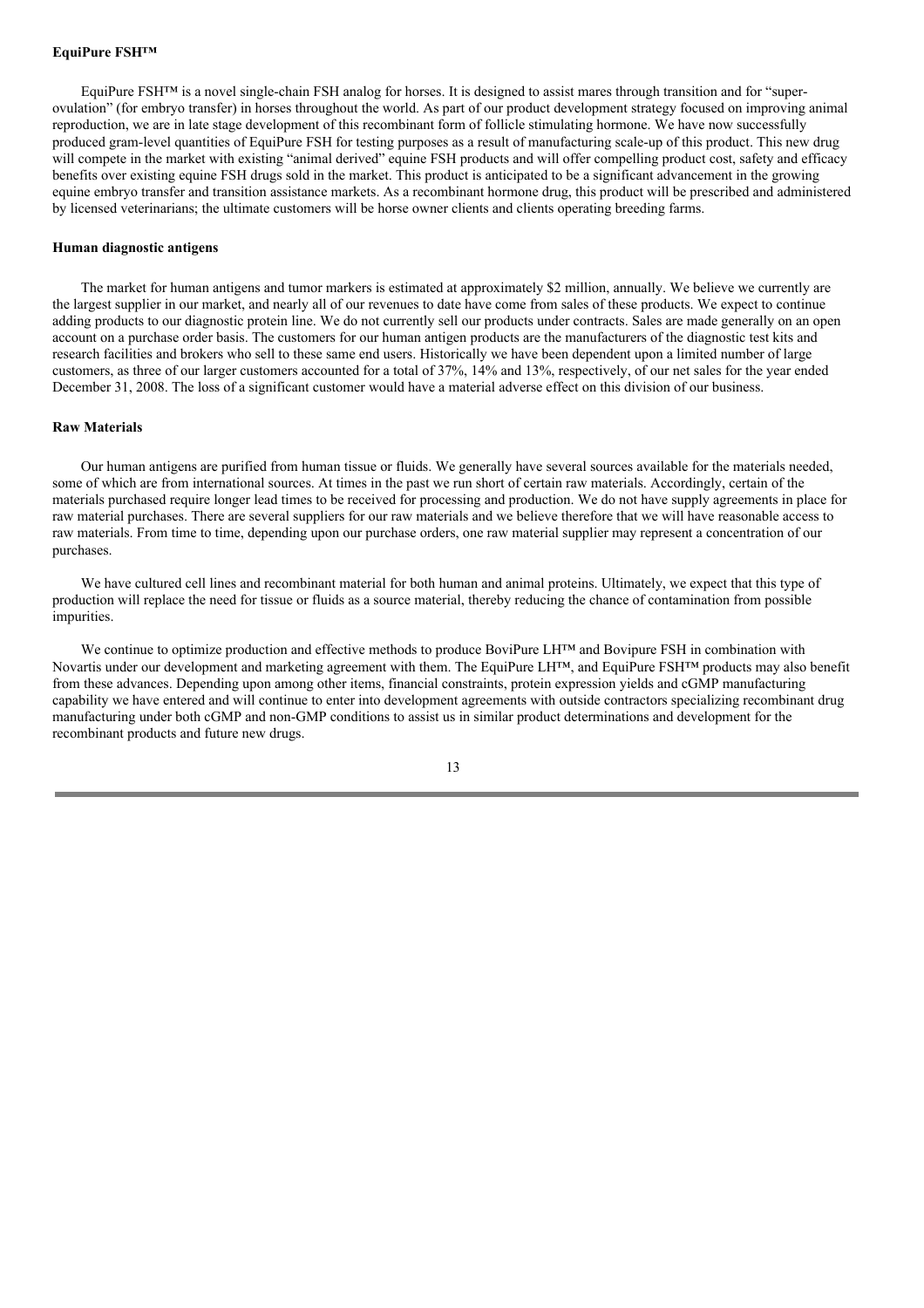#### **Intellectual Property**

In 2004, AspenBio began building an intellectual property portfolio for the human appendicitis testing technology and products. The Company has filed for worldwide patent coverage related to several aspects of the initial discovery and various test applications. During early 2006, our U.S. and international patent applications entitled "Methods and devices for diagnosis of appendicitis" were published by the United States Patent Office and the International Bureau of the World International Patent Organization. In March 2009, the United States Patent and Trademark Office issued AspenBio's United States patent directed to methods relating to its appendicitis diagnostic technology. In March 2009 the United States Patent and Trademark Office issued AspenBio's patent directed to methods relating to its appendicitis diagnostic technology. This patent, No. 7,501,256, is entitled 'Methods and Devices for Diagnosis of Appendicitis'. We also have filed a further separate patent applications seeking to expand the worldwide position of intellectual property protection associated with this technology as further discussed below.

Further enhancement and expansion of the proprietary patent position is ongoing with respect to the scope of protection for the Company's first generation and future generation versions of tests. Strong scientific and technical progress remains the basis for these innovative efforts.

The patent portfolio for the human AppyScore appendicitis diagnostic technologies has recently been expanded primarily in two dimensions. In the first dimension, the platform patent position has progressed towards strategic worldwide coverage. Based on earlier U.S. and Patent Cooperation Treaty International patent applications, intellectual property rights are being widely pursued in over 60 selected countries and markets by entering the national or regional phase of activity. These additional directions relate in part to the unique ability for the blood-based biomarker tests to assist not only in diagnosing the presence or absence of appendicitis, but also in assessing more precisely and accurately the clinical grade of appendicitis condition. These improvements are designed to significantly enhance the quality of triage and increase the speed of making clinically relevant diagnostic information available. These developments also offer more rapid test results in comparison with nuclear medicine and imaging techniques, while reducing the risk of ionizing radiation exposure to the patient.

We have not filed patents for all of our human diagnostic antigens, although we consider our protein purification process proprietary. This purification expertise, knowledge and processes are kept as trade secrets. We have filed for patent applications on a number of our technologies. As a matter of general practice we pursue patent coverage on technology and developments we believe can be suitably protected in this manner.

Under the exclusive license agreement with Washington University (St. Louis, MO), we have obtained intellectual property rights to their patent estate consisting of approximately 83 active and inactive patents and patents pending. The term of the agreement is tied to the life of the last patent to expire, which, given the fact that there are a number of patents pending, we expect to be approximately 20 years. We are currently developing and testing products using the Washington University patents rights in the bovine and equine areas and expect to develop products for a number of other species as well.

With respect to SurBred™ (open cow test), we entered into exclusive licensing agreements with the University of Idaho and the University of Wyoming in 2001, for the manufacture, use, sale and distribution of the marker used in the test and have applied for federal trademark protection in the United States.

#### **General Operations**

*Backlog and Inventory* — Historically our antigen business has not been seasonal in nature, so we expect demand to remain relatively steady. Some of the products we are working on we expect to be seasonal in nature such as EquiPure LH due to the breeding season for horses. Because we produce proteins on demand, we do not maintain a backlog of orders. We believe we have reliable sources of raw materials, do not require significant amounts of raw materials, and can manufacture all of our protein. As a result, we do not expend large amounts of capital to maintain inventory.

*Payment terms* — Other than to support pre-season product sales or certain new product introductions and then terms of no more than 60 days, we do not provide extended payment terms.

*Revenues* — Historically, the majority of our revenues have come from domestic customers. During the years ended December 31, 2008 and 2007, AbD Serotec Limited, a European company based in England, accounted for a total of 1.7% and 20.2%, respectively of our net sales.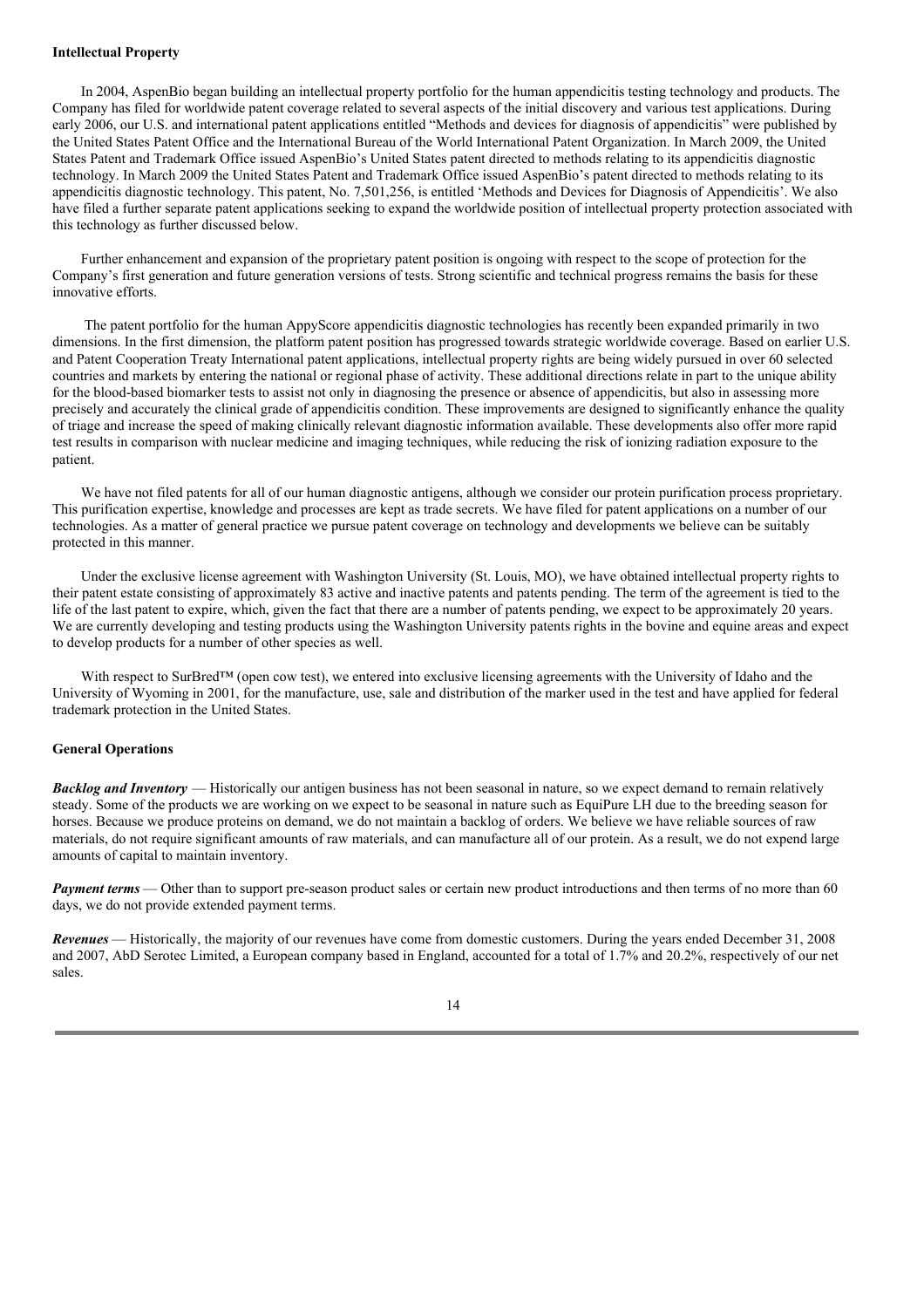# **Research and Development**

We spent \$6,025,000 on research and development in fiscal 2008 and \$2,667,000 in fiscal 2007. We anticipate that expenditures for research and development for the fiscal year ending December 31, 2009 will generally be in line with amounts expended in 2008. Development and testing costs in support of the current pipeline products as well as costs to file patents and revise and update previous filings on our technologies will continue to be substantial. Our principal development products consist of the appendicitis tests and the single-chain animal hormone products. As we continue towards commercialization of these products including evaluation of strategic alternatives to effectively maximize the value of our technology we will need to consider a number of alternatives, including possible transaction and partnering opportunities, working capital requirements including possible product management and distribution alternatives and implications of product manufacturing and associated carrying costs. Certain costs such as manufacturing and license / royalty agreements have different implications depending upon the ultimate strategic path determined.

We expect that the primary expenditures will be incurred to continue to advance our initial appendicitis blood test technology, AppyScore™ through the FDA application and clearance process in addition to advancing development of the next generation appendicitis products. During the years ended December 31, 2008 and 2007, we expended approximately \$4,446,000 and \$645,000, respectively in direct costs for the appendicitis test development and related efforts. While commercialization of the appendicitis product will be an ongoing and evolving process with subsequent generations and improvements being made in the test, we believe that 2009 will reflect significant progress in advancing and commercializing the test. Should we be unable to achieve FDA clearance of the AppyScore test and generate revenues from the product, we would need to rely on other product opportunities to generate revenues and the costs that we have incurred for the appendicitis patent may be deemed to be impaired. In May 2003, we signed the Assignment and Consultation Agreement ("Bealer Agreement") with Dr. John Bealer, whom we have collaborated with on the appendicitis products. In the event that the product is commercialized and we sell it or in the event of a transaction involving a sale of all or a portion of the company, the Bealer Agreement provides for a 10% royalty payment to Dr. Bealer of what AspenBio receives.

We are also advancing our discovery, development and intellectual property position with reference to additional markers which would ideally result in a blood test with sensitivity and specificity high enough to be a stand-alone diagnostic for appendicitis. We are in the process of generating additional intellectual property protection with reference to our advancements in this area to date. Our goal is to create a second-generation blood test that would directly compete with or eliminate the use of abdominal CT scans without the high cost and high ionizing radiation exposure.

In April 2008, we entered into a long term exclusive license and commercialization agreement with Novartis Animal Health, Inc. ("Novartis"), to develop and launch our novel recombinant single-chain bovine products, BoviPure LH<sup>TM</sup> and BoviPure FSH<sup>TM</sup>. The license agreement is a collaborative arrangement that provides for a sharing of product development activities, development and registration costs and worldwide product sales. We received an upfront cash payment of \$2.0 million, of which 50% was non-refundable upon signing the agreement and the balance is subject to certain conditions, which we expect to be substantially achieved in 2009. Ongoing royalties will be payable upon product launch based upon net direct product margins as defined and specified under the agreement. We have agreed to fund our share of 35% of the product development and registration costs during the development period. Under the terms of the original license agreement that the Company has with The Washington University in St Louis ("University"), a portion of license fees and royalties AspenBio receives from sublicensing agreements (such as the Novartis Agreement), will be paid to the University. For financial reporting purposes, the up-front license fees received from this agreement, net of the amounts due to the University have been recorded as deferred revenue and will be amortized over the life of the license agreement. We currently anticipate that the commercialization process for these two bovine products, which are both proceeding simultaneously, including securing required FDA and other major countries equivalent regulatory approval to market the products will encompass approximately four to five years. During the years ended December 31, 2008 and 2007, we expended approximately \$478,000 and \$947,000, respectively in direct costs for the BoviPure LH and BoviPure FSH product development and related efforts. We expect that our portion of the future development and commercialization costs will be three to five million dollars for both products, which will be incurred over the development period. Should we be unable to achieve FDA clearance of the BoviPure LH and BoviPure FSH products, we would need to rely on other product opportunities to generate revenues.

We have entered and expect to continue to enter into additional agreements with contract manufacturers for the development \ manufacture of our products for which we are seeking FDA approval. The ultimate goal of this development process is to establish current good manufacturing practices ("cGMP") manufacturing methods required for those products in which we are seeking FDA approval. We continue in discussions with potential manufacturers who meet full cGMP requirements, and who we believe are capable of large-scale manufacturing batches of our medical devices and who can economically manufacture them to produce products at an acceptable cost. Such development and manufacturing agreements may contain transfer fees and possible penalty and / or royalty provisions should we transfer our products to another contract manufacturer. We expect to continue to evaluate, negotiate and execute additional development and manufacturing agreements, some of which may be significant commitments during 2009. We may also consider acquisitions of development technologies or products, should opportunities arise that we believe fit our business strategy and would be appropriate from a capital standpoint.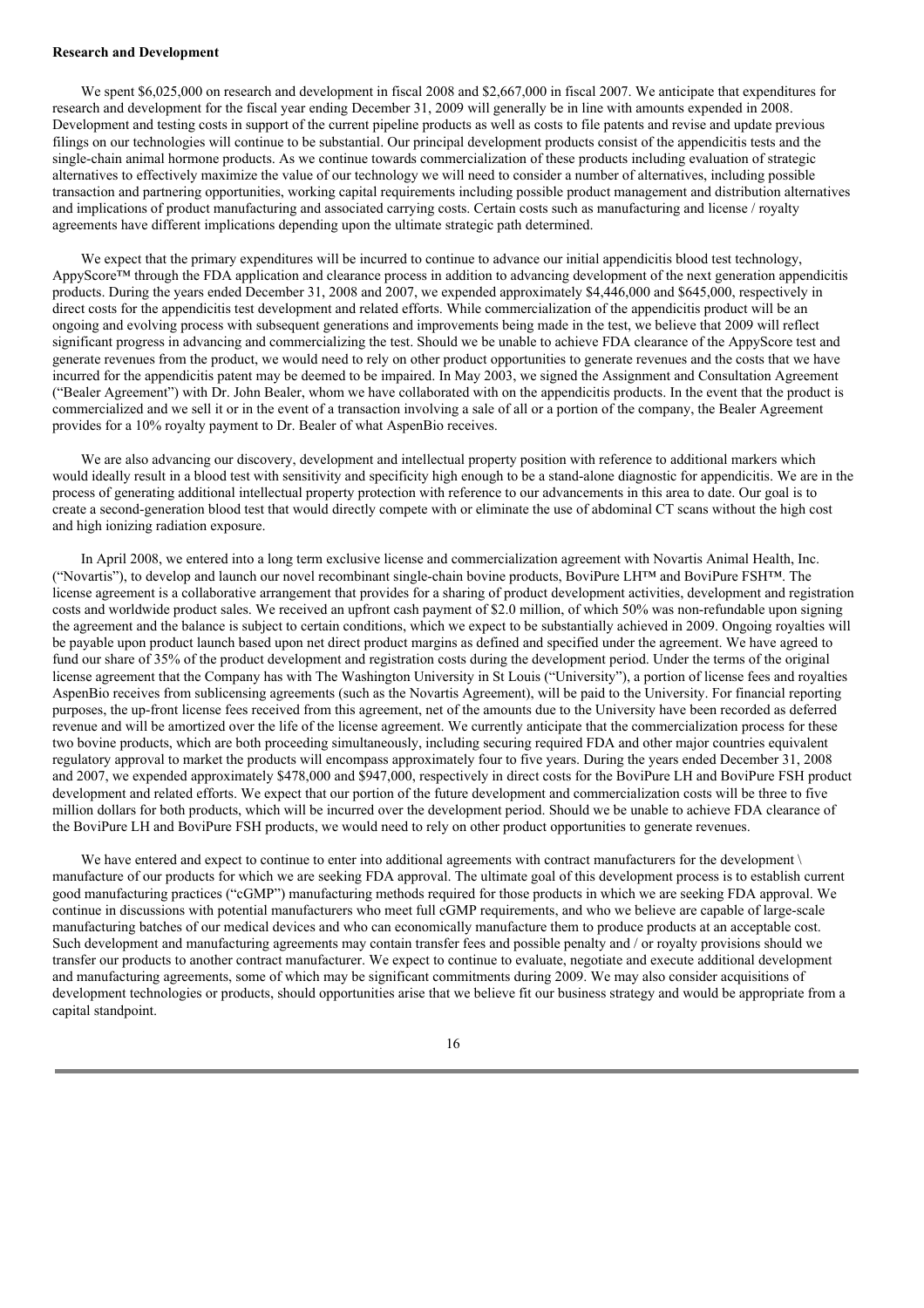# **Compliance**

### **FDA**

The Food and Drug Administration ("FDA") has regulatory authority over certain of our planned products. Our existing antigen products require no approvals. We do not supply any of these products as therapeutics. Virtually all of these antigens products are the raw materials used as calibrators and controls within our customers' quality assurance and quality controls departments.

*AppyScore Appendicitis Triage Blood Tests* —The FDA's Center for Devices and Radiological Health (CDRH) is responsible for regulating firms who manufacture, repackage, re-label and or import medical devices sold in the U.S. Medical devices are classified into Class I, II and III. Currently our new appendicitis test is classified as non-invasive Class II medical devices by the FDA which will require Premarket Notification 510(k) clearance by FDA. Typically an FDA 510(k) clearance does not require lengthy approval requirements or processes beyond approximately one year. Therefore we anticipate being able to obtain an FDA 510(k) approval of our first appendicitis blood test AppyScore in 2009. Generally FDA product clearance is granted after specific clinical trials, GMP validations and quality control requirements have been achieved to the Agency's satisfaction.

Our plan is to submit a 510(k) application to the FDA, with our current ELISA platform. The basis of a 510(k) filing will be one of comparing the new diagnostic entity to an existing assay, or "predicate" that is substantially equivalent. Although we plan to file using a predicate, we expect that because AppyScore is the first test to aid in the diagnosis of appendicitis, we may not find a comparable test already approved by FDA. However, if that happens we would then expect to be told by FDA that there is no substantially equivalent predicate and the application are routed into the *de novo* process, a procedural method that places a new diagnostic test on the *de novo* path.

Based on conversations with our consultants we believe this may be the pathway for AppyScore. This allows FDA to review the product without a predicate being defined. To date, around 50 products have successfully followed this path since this approach came into effect in 1997. If AppyScore is allowed to follow the *de novo* process there are benefits, including once approved it may allow greater flexibility to make product modifications and upgrades.

Any product approvals that are granted remain subject to continual FDA review, and newly discovered or developed safety or efficacy data may result in withdrawal of products from marketing. Moreover, if and when such approval is obtained, the manufacture and marketing of such products remain subject to extensive regulatory requirements administered by the FDA and other regulatory bodies, including compliance with current GMP, adverse event reporting requirements and the FDA's general prohibitions against promoting products for unapproved or "off-label" uses. Manufacturers are subject to inspection and market surveillance by the FDA for compliance with these regulatory requirements. Failure to comply with the requirements can, among other things, result in warning letters, product seizures, recalls, fines, injunctions, suspensions or withdrawals of regulatory approvals, operating restrictions and criminal prosecutions. Any such enforcement action could have a material adverse effect on our business. Unanticipated changes in existing regulatory requirements or the adoption of new requirements could also have a material adverse effect on our business.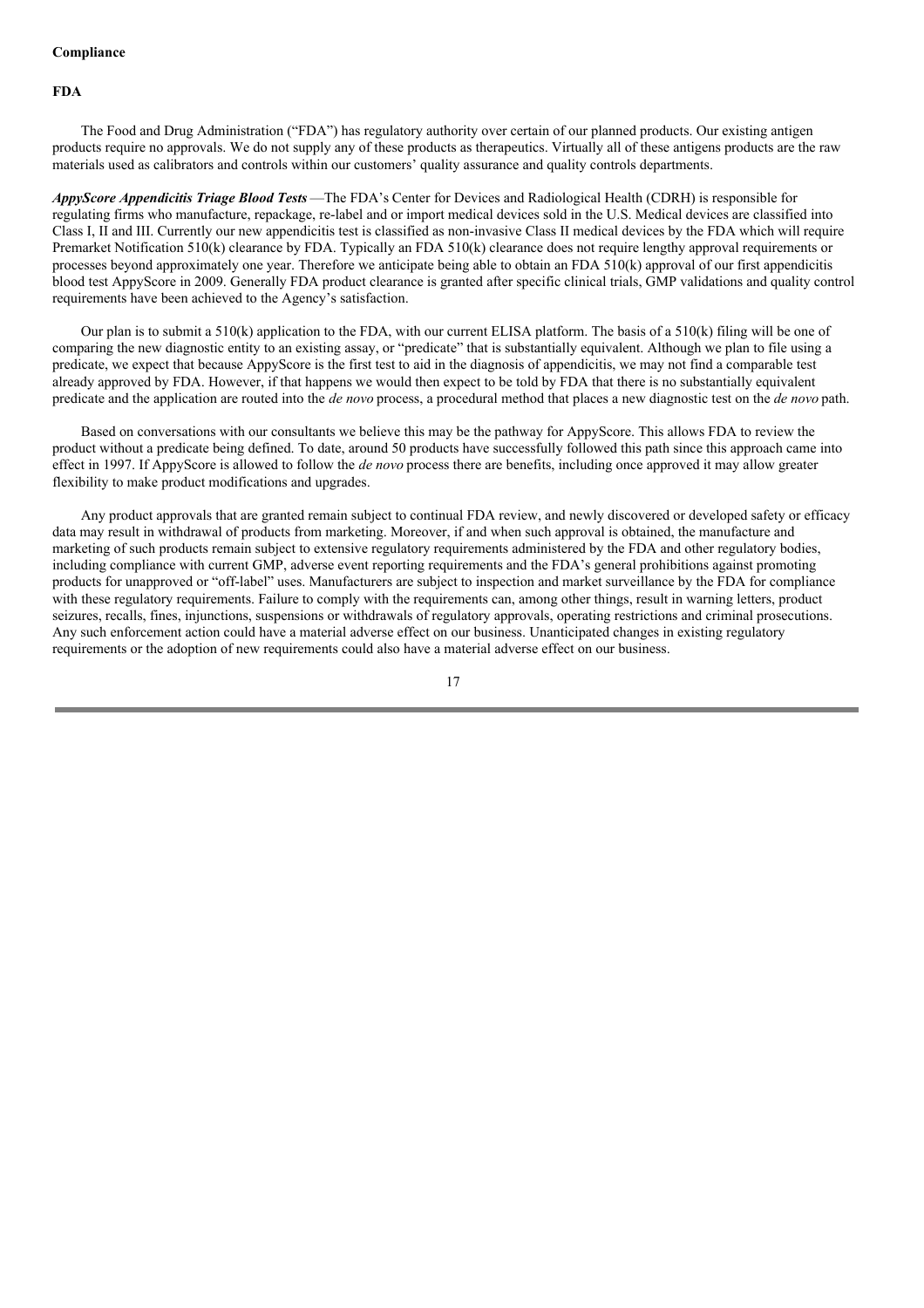*BoviPure LH and BoviPure FSH Drugs* — We have filed and received an INADA file numbers which officially commences the approval process with the Veterinary — CVM section of the FDA for BoviPure LH (LH analog for cows) and BoviPure FSH (FSH analog for cows).

*EquiPure LH and FSH Drugs* — We are evaluating our position and plans regarding INADA filings for these two drugs and (Veterinary — CVM) FDA approval.

*SurBred Open Cow Test* — The open cow test should not be subject to FDA regulation. However, we will make a notification filing with the FDA, which advises the FDA of the expected uses and labeling of the product in the event we successfully complete and plan to introduce the product.

### **Environmental Protection**

We are subject to various environmental laws pertaining to the disposal of hazardous medical waste. We contract for disposal of our hazardous waste with a licensed disposal facility. We do not expect to incur liabilities related to compliance with environmental laws; however, we cannot make a definitive prediction. The costs we incur in disposal of hazardous waste have not been significant.

# **Other Laws**

We are also subject to other federal, state and local laws, pertaining to matters such as safe working conditions and fire hazard control.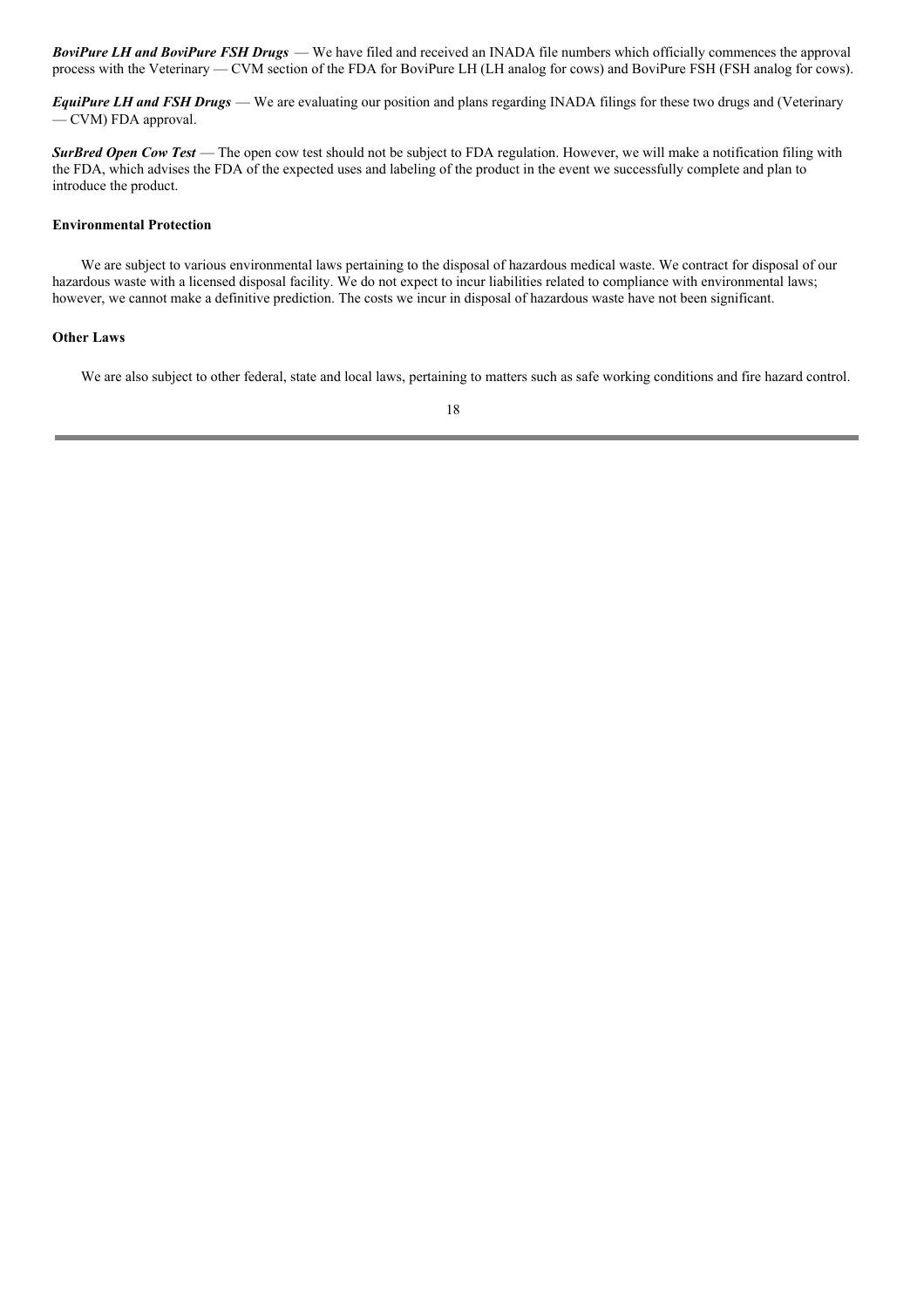# **ITEM 1A. — RISK FACTORS**

An investment in our common stock involves a high degree of risk. Prospective investors should consider carefully the following factors and other information in this report before deciding to invest in shares of our common stock. If any of the following risks actually occur, our business, financial condition, results of operations and prospects for growth would likely suffer. As a result, the trading price of our common stock could decline and you could lose all or part of your investment.

# **Risks Related to Our Business**

# *If we fail to obtain FDA approval, we cannot market certain products in the United States.*

Therapeutic or diagnostic products to be used by humans must be approved by the FDA prior to marketing and sale. This applies to our ability to market, directly or indirectly our AppyScore appendicitis test. As new products these tests must undergo lengthy and rigorous testing and other extensive, costly and time-consuming procedures mandated by the FDA. In order to obtain required FDA clearance, we may determine to conduct additional specific clinical trials; this process can take substantial amounts of time and resources to complete. We may elect to delay or cancel our anticipated regulatory submissions for new indications for our proposed new products for a number of reasons, including for the purposed of obtaining a "not substantially equivalent" letter from the FDA and filing for a de novo review of our products. There is no assurance that any of our strategies for obtaining FDA approval in an expedient manner will be successful, and FDA clearance is not guaranteed. The timing of such completion, submission and clearance could also impact our ability to realize market value from such tests. FDA clearance can be suspended or revoked, or we could be fined, based on a failure to continue to comply with those standards. Similar approval requirements and contingencies will also be encountered in a number of major international markets.

FDA clearance is also required prior to marketing and sale for therapeutic products that will be used on animals, and can also require considerable time and resources to complete. New drugs for animals must receive New Animal Drug Application approval. This type of approval is required for the use of our therapeutic equine and bovine protein products. The requirements for obtaining FDA clearance are similar to that for human drugs described above and will require similar clinical testing. Approval is not assured and, once FDA clearance is obtained, we would still be subject to fines and suspension or revocation of clearance if we fail to comply with ongoing FDA requirements.

# Advances in competing technologies or development of new technologies while we are securing FDA clearance and / or advancing production and marketing of our appendicitis tests could impact the ability to sell our tests and / or reduce their market potential.

The development of new technologies or improvements in current technologies for diagnosing appendicitis, including CT imaging agents and products that would compete with our appendicitis test could have an impact on our ability to sell the appendicitis tests or the sales price of the tests. This could impact our ability to market the tests and / or secure a marketing partner both of which could have a substantial impact on the value of our appendicitis products.

# Medical reimbursement for our products under development, as well as a changing regulatory environment, may impact our business.

The U.S. healthcare regulatory environment may change in a way that restricts our ability to market our appendicitis tests due to medical coverage or reimbursement limits. Sales of our tests will depend in part on the extent to which the costs of our test are paid by health maintenance, managed care, and similar healthcare management organizations, or reimbursed by government health administration authorities, private health coverage insurers and other third-party payors. These healthcare management organizations and third party payors are increasingly challenging the prices charged for medical products and services. Traditionally, the containment of healthcare costs has become a priority of federal and state governments. Accordingly, our potential products may not be considered cost effective, and reimbursement to the consumer may not be available or sufficient to allow us to sell our products on a competitive basis. Legislation and regulations affecting reimbursement for our products may change at any time and in ways that are difficult to predict and these changes may be adverse to us. Any reduction in Medicare, Medicaid or other third-party payor reimbursements could have a negative effect on our operating results.

# If we successfully obtain FDA clearance to market the appendicitis tests, we may experience manufacturing problems that could limit *the near term growth of our revenue.*

Our ability to successfully market the appendicitis tests once approved will partially depend on our ability to obtain sufficient quantities of the finished test from qualified GMP suppliers. While we have identified and are progressing with qualified suppliers, their ability to produce tests or component parts in sufficient quantities to meet possible demand may cause delays in securing products or could force us to seek alternative suppliers. The need to locate and use alternative suppliers could also cause delivery delays for a period of time.

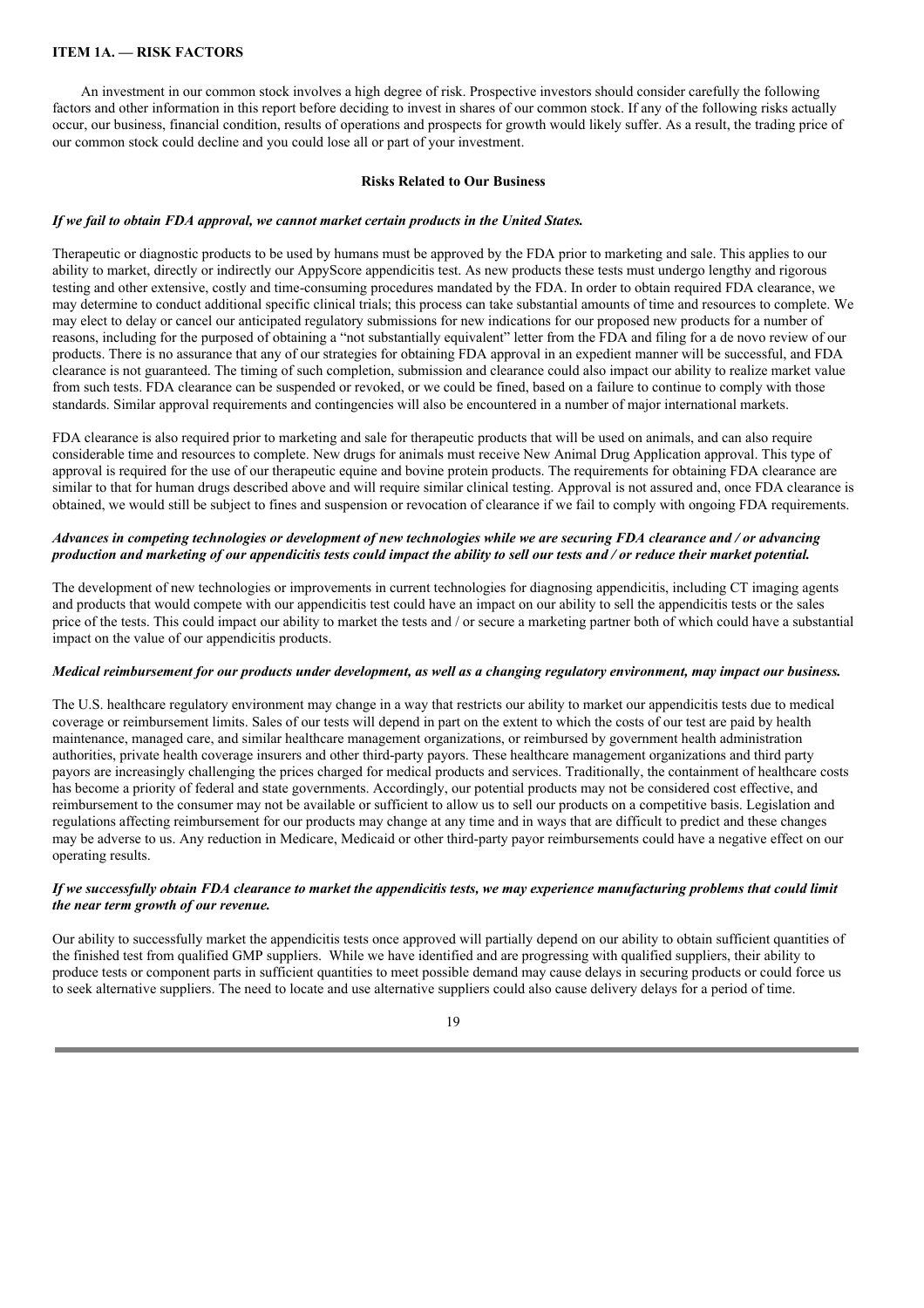# The successful development of a medical device such as our appendicitis test is highly uncertain and requires significant expenditures *and time.*

Successful development of medical devices is highly uncertain. Products that appear promising in research or development may be delayed or fail to reach later stages of development or the market for several reasons, including manufacturing costs, pricing, reimbursement issues, or other factors that may make the product uneconomical to commercialize. In addition, success in preclinical clinical trials does not ensure that larger-scale clinical trials will be successful. Clinical results are frequently susceptible to varying interpretations that may delay, limit, or prevent regulatory approvals. The length of time necessary to complete clinical trials and to submit an application for marketing approval for a final decision by a regulatory authority varies significantly and may be difficult to predict. If our large-scale clinical trials for a product are not successful, we will not recover our substantial investments in that product.

Factors affecting our R&D productivity and the amount of our R&D expenses include, but are not limited to the number and outcome of clinical trials currently being conducted by us and/or our collaborators.

# *Our results of operations could be af ected by our royalty payments due to third parties.*

Any revenues from products under development will likely be subject to royalty payments under licensing or similar agreements. Major factors affecting these payments include but are not limited to:

- Government and third-party payer reimbursement and coverage decisions that affect the utilization of our products and competing products.
- Sales of initial products and receipt of revenue, or sale of a division of the Company or the underlying intellectual property governed by the respective license agreement.
- Whether and when contract milestones are achieved, as described in the respective license agreement.

# *Our success depends on our ability to develop and commercialize new products.*

Our success depends on our ability to successfully develop new products. Although we are engaged in human diagnostic antigen manufacturing operations and historically substantially all of our revenues have been derived from this business, we believe our ability to substantially increase our revenues and generate net income is contingent on successfully developing one or more of our pipeline products. Our ability to develop any of the pipeline products is dependent on a number of factors, including funding availability to complete development efforts, to adequately test and refine products, and to commercialize our products, thereby generating revenues once development efforts prove successful. We have encountered in the past and may again encounter in the future problems in the testing phase for different pipeline products, sometimes resulting in substantial setbacks in the development process. There can be no assurance that we will not encounter similar setbacks with the products in our pipeline, or that funding from outside sources and our revenues will be sufficient to bring any or all of our pipeline products to the point of commercialization. There can be no assurance that the products we are developing will work effectively in the marketplace, nor that we will be able to produce them on an economical basis.

# *Our success will depend in part on establishing ef ective strategic partnerships and business relationships.*

A key aspect of our business strategy is to establish strategic partnerships. We currently have license arrangements with the University of Idaho, the University of Wyoming and The Washington University (St. Louis, MO), and a long term exclusive license and commercialization agreement with Novartis Animal Health, Inc. It is likely that we will seek other strategic alliances. We also intend to rely heavily on companies with greater capital resources and marketing expertise to market some of our products, such as our agreements with Novartis and Merial. While we have identified certain possible candidates for other potential products, we may not reach definitive agreements with any of them. Even if we enter into these arrangements, we may not be able to maintain these collaborations or establish new collaborations in the future on acceptable terms. Furthermore, future arrangements may require us to grant certain rights to third parties, including exclusive marketing rights to one or more products, or may have other terms that are burdensome to us, and may involve the issuance of our securities. Our partners may decide to develop alternative technologies either on their own or in collaboration with others. If any of our partners terminate their relationship with us or fail to perform their obligations in a timely manner, or if we fail to perform our obligations in a timely manner, the development or commercialization of our technology in potential products may be affected, delayed or terminated.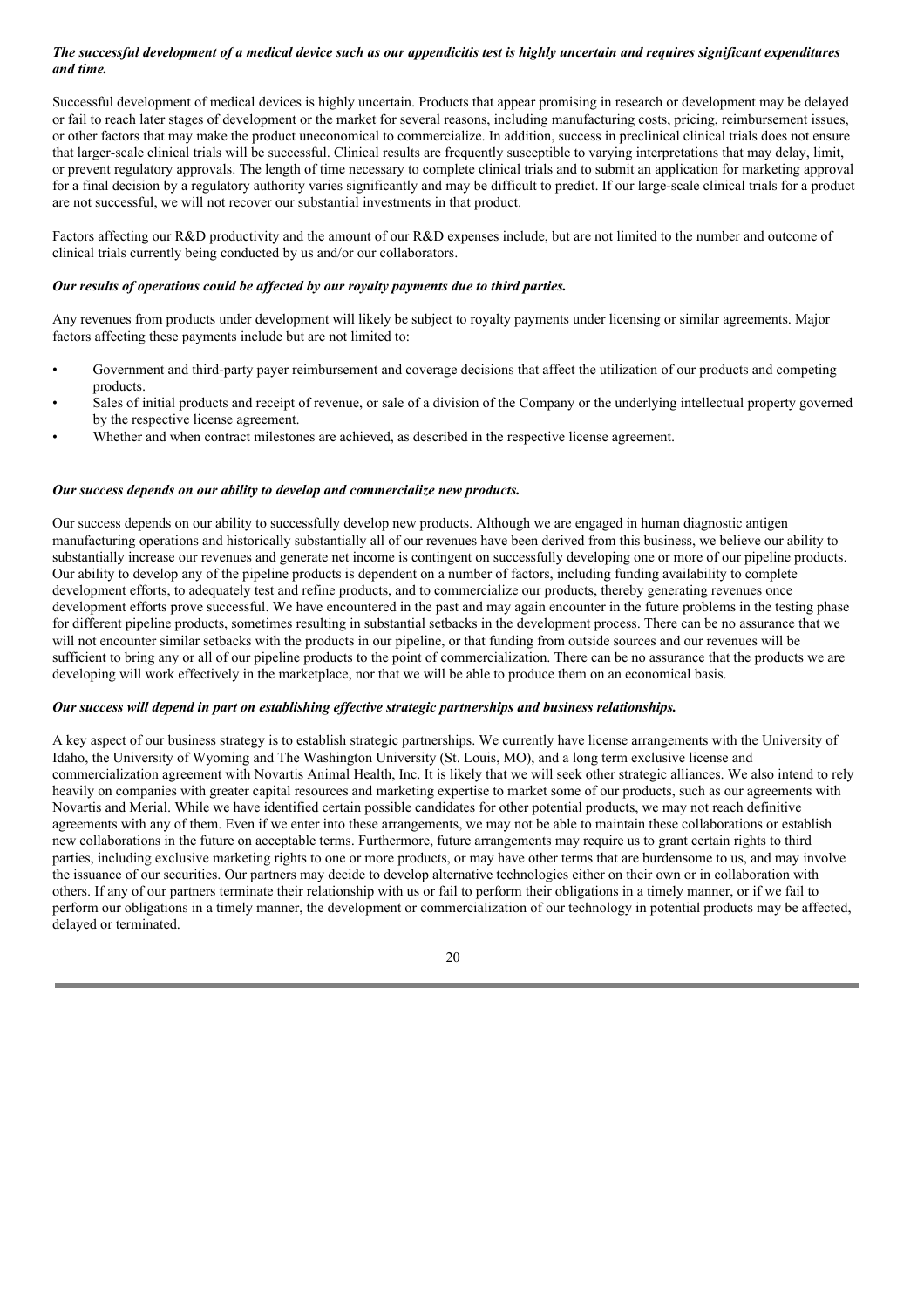# *We may experience manufacturing problems that limit the growth of our revenue.*

We purify human and animal antigens and tumor markers as our historical revenue base. In 2008, our revenues from these sales were approximately \$821,000. We intend to introduce new products with substantially greater revenue potential, including recombinant drugs for our animal health business. We currently have entered into initial contracts with two manufacturing companies for initial batch and study work including one of these being a manufacturing partner who meets full cGMP requirements and is capable of large scale manufacturing batches of our recombinant drugs to expand the contractual relationship as part of the FDA approval process for our animal health business. Delays in finalizing and progressing under agreement with the cGMP facility may delay our FDA approval process and potentially delay sales of such drugs. In addition, we may encounter difficulties in production due to, among other things, the inability to obtain sufficient amounts of raw inventory, quality control, quality assurance and component supply. These difficulties could reduce sales of our products, increase our costs, or cause production delays, all of which could damage our reputation and hurt our financial condition. To the extent that we enter into manufacturing arrangements with third parties, we will depend on them to perform their obligations in a timely manner and in accordance with applicable government regulations.

# *Our success depends upon our ability to protect our intellectual property rights.*

Our success will partially depend on our ability to obtain and enforce patents relating to our technology and processes and to protect our trade secrets. Third parties may challenge, narrow, invalidate or circumvent our patents and processes and / or demand payments of royalties that would impact our product costs. The patent position of biotechnology companies is generally highly uncertain, involves complex legal and factual questions and has recently been the subject of much litigation. Neither the U.S. Patent Office nor the courts have a consistent policy regarding breadth of claims allowed or the degree of protection afforded under many biotechnology patents.

In an effort to protect our un-patented proprietary technology, processes and know-how, we require our employees, consultants and prospective partners to execute confidentiality agreements. However, these agreements may not provide us with adequate protection against improper use or disclosure of confidential information. These agreements may be breached, and we may not have adequate remedies for any such breach. In addition, in some situations, these agreements may conflict, or be subject to, the rights of third parties with whom our employees or consultants have previous employment or consulting relationships. Also, others may independently develop substantial proprietary information and techniques or otherwise gain access to our trade secrets. We intend to market our products in many different countries some of which we will not have patents in or applied for. Different countries have different patent rules and we may sell in countries that do not honor patents and in which the risk that our products could be copied and we would not be protected would be greater.

# *We may be unable to retain key employees or recruit additional qualified personnel.*

Because of the specialized scientific nature of our business, we are highly dependent upon qualified scientific, technical, and managerial personnel. There is intense competition for qualified personnel in our business. A loss of the services of our qualified personnel, as well as the failure to recruit additional key scientific, technical and managerial personnel in a timely manner would harm our development programs and our business.

# Our competitors may have greater resources or research and development capabilities than we have, and we may not have the resources *necessary to successfully compete with them.*

Our business strategy is to create a niche to sell unique products that have large market potential and high margin potential. The bio-pharma and biotechnology business segment is highly competitive, and we may face significant and increasing competition. We expect that many of our competitors will have greater financial and human resources, more experience in research and development, and more established sales, marketing and distribution capabilities than we have. In addition, the healthcare industry is characterized by rapid technological change. New product introductions or other technological advancements could make some or all of our products obsolete.

# *Our product liability insurance coverage may not be suf icient to cover claims.*

Our insurance policies currently cover claims and liability arising out of defective products for losses up to \$2 million. As a result, if a claim was to be successfully brought against us, we may not have sufficient insurance that would apply and would have to pay any costs directly, which we may not have the resources to do.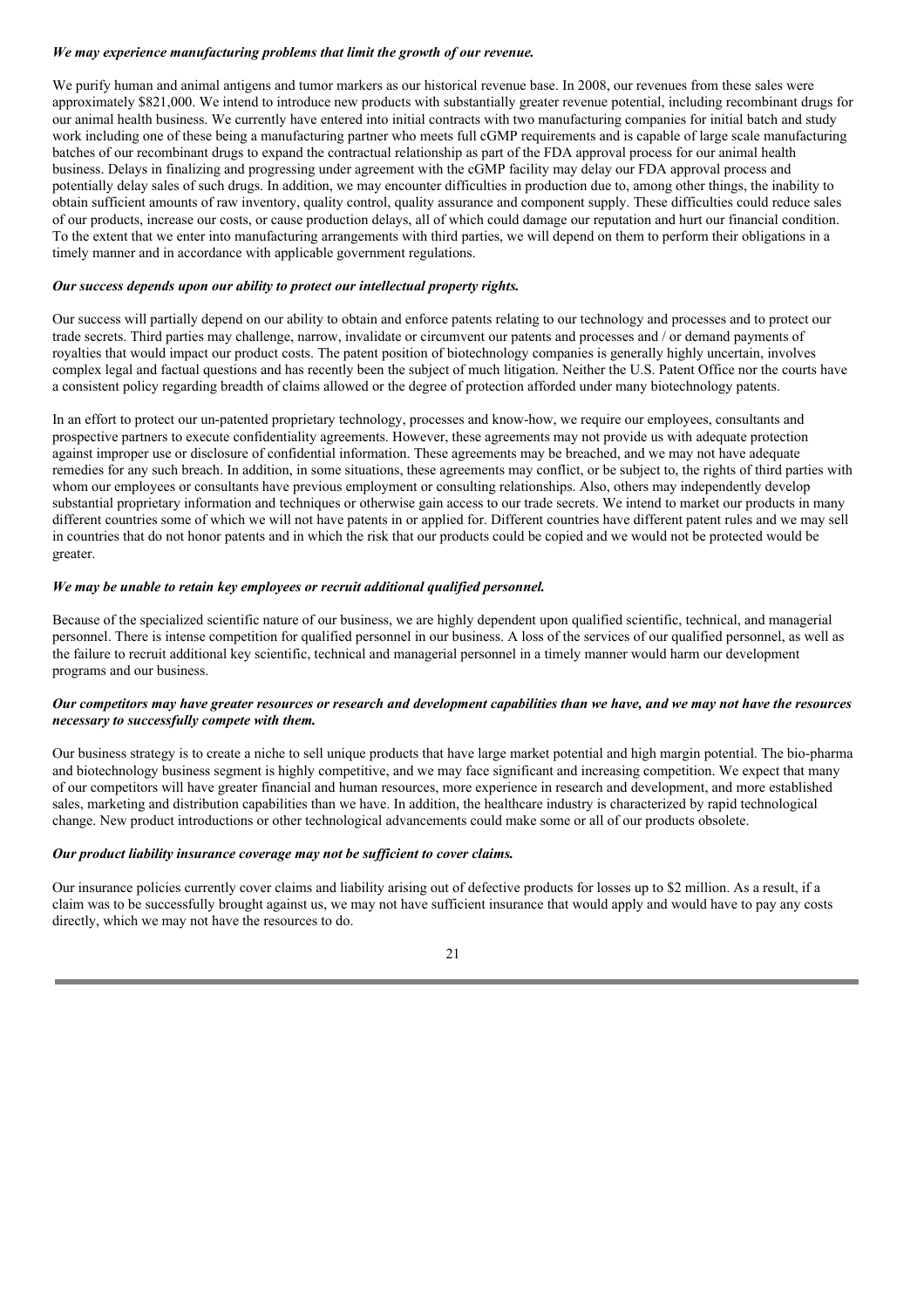# If we fail to obtain regulatory approval in foreign jurisdictions, then we cannot market our products in those jurisdictions.

We plan to market some of our products in foreign jurisdictions. Specifically, we expect that AppyScore will be aggressively marketed in foreign jurisdictions. We may market our therapeutic products in foreign jurisdictions, as well. We may need to obtain regulatory approval from the European Union or other jurisdictions to do so and obtaining approval in one jurisdiction does not necessarily guarantee approval in another. We may be required to conduct additional testing or provide additional information, resulting in additional expenses, to obtain necessary approvals.

# **Risks Related to Our Securities**

# We may require additional capital in the future and we cannot assure you that capital will be available on reasonable terms, if at all, or *on terms that would not cause substantial dilution to your stock holdings.*

We have historically needed to raise capital to fund our operating losses. We expect to continue to incur operating losses into the 2009 calendar year and possibly longer. If capital requirements vary materially from those currently planned, we may require additional capital sooner than expected. There can be no assurance that such capital will be available in sufficient amounts or on terms acceptable to us, if at all, especially in light of the state of the current financial markets. Any sale of a substantial number of additional shares may cause dilution to your investment and could also cause the market price of our common stock to decline.

# Current challenges in the commercial and credit environment may adversely affect our business and financial condition.

The global financial markets have recently experienced unprecedented levels of volatility. Our ability to generate cash flows from operations, issue debt or enter into other financing arrangements on acceptable terms could be adversely affected if there is a material decline in the demand for the Company's products or in the solvency of its customers or suppliers, deterioration in the Company's key financial ratios or credit ratings, or other significantly unfavorable changes in conditions. While these conditions and the current economic downturn have not meaningfully adversely affected our operations to date, continuing volatility in the global financial markets could increase borrowing costs or affect the company's ability to access the capital markets. Current or worsening economic conditions may also adversely affect the business of our customers, including their ability to pay for our products and services, and the amount spent on healthcare generally. This could result in a decrease in the demand for our potential products and services, longer sales cycles, slower adoption of new technologies and increased price competition. These conditions may also adversely affect certain of our suppliers, which could cause a disruption in our ability to produce our products.

# *We do not anticipate paying any dividends in the foreseeable future.*

The Company does not intend to declare any dividends in the foreseeable future. Investors who require income from dividends should not purchase our securities.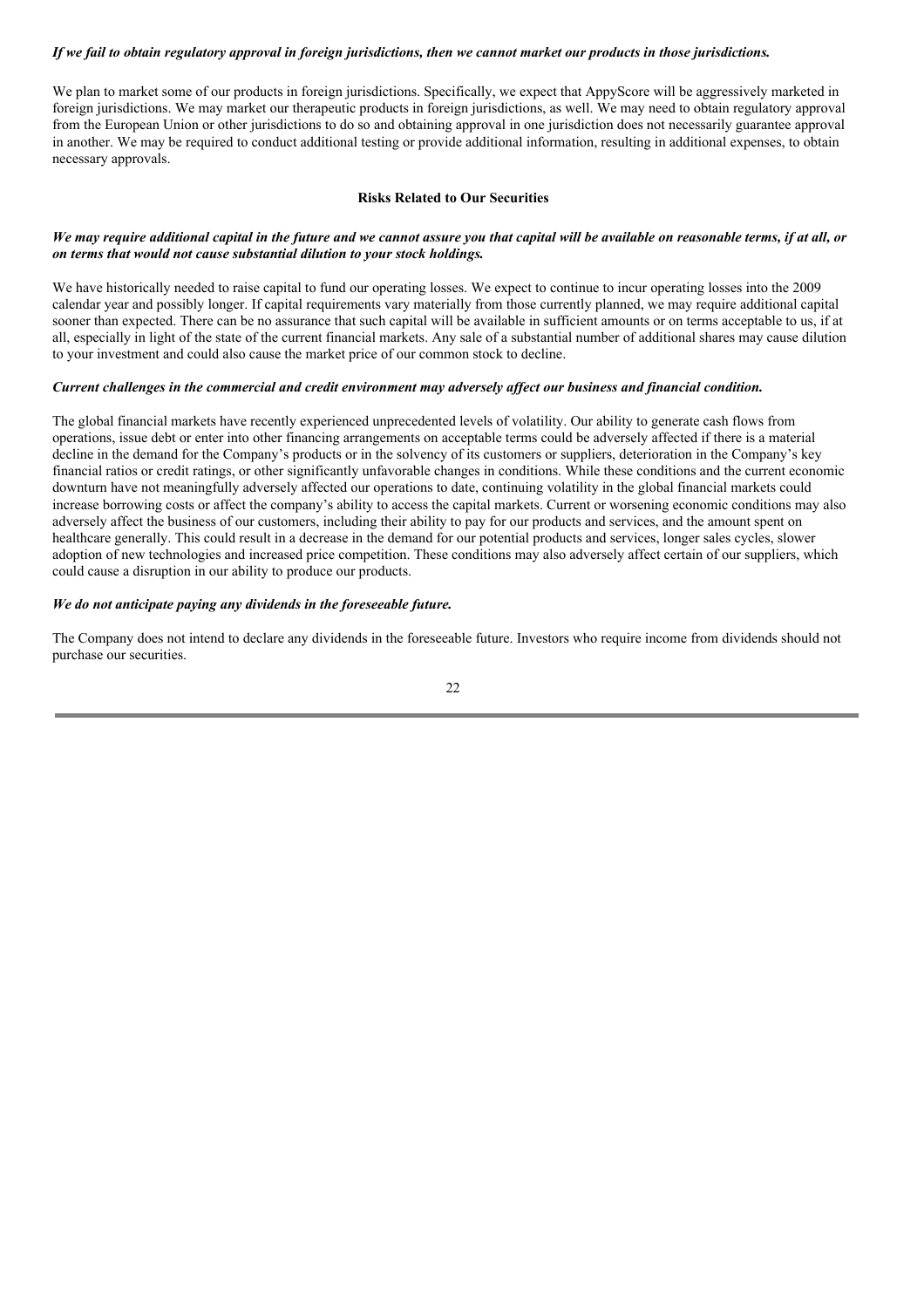# *Our stock price, like that of many biotechnology companies, is volatile.*

The market prices for securities of biotechnology companies in general have been highly volatile and may continue to be highly volatile in the future, particularly in light of the current financial markets. In addition, the market price of our Common Stock has been and may continue to be volatile, especially on the eve of Company announcements which the market is expecting, as is the case with clinical trial results. Among other factors, the following may have a significant effect on the market price of our Common Stock:

- Announcements of clinical trial results, FDA correspondence, technological innovations or new commercial products by us or our competitors.
- Publicity regarding actual or potential medical results related to products under development or being commercialized by us or our competitors.
- Regulatory developments or delays affecting our products under development in the U.S. and other countries.
- New proposals to change or reform the U.S. healthcare system, including, but not limited to, new regulations concerning reimbursement programs.

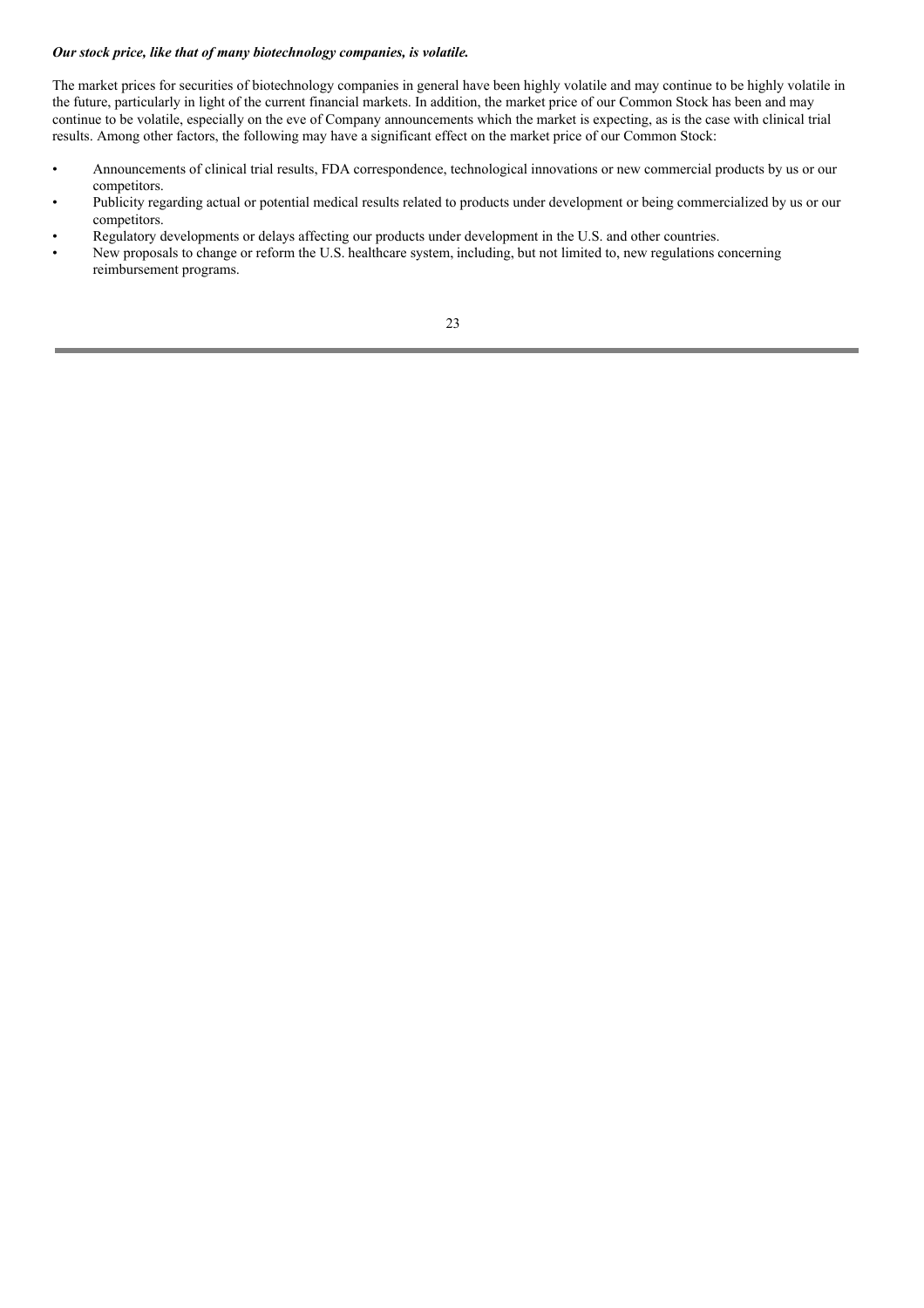# **ITEM 2. PROPERTY**

We maintain our administrative office, laboratory and production operations in a 40,000 square foot building in Castle Rock, Colorado, which was constructed for us in 2003. Except as discussed below, we presently do not plan any renovation, improvements, or development of this property. During late 2007 we signed a long-term lease agreement to rent approximately 16,000 square feet of previously unused space in the building, to an unrelated party who operates a gymnastics facility. In late 2008 we executed an amendment of the lease with the tenant to terminate this lease on March 31, 2009. Upon the termination of the lease, we plan to utilize a portion of that space for expansion. We do not expect that the construction costs we will incur to expand our space to meet our current needs will be significant. The Company believes that its facilities are adequate for its near-term needs.

We own the property subject to a mortgage with an outstanding balance of approximately \$2,850,000 at December 31, 2008, payable in monthly installments of approximately \$23,700 and bearing interest at an approximate average rate of 7%. In the opinion of management, the Company maintains adequate insurance coverage on the property.

# **ITEM 3. LEGAL PROCEEDINGS**

We are not a party to any legal proceedings, the adverse outcome of which would, in our management's opinion, have a material adverse effect on our business, financial condition and results of operations.

### **ITEM 4. SUBMISSION OF MATTERS TO A VOTE OF SECURITY HOLDERS**

None

# **PART II**

# **ITEM 5. MARKET FOR REGISTRANT'S COMMON EQUITY AND RELATED STOCKHOLDER MATTERS AND ISSUER PURCHASES OF EQUITY SECURITIES**

# **Market Information**

Our common stock began trading on the Nasdaq Capital Market under the symbol "APPY" as of August 28, 2007. Previously our common stock was traded on the over-the-counter bulletin board system operated by NASDAQ under the symbol "APNB.OB". The following table sets forth, for the periods indicated, the high and low closing prices of our shares, as reported by Nasdaq.com. Quotations for the periods in which the common stock was traded on the OTC-BB quotations reflect the inter-dealer prices, without retail markup, markdown or commission and may not necessarily represent actual transactions.

| High |       | Low |      |
|------|-------|-----|------|
| \$   | 4.10  | S   | 2.82 |
| \$   | 5.10  | \$  | 3.75 |
| \$   | 9.65  | \$  | 4.55 |
| \$   | 14.95 | \$  | 7.77 |
| \$   | 8.60  | S   | 5.19 |
| \$   | 6.49  | \$  | 4.00 |
| \$   | 7.24  | \$  | 5.63 |
| \$   | 6.65  | \$  | 5.72 |
|      |       |     |      |

As of March 13, 2009 we had approximately 960 holders of record (excluding an indeterminable number of shareholders whose shares are held in street or "nominee" name) of our common stock.

The closing price of our Common Stock on March 13, 2009 was \$1.75 per share.

During the last two fiscal years we have not paid any dividend on any class of equity securities. We anticipate that for the foreseeable future all earnings will be retained for use in our business and no cash dividends will be paid to stockholders. Any payment of cash dividends in the future on the Common Stock will be dependent upon our financial condition, results of operations, current and anticipated cash requirements, plans for expansion, as well as other factors that the Board of Directors deems relevant.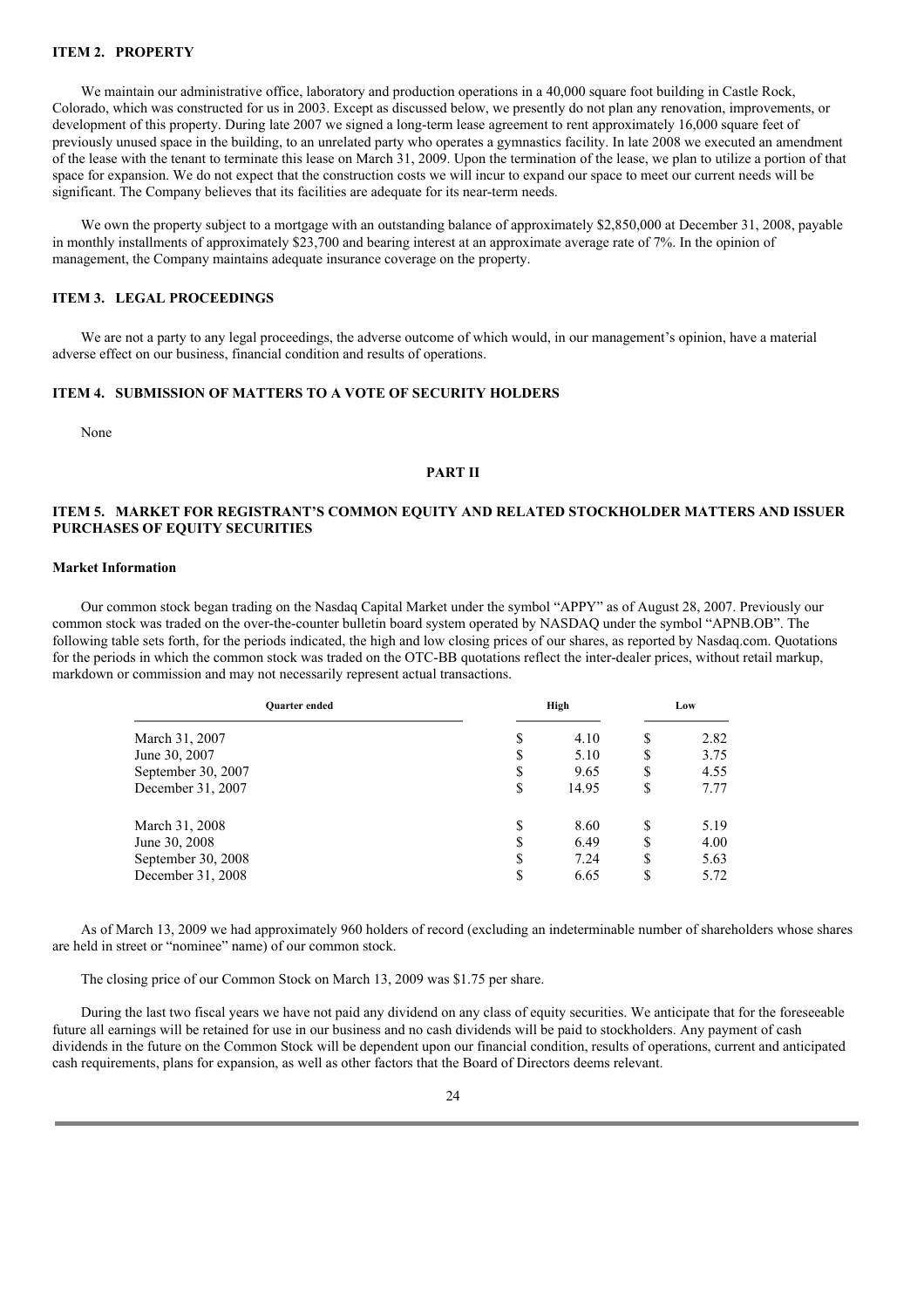# **Securities Authorized Under Equity Compensation Plans Information**

The Company's currently has one equity compensation plan. The 2002 Stock Incentive Plan (the "Plan") was approved by the board of directors and adopted by the stockholders on May 20, 2002. At our annual meeting of stockholders held on June 9, 2008 our stockholders approved an amendment to the Plan increasing the number of shares reserved under the Plan to 4,600,000.

The following table gives information about the Company's Common Stock that may be issued upon the exercise of options and rights under the Company's compensation plan as of December 31, 2008.

**Number of**

| <b>Plan Category</b>                                          | .<br>securities<br>to be issued<br>upon exercise<br>of outstanding<br>options | Weighted average<br>exercise<br>price of<br>outstanding<br>options |      | Number of<br>securities<br>remaining<br>available for<br>future issuance |  |
|---------------------------------------------------------------|-------------------------------------------------------------------------------|--------------------------------------------------------------------|------|--------------------------------------------------------------------------|--|
| Equity compensation plans approved<br>by security holders     | 3,361,632                                                                     | S                                                                  | 2.13 | 1,238,368                                                                |  |
| Equity compensation plans not<br>approved by security holders |                                                                               |                                                                    |      |                                                                          |  |
| Total                                                         | 3,361,632                                                                     | \$                                                                 | 2.13 | 1,238,368                                                                |  |
|                                                               |                                                                               |                                                                    |      |                                                                          |  |

# **Recent Sales of Unregistered Securities**

The following sets forth the equity securities we sold during the period covered by this report, not previously reported on Forms 10-Q or 8-K, which were not registered under the Securities Act.

During the three months ended December 31, 2008, 20,000 warrants to acquire common shares exercisable at \$5.57 per share and 5,000 warrants to acquire common shares exercisable at \$4.99 per share were granted to a consultant in consideration for investor relations services. The warrants vested upon grant and expire in three years.

The Company relied on the exemption under section 4(2) of the Securities Act of 1933 (the "Act") for the above issuances. No commission or other remuneration was paid on these issuances.

(c) The following sets forth all repurchases of the Company's common stock made in the period covered by this report.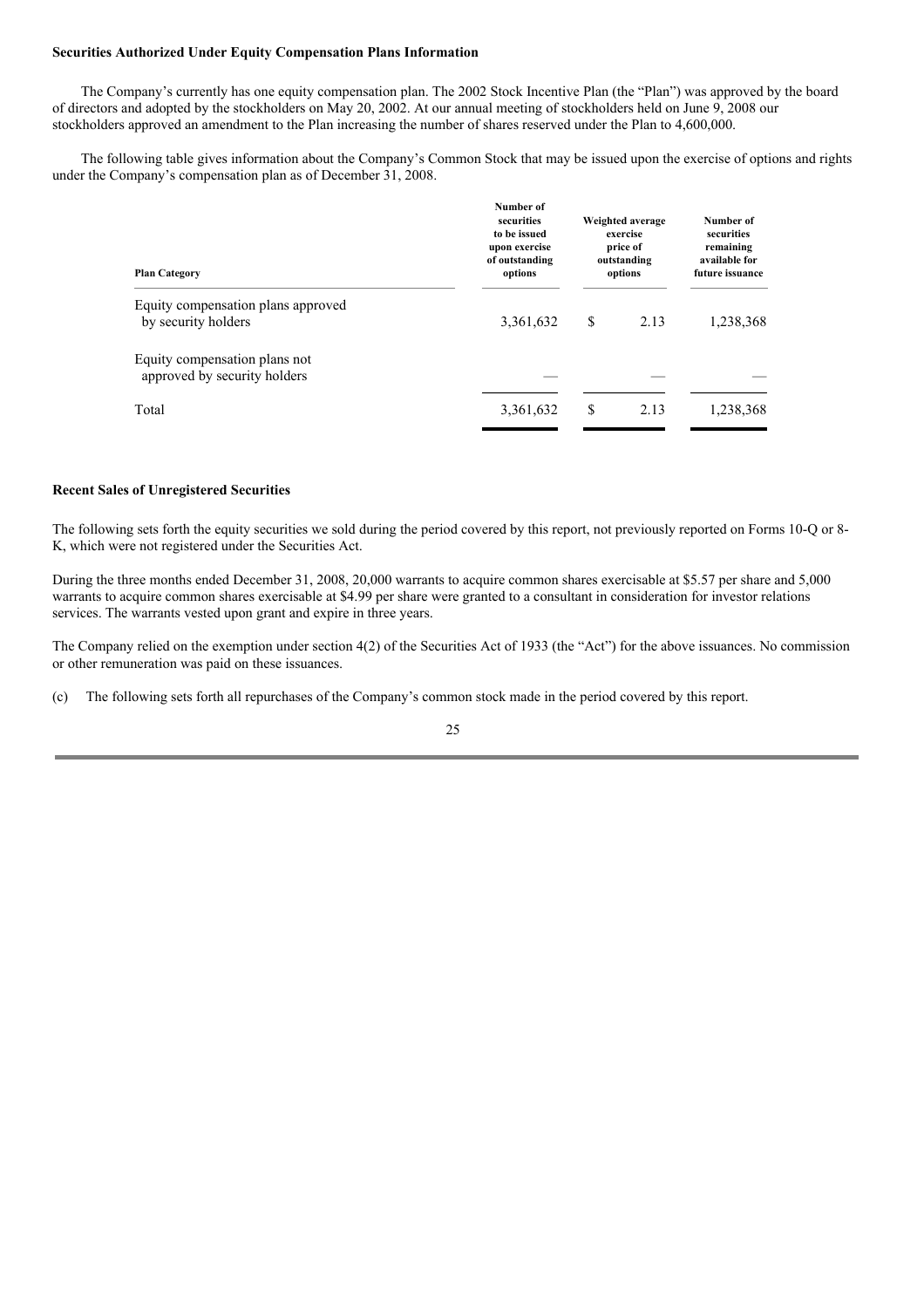# **AspenBio Pharma, Inc. Issuer Purchases of Equity Securities**

| Period            | Total<br>Number of<br><b>Shares</b><br>Purchased(1) | Average<br><b>Price Paid</b><br>per Share | <b>Total Number of</b><br><b>Shares</b><br>Purchased<br>as<br><b>Part of Publicly</b><br>Announced<br>Program | Approximate<br>Dollar<br>Value<br>That May Yet Be<br><b>Purchased Under</b><br>the Program |  |
|-------------------|-----------------------------------------------------|-------------------------------------------|---------------------------------------------------------------------------------------------------------------|--------------------------------------------------------------------------------------------|--|
| April 25-30, 2008 | 175,000                                             | \$<br>4.29                                | 175,000                                                                                                       |                                                                                            |  |
| May 1-31, 2008    | 22,000                                              | 4.17                                      | 22,000                                                                                                        |                                                                                            |  |
| June 1-30, 2008   | 35,000                                              | 4.27                                      | 35,000                                                                                                        |                                                                                            |  |
| <b>Total</b>      | 232,000                                             | \$<br>4.28                                | 232,000                                                                                                       | (2)                                                                                        |  |

(1) All shares purchased were acquired in open market purchases and acquired under the publically announced buy-back plan.

(2) On April 25, 2008, the company announced an authorized common stock repurchase program of up to \$5 million that may be made from time to time at prevailing prices as permitted by securities laws and other requirements, and subject to market conditions and other factors. The program is administered by management and may be discontinued at any time. The above amounts represent total cumulative purchases to date and potentially leave an additional approximate \$4,008,000 that was authorized under the program.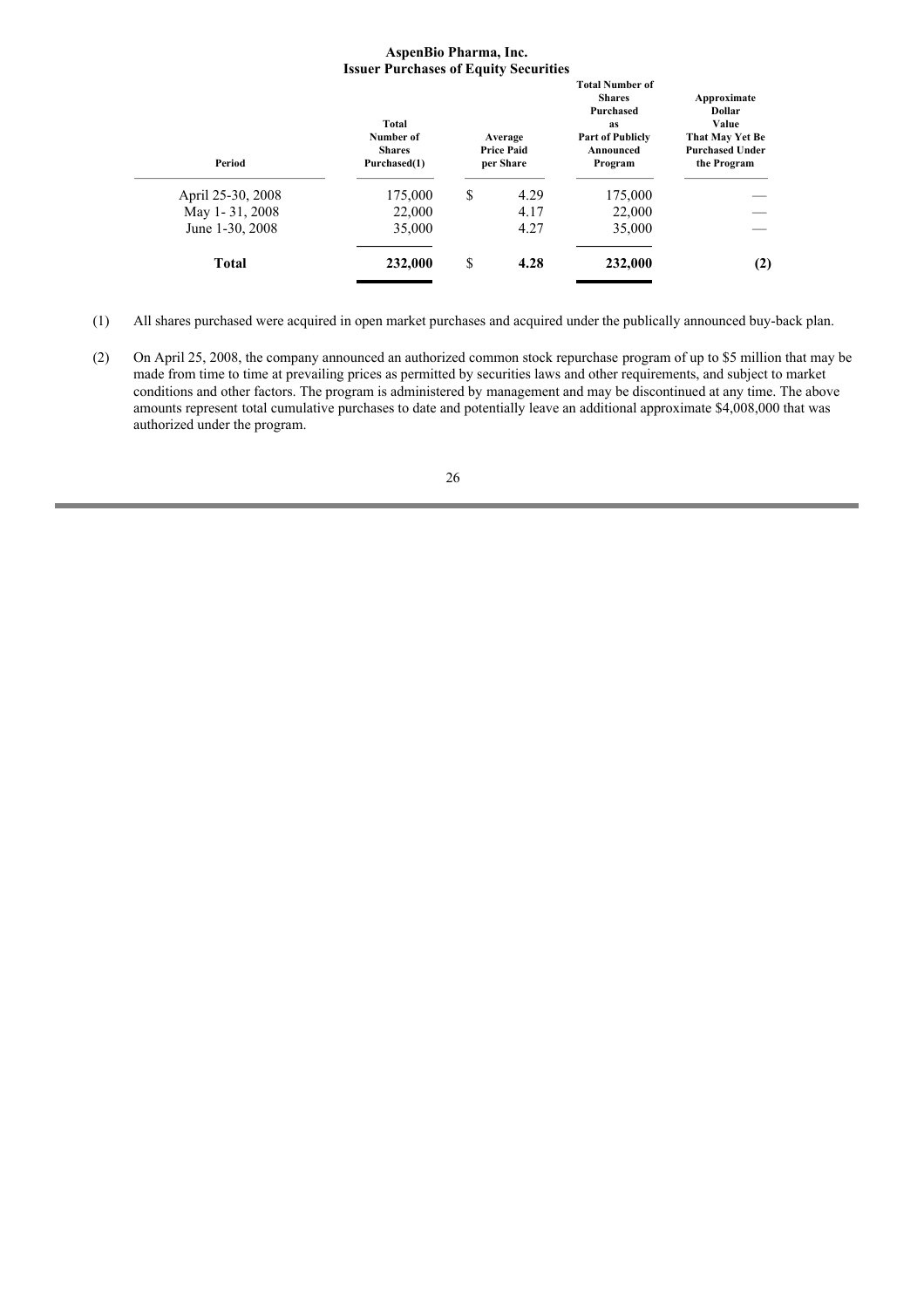# **ITEM 7. MANAGEMENT'S DISCUSSION AND ANALYSIS OF FINANCIAL CONDITION AND RESULTS OF OPERATION.**

# **RESULTS OF OPERATIONS**

Sales generated primarily from the Company's base antigen business for the year ended December 31, 2008 totaled \$821,000, which is a \$27,000 or 3% decrease from the year ended December 31, 2007. Three customers accounted for \$535,000 of the total 2008 sales. These individual customers represented 13%, 14%, and 37%, respectively of total sales. Our base antigen sales vary as a result of the timing of customers' order placement. It is not unusual for the orders from our customers to vary by quarter depending upon customers' sales and production needs. At December 31, 2008, we had received customer orders totaling approximately \$3,000. These open orders are not included in the sales for the year ended December 31, 2008, but will be recognized in 2009 when they are shipped. During 2008, the Company entered into a long term exclusive license and commercialization agreement to develop and launch the Company's novel recombinant single-chain bovine products. The total initial payments we received under this agreement were recorded as deferred revenue and will be recognized in the future with \$48,000 of such license fee recognized in 2008.

Cost of sales for the year ended December 31, 2008 totaled \$582,000, a \$34,000 or 6% decrease as compared to the 2007 period. The change in cost of sales resulted from a combination of lower levels in production due to the lower sales levels combined with certain production personnel being assigned and allocated on development activities versus production. This reduction was somewhat offset by a write down of work in process costs taken in 2008 of approximately \$186,000 for excess inventory of certain slower selling antigen products. Gross profit percentage increased to 29.2% during the year ended December 31, 2008 as compared to 27.4% in 2007, as a result of the above factors.

Selling, general and administrative expenses in the year ended December 31, 2008, totaled \$4,433,000, which is a \$422,000 or 11% increase as compared to the 2007 period. During the year ended December 31, 2008, the Company increased its overhead costs to support its development activities and advance its licensing activities and negotiations for the single-chain animal products. These changes resulted in among other items, advancing the AppyScore product into FDA clinical trials and the signing of a license agreement with Novartis Animal Health for the bovine LH and FSH products. The changes resulted in increased professional service fees of approximately \$353,000, attributable to legal fees on negotiating and reviewing of contracts and related matters and recruiter fees from the hiring of additional personnel. Increases associated with staff increases and benefits totaled approximately \$585,000 in 2008, which included approximately \$394,000 in additional stock based compensation expense in 2008 over 2007 amounts. These compensation expenses were offset by a decrease of approximately \$575,000 in 2008 incentive plan amounts paid to employees under the Company's incentive plan.

Research and development expenses in the year ended December 31, 2008 totaled \$6,025,000, which is a \$3,358,000 or 126% increase as compared to the 2007 period. Development efforts and advances on the appendicitis products, including the clinical trial resulted in an expense increase in 2008 of approximately \$3,800,000. This increase was offset by lower development expenses on the single-chain animal products of approximately \$478,000 in 2008 as the bovine products moved from feasibility development by AspenBio to a commercialization and licensing arrangement in mid 2008. Development expenses on SurBred, the bovine open cow ("not pregnant") test were down by approximately \$268,000 in 2008 as development efforts primarily focused on other projects. Additions to research staff to support accelerating development efforts, increased expenses by approximately \$200,000 in 2008.

Interest income for the year ended December 31, 2008, increased to \$746,000, which is a \$294,000 increase as compared to the \$452,000 earned in 2007. The increase was primarily due to an increased level in cash following the equity offering that occurred late in the 2007 period. Interest expense for the year ended December 31, 2008, decreased to \$229,000, or \$13,000 less as compared to the 2007 year. The decrease was primarily due to lower debt levels resulting from scheduled principal repayments.

No income tax benefit was recorded on the loss for the year ended December 31, 2008, as management of the Company was unable to determine that it was more likely than not that such benefit would be realized. At December 31, 2008, the Company had a net operating loss for income tax purposes of approximately \$21 million, expiring through 2028.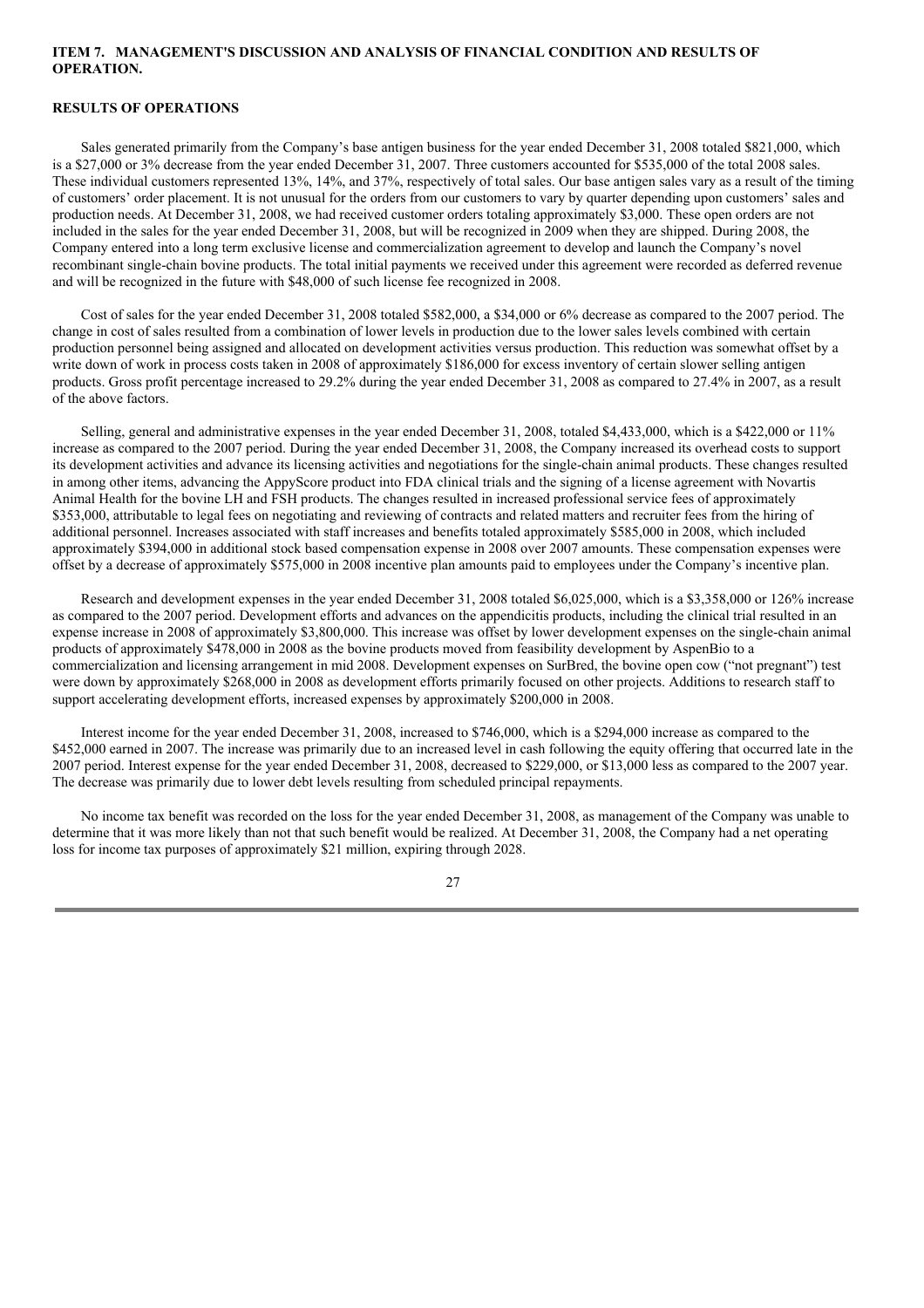# **LIQUIDITY AND CAPITAL RESOURCES**

At December 31, 2008, we had working capital of \$16,125,000, which included cash, cash equivalents and short term investments of \$17,459,000. We reported a net loss of \$9,568,000 during the year ended December 31, 2008, which included non-cash charges of \$1,384,000 for stock based compensation for options and warrants issued for services and depreciation and amortization expenses of \$368,000 and other non-cash charges, net of credits of \$270,000. We believe that our current working capital position is sufficient to continue with the technology development activities and support the current level of operations for the near term. Our primary focus currently is to continue the development activities on the appendicitis tests including advancement of such tests within the FDA and single chain products to attempt to secure near-term value from these products from either entering into licensing agreement for their rights or generating revenues directly from sales of the products.

Capital expenditures, primarily for production, laboratory and facility improvement costs for the fiscal year ending December 31, 2009, are anticipated to total approximately \$200,000 to \$400,000. We anticipate these capital expenditures to be financed out of working capital.

We anticipate that expenditures for research and development for the fiscal year ending December 31, 2009 will generally be in line with amounts expended in 2008. Development and testing costs in support of the current pipeline products as well as costs to file patents and revise and update previous filings on our technologies will continue to be substantial. Our principal development products consist of the appendicitis tests and the single-chain animal hormone products. As we continue towards commercialization of these products including evaluation of strategic alternatives to effectively maximize the value of our technology we will need to consider a number of alternatives, including possible transaction and partnering opportunities, working capital requirements including possible product management and distribution alternatives and implications of product manufacturing and associated carrying costs. Certain costs such as manufacturing and license / royalty agreements have different implications depending upon the ultimate strategic path determined.

We expect that the primary expenditures will be incurred to continue to advance our initial appendicitis blood test technology, AppyScore™ through the FDA application and clearance process in addition to advancing development of the next generation appendicitis products. During the years ended December 31, 2008 and 2007, we expended approximately \$4,446,000 and \$645,000, respectively in direct costs for the appendicitis test development and related efforts. While commercialization of the appendicitis product will be an ongoing and evolving process with subsequent generations and improvements being made in the test, we believe that 2009 will reflect significant progress in advancing and commercializing the test. Should we be unable to achieve FDA clearance of the AppyScore test and generate revenues from the product, we would need to rely on other product opportunities to generate revenues and the costs that we have incurred for the appendicitis patent may be deemed to be impaired. In May 2003, we signed the Assignment and Consultation Agreement ("Bealer Agreement") with Dr. John Bealer, whom we have collaborated with on the appendicitis products. In the event that the product is commercialized and we sell it or in the event of a transaction involving a sale of all or a portion of the company, the Bealer Agreement provides for a 10% royalty payment to Dr. Bealer.

In April 2008 we entered into a long term exclusive license and commercialization agreement with Novartis Animal Health, Inc. ("Novartis"), to develop and launch our novel recombinant single-chain bovine products. BoviPure LH<sup>TM</sup> and BoviPure FSH<sup>TM</sup>. The license agreement is a collaborative arrangement that provides for a sharing of product development activities, development and registration costs and worldwide product sales. We received an upfront cash payment of \$2,000,000, of which 50% was non-refundable upon signing the agreement and the balance is subject to certain conditions which we expect to be substantially achieved in 2009. Ongoing royalties will be payable upon product launch based upon net direct product margins as defined and specified under the agreement. We have agreed to fund our share of 35% of the product development and registration costs during the development period. Under the terms of the original license agreement that the Company has with The Washington University in St Louis ("University"), a portion of license fees and royalties AspenBio receives from sublicensing agreements (such as the Novartis Agreement), will be paid to the University. For financial reporting purposes, the up-front license fees received from this agreement, net of the amounts due to the University have been recorded as deferred revenue and will be amortized over the life of the license agreement. We currently anticipate that the commercialization process for these two bovine products, which are both proceeding simultaneously, including securing required FDA and other major countries equivalent regulatory approval to market the products will encompass approximately four to five years. During the years ended December 31, 2008 and 2007, we expended approximately \$478,000 and \$947,000, respectively in direct costs for the BoviPure LH and BoviPure FSH product development and related efforts. We expect that our portion of the future development and commercialization costs will be three to five million dollars, which will be incurred over the development period. Should we be unable to achieve FDA clearance of the BoviPure LH and BoviPure FSH products, we would need to rely on other product opportunities to generate revenues.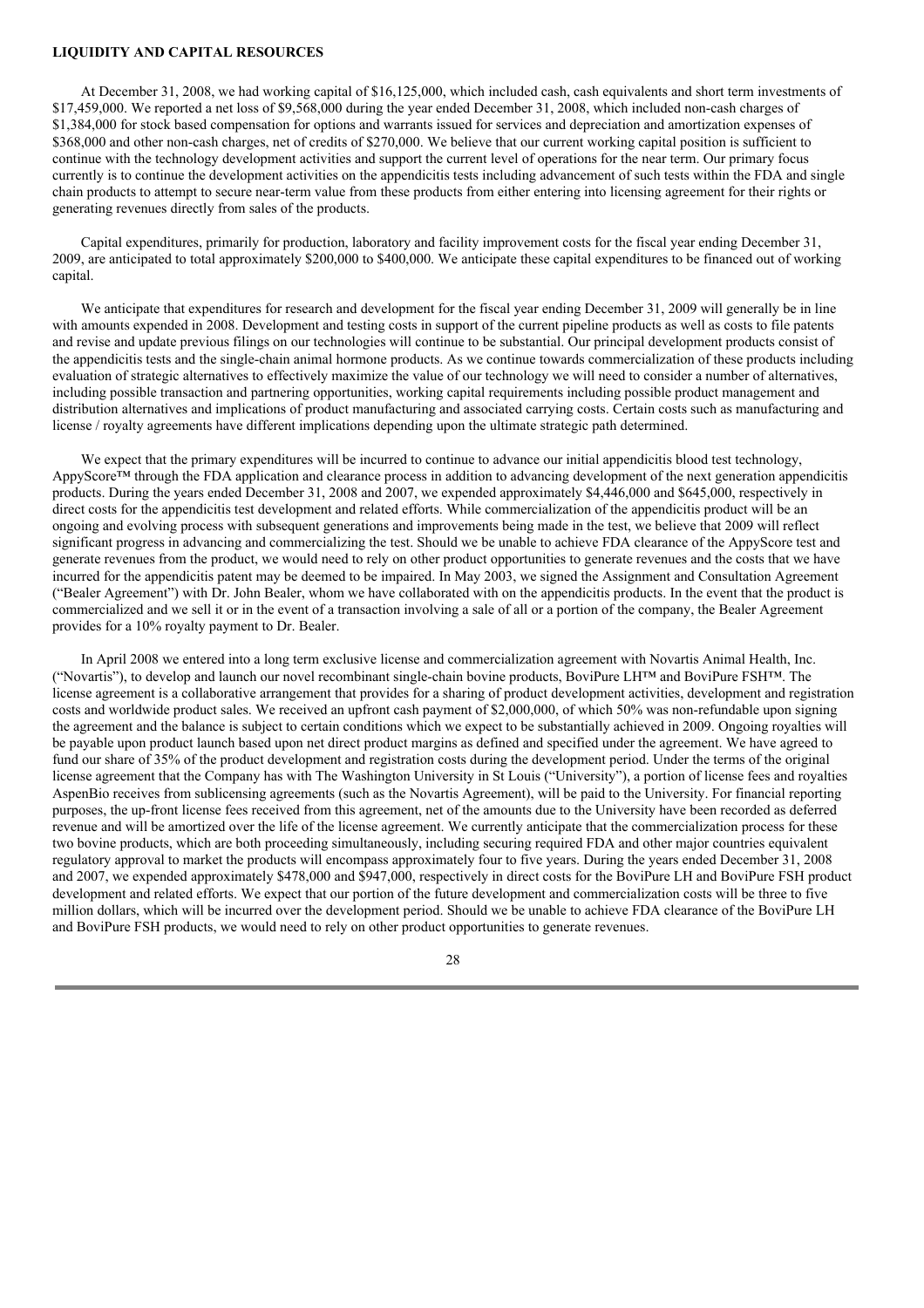We have entered and expect to continue to enter into additional agreements with contract manufacturers for the development \ manufacture of initial batches of certain of our products for which we are seeking FDA approval. The ultimate goal of this development process is to establish current good manufacturing practices ("cGMP") manufacturing methods required for those products in which we are seeking FDA approval. We continue in discussions with other potential manufacturers who meet full cGMP requirements, and are capable of large-scale manufacturing batches of our medical devices who can economically manufacture them to produce products at an acceptable cost. These development and manufacturing agreements generally contain transfer fees and possible penalty and / or royalty provisions should we transfer our products to another contract manufacturer. We expect to continue to evaluate, negotiate and execute additional development and manufacturing agreements, some of which may be significant commitments during 2009. We may also consider acquisitions of development technologies or products, should opportunities arise that we believe fit our business strategy and would be appropriate from a capital standpoint.

We have a permanent mortgage facility on our land and building. The mortgage is held by a commercial bank and includes a portion guaranteed by the U. S. Small Business Administration. The loan is collateralized by the real property and is also personally guaranteed by a stockholder (our former president). The average approximate interest rate is 7% and the loan requires monthly payments of approximately \$23,700 through June 2013 with the then remaining principal balance due July 2013.

During 2008 we received cash proceeds of approximately \$560,000 from the exercise of a total of approximately 500,000 options. During 2007 we received cash proceeds of approximately \$9,968,000 from the exercise of a total of approximately 8,339,000 warrants and options. During December 2007 we also completed a private offering of common stock generating net proceeds of \$17,063,000, by issuing approximately 2,516,000 shares of common stock.

In April, 2008 our board of directors authorized a stock repurchase plan to purchase shares of our common stock up to a maximum of \$5,000,000. Purchases are being made in routine, open market transactions, when management determines to effect purchases and any purchased common shares are thereupon retired. Management may elect to purchase less than \$5,000,000. The repurchase program allows us to repurchase our shares in accordance with the requirements of the Securities and Exchange Commission on the open market, in block trades and in privately negotiated transactions, depending upon market conditions and other factors. The repurchase program is being funded using our working capital. A total of approximately 232,000 common shares were purchased in 2008 at a total cost of approximately \$992,000.

We expect to continue to incur losses from operations for the near-term and these losses could be significant as we incur product development, contract consulting and product related expenses. We have also recently increased our overhead expenses with the hiring of additional management personnel. We believe that our current working capital position will be sufficient to meet our near-term needs. Our investments are maintained in relatively short term, high quality investments instruments, to ensure we have ready access to cash as needed. With the recent changes in market conditions, combined with our conservative investment policy and lower average investable balances due to cash consumption, we expect that our investment earnings in 2009 will be significantly lower than that in 2008. Our Board has approved an investment policy covering the investment parameters to be followed with the primary goals being the safety of principal amounts and maintaining liquidity of the fund. The policy provides for minimum investment rating requirements as well as limitations on investment duration and concentrations. During the fourth quarter of 2008, based upon market conditions, the investment guidelines were temporarily tightened to raise the minimum acceptable investment ratings required for investments and shorten the maximum investment term. Current investment guidelines are for investments to be made in investments with minimum ratings purchasing commercial paper with an A1/P1 rating, longer-term bonds with an A- rating or better, a maximum maturity of nine months and a concentration guideline of 10% (no security or issuer representing more than 10% of the portfolio). As of December 31, 2008 approximately 63% of the investment portfolio was in cash equivalents which are included with cash and the remaining funds were invested in short term marketable securities with none individually representing more than 7% of the portfolio and none maturing past July 2009. Of the marketable securities investment portion, approximately 58% was invested in companies in the financial sector, 18% in the utility sector, 15% in the industrial sector and 9% in the agency sector, all in large market cap public companies. To date we have not experienced a cumulative market loss from the investments that has cumulatively exceeded \$5,000. The investment account was established in late December 2007 and during the year ended December 31, 2008, gross marketable securities investments acquired totaled approximately \$9.9 million, sales of investments totaled approximately \$12.8 million, interest and dividend income totaled approximately \$688,000 and there were no significant losses. We expect gains and losses in the future to be less than these historical levels.

Due to recent market events that have adversely affected all industries and the economy as a whole, management has placed increased emphasis on monitoring the risks associated with the current environment, particularly the investment parameters of the short term investments, the recoverability of receivables and inventories, the fair value of assets, and the Company's liquidity. At this point in time, there has not been a material impact on the Company's assets and liquidity. Management will continue to monitor the risks associated with the current environment and their impact on the Company's results.

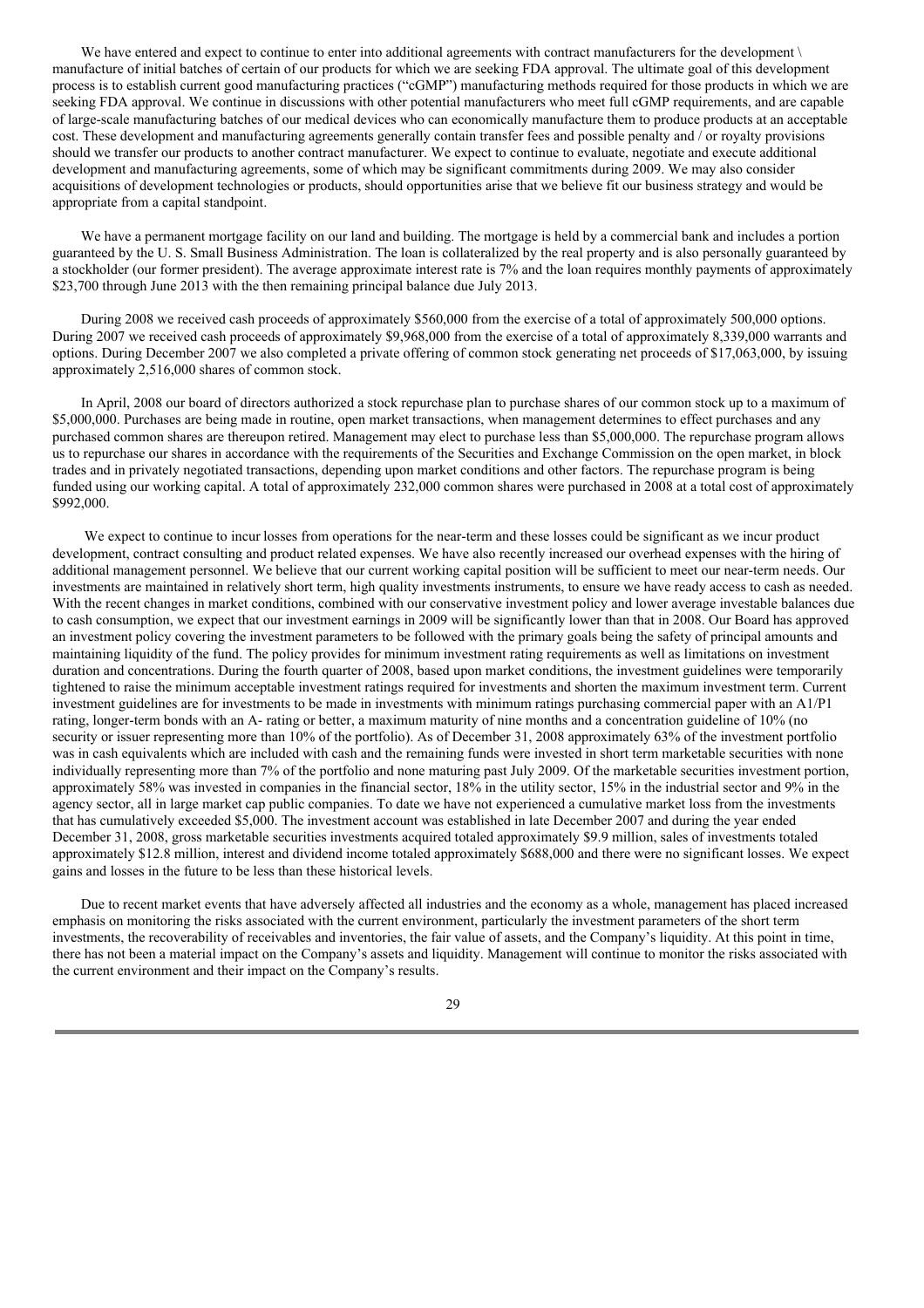#### **Operating Activities**

Net cash consumed by operating activities was \$6,443,000 during the year ended December 31, 2008. Cash was consumed by the loss of \$9,568,000, less non-cash expenses of \$1,384,000 for stock-based compensation, \$368,000 for depreciation and amortization and a \$318,000 non-cash charges. Our base antigen business is generally fairly constant from year to year and therefore does not generally impact operating cash flows. During 2008 in connection with the Novartis license agreement, of the \$2,000,000 we received upfront under that agreement, we recorded \$1,560,000 as an increase in deferred revenue to be recognized over the agreement's term, with \$440,000 paid out or payable under the Washington University's license agreement terms. As of December 31, 2008 the \$561,000 increase in prepaid expenses and other current assets, consisted primarily of approximately \$532,000 in costs that we had incurred under the Novartis agreement that are recoverable from them.

Net cash consumed by operating activities was \$3,607,000 during the year ended December 31, 2007. Cash was consumed by the loss of \$6,201,000, less non-cash expenses of \$1,248,000 for stock-based compensation, \$299,000 for depreciation, amortization and write-off of patent costs and a \$327,000 a non-cash development fee. A decrease in accounts receivable of \$301,000 provided cash resulting from lower base antigen sales levels. Inventory levels increased by \$258,000, consuming cash and arising from normal antigen production runs near yearend. Cash consumed in operations was reduced by the net increase of \$775,000 in accounts payable and accrued expenses, primarily due to the increase in year-end accrued expenses.

# **Investing Activities**

Net cash outflows from investing activities generated \$2,094,000 during the year ended December 31, 2008. Marketable securities investments acquired totaled approximately \$9.9 million and sales of marketable securities totaled approximately \$12.8 million. A \$753,000 use of cash was primarily attributable to additions to intangibles from additional costs incurred from patent filings and equipment additions from upgrades and expansion of lab equipment and capabilities.

Net cash outflows from investing activities consumed \$9,310,000 during the year ended December 31, 2007. An \$8,487,000 increase in short term investments reduced cash. An \$823,000 use of cash was primarily attributable to purchases of property and equipment and intangibles.

### **Financing Activities**

Net cash inflows from financing activities consumed \$1,209,000 during the year ended December 31, 2008. The Company repaid \$777,000, in scheduled payments under its debt agreements and paid \$992,000 to repurchase and retire shares of the Company's common stock under the Board approved repurchase program. As a result of the exercise of common stock warrants and options net proceeds of \$560,000 provided cash.

Net cash inflows from financing activities generated \$26,764,000 during the year ended December 31, 2007. The Company received net proceeds of \$17,063,000 from the sale of common stock and \$9,968,000 in proceeds from the exercise of stock warrants and options. The Company repaid \$267,000, in scheduled payments under its debt agreements.

# **Critical Accounting Policies**

The Company's financial position, results of operations and cash flows are impacted by the accounting policies the Company has adopted. In order to get a full understanding of the Company's financial statements, one must have a clear understanding of the accounting policies employed. A summary of the Company's critical accounting policies follows:

**Investments:** The Company invests excess cash from time to time in highly liquid debt and equity securities of highly rated entities which are classified as trading securities. Such amounts are recorded at market and are classified as current, as the Company does not intend to hold the investments beyond twelve months. Such excess funds are invested under the Company's investment policy but an unexpected decline or loss could have an adverse and material effect on the carrying value, recoverability or investment returns of such investments. Our Board has approved an investment policy covering the investment parameters to be followed with the primary goals being the safety of principal amounts and maintaining liquidity of the fund. The policy provides for minimum investment rating requirements as well as limitations on investment duration and concentrations.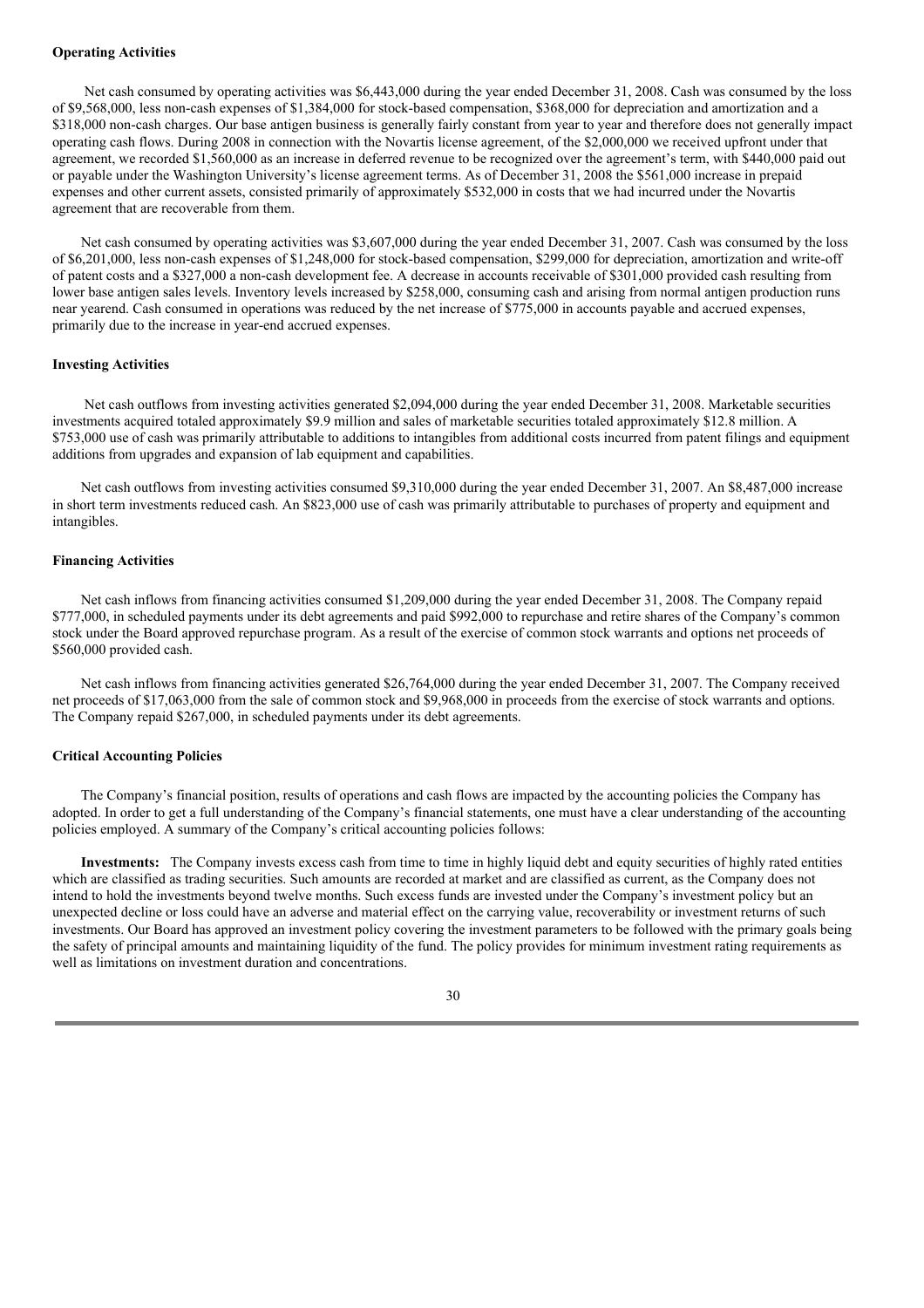**Accounts Receivable:** Accounts receivable balances are stated net of allowances for doubtful accounts. The Company records allowances for doubtful accounts when it is probable that the accounts receivable balance will not be collected. When estimating the allowances for doubtful accounts, the Company takes into consideration such factors as its day-to-day knowledge of the financial position of specific clients, the industry and size of its clients. A financial decline of any one of the Company's large clients could have an adverse and material effect on the collectability of receivables and thus the adequacy of the allowance for doubtful accounts. Increases in the allowance for doubtful accounts are recorded as charges to bad debt expense and are reflected in operating expenses in the Company's statements of operations. Write-offs of uncollectible accounts are charged against the allowance for doubtful accounts.

**Inventories:** Inventories are stated at the lower of cost or market. Cost is determined on the first-in, first-out (FIFO) method. The elements of cost in inventories include materials, labor and overhead. The Company does not have supply agreements in place for the antigen business raw material purchases but believes that there are multiple suppliers for our antigen raw material; however in 2008 and 2007 substantially all of our purchases were made from one supplier. Management believes that its relationship with this supplier is strong; however if necessary this relationship can be replaced. If the relationship was to be replaced they may be a short term disruption to the base antigen business and operations, a period of time in which products would not be available and additional expenses may be incurred.

**Long-Lived Assets:** The Company records property and equipment at cost. Depreciation of the assets is recorded on the straightline basis over the estimated useful lives of the assets. Dispositions of property and equipment are recorded in the period of disposition and any resulting gains or losses are charged to income or expense when the disposal occurs. The carrying value of the Company's long-lived assets is reviewed at least annually to determine that such carrying amounts are not in excess of estimated market value. Goodwill is reviewed annually for impairment by comparing the carrying value to the present value of its expected cash flows or future value. For the years ended December 31, 2008 and 2007, the required annual testing resulted in no impairment charge.

**Revenue Recognition:** The Company's revenues are recognized when products are shipped or delivered to unaffiliated customers. The Securities and Exchange Commission's Staff Accounting Bulletin (SAB) No. 104, which provides guidance on the application of generally accepted accounting principles to select revenue recognition issues. The Company has concluded that its revenue recognition policy is appropriate and in accordance with SAB No. 104. Revenue is recognized under development and distribution agreements only after the following criteria are met: (i) there exists adequate evidence of the transactions; (ii) delivery of goods has occurred or services have been rendered; and (iii) the price is not contingent on future activity and collectability is reasonably assured.

**Stock-based Compensation**: SFAS No. 123(R), Share-Based Payment, defines the fair-value-based method of accounting for stock-based employee compensation plans and transactions used by the Company to account for its issuances of equity instruments to record compensation cost for stock-based employee compensation plans at fair value as well as to acquire goods or services from nonemployees. Transactions in which the Company issues stock-based compensation to employees, directors and advisors and for goods or services received from non-employees are accounted for based on the fair value of the equity instruments issued. The Company utilizes pricing models in determining the fair values of options and warrants issued as stock-based compensation. These pricing models utilize the market price of the Company's common stock and the exercise price of the option or warrant, as well as time value and volatility factors underlying the positions.

### **Recently Issued Accounting Pronouncements:**

Effective January 1, 2008, the Company partially adopted SFAS No. 157, "Fair Value Measurements". This statement defines fair value, establishes a framework for measuring fair value in generally accepted accounting principles, and expands disclosures about fair value measurements. As permitted by FSP FAS 157-2, the Company elected to defer the adoption of the nonrecurring fair value measurement disclosure of nonfinancial assets and liabilities. The partial adoption of SFAS No. 157 did not have a material impact on the Company's results of operations, cash flows or financial position. To increase consistency and comparability in fair value measurements, SFAS No. 157 establishes a fair value hierarchy that prioritizes the inputs to valuation techniques used to measure fair value into three levels as follows:

Level 1—quoted prices (unadjusted) in active markets for identical asset or liabilities;

Level 2—observable inputs other than Level I, quoted prices for similar assets or liabilities in active markets, quoted prices for identical or similar assets and liabilities in markets that are not active, and model-derived prices whose inputs are observable or whose significant value drivers are observable; and

Level 3—assets and liabilities whose significant value drivers are unobservable.

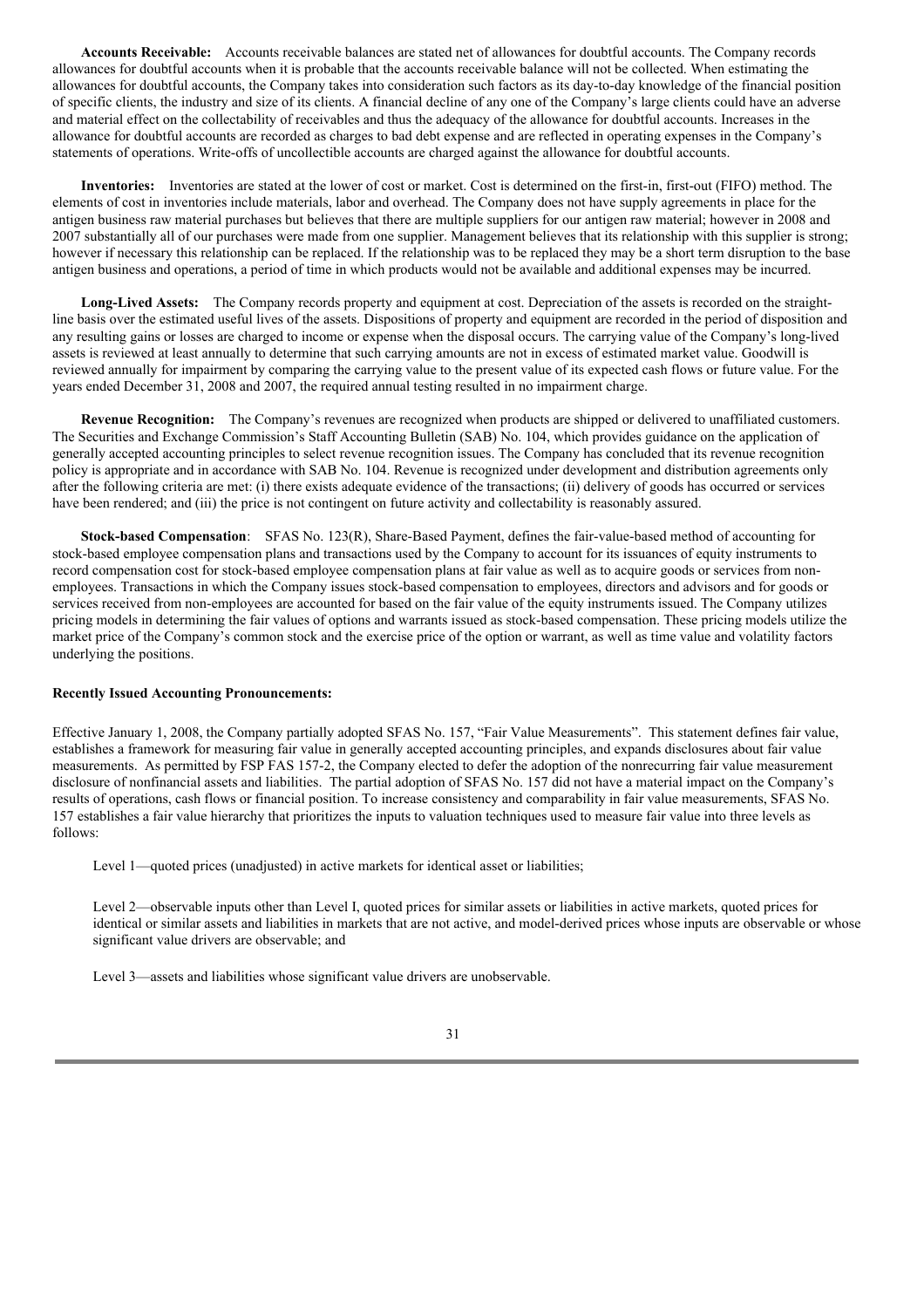Observable inputs are based on market data obtained from independent sources, while unobservable inputs are based on the Company's market assumptions. Unobservable inputs require significant management judgment or estimation. In some cases, the inputs used to measure an asset or liability may fall into different levels of the fair value hierarchy. In those instances, the fair value measurement is required to be classified using the lowest level of input that is significant to the fair value measurement. Such determination requires significant management judgment. There were no financial assets or liabilities measured at fair value, with the exception of cash, cash equivalents and short-term investments, as of December 31, 2008. There were no changes in the Company's valuation techniques used to measure fair value on a recurring basis as a result of partially adopting SFAS 157.

In December 2007, the FASB issued SFAS No. 141 (R), "Business Combinations", which becomes effective for fiscal periods beginning after December 15, 2008. The standard changes the accounting for business combinations, including the measurement of acquirer shares issued in consideration for a business combination, the recognition of contingent consideration, the accounting for pre-acquisition gain and loss contingencies, the recognition of capitalized in-process research and development, the accounting for acquisition-related restructuring cost accruals, the treatment of acquisition related transaction costs, and the recognition of changes in the acquirer's income tax valuation allowance. SFAS 141(R) becomes effective for the Company on January 1, 2009. The Company does not expect the adoption of this statement to have a material impact on its financial statements.

In February 2007, the FASB issued SFAS No. 159, "The Fair Value Option for Financial Assets and Financial Liabilities – Including an Amendment of FASB Statement No. 115." SFAS No. 159 provides companies with an option to report selected financial assets and liabilities at fair value. The standard establishes presentation and disclosure requirements designed to facilitate comparisons between companies that choose different measurement attributes for similar types of assets and liabilities. SFAS No. 159 was effective for fiscal years beginning after November 15, 2007. The Company did not elect to report any of its financial assets or liabilities at fair value, and as a result, the adoption of SFAS 159 had no material impact on its financial position and results of operations.

In December 2007, the FASB issued SFAS No. 160, "Non-controlling Interests in Consolidated Financial Statements, an amendment of ARB No. 51." The standard changes the accounting for non-controlling (minority) interests in consolidated financial statements, including the requirements to classify non-controlling interests as a component of consolidated stockholders' equity, and the elimination of :minority interest" accounting in results of operations with earnings attributable to non-controlling interests reported a part of consolidated earnings. Purchases and sales of minority interests will be reported in equity similar to treasury stock transactions. SFAS 160 is effective for the first annual reporting period beginning on or after December 15, 2008. Thus, SFAS 160 becomes effective for the Company on January 1, 2009. The Company does not expect the adoption of this statement to have a material impact on its financial statements.

In December 2007, the FASB ratified EITF No. 07-1, *Accounting for Collaborative Arrangements.* EITF 07-1 defines defines collaborative arrangements and establishes reporting requirements for transactions between participants in a collaborative arrangement and between participants in the arrangement and third parties. EITF 07-1 also establishes the appropriate income statement presentation and classification for joint operating activities and payments between participants, as well as the sufficiency of the disclosures related to these arrangements. EITF 07-1 is effective for the Company beginning January 1, 2009, and would be applied retrospectively as a change in accounting principle for collaborative arrangements existing at the effective date. The Company is currently evaluating the potential impact, if any of EITF 07-1 and does not expect its adoption to have a material impact on its financial statements.

In June 2007, the FASB ratified the EITF consensus on EITF No. 07-03, *Accounting for Nonrefundable Advance Payments for Goods or Services Received for Use in Future Research and Development Activities"* ("EITF 07-03"). EITF 07-03 provides that nonrefundable advance payments for goods or services that will be used or rendered for future research and development activities should be capitalized and deferred. Such amounts should be recognized as an expense as the related goods are delivered or the related services are performed or such time when an entity does not expect the goods to be delivered or services to be performed. EITF 07-03 is effective for fiscal periods beginning after December 15, 2007. The adoption of EITF 07-03 did not have a material impact on our results of operations or financial position.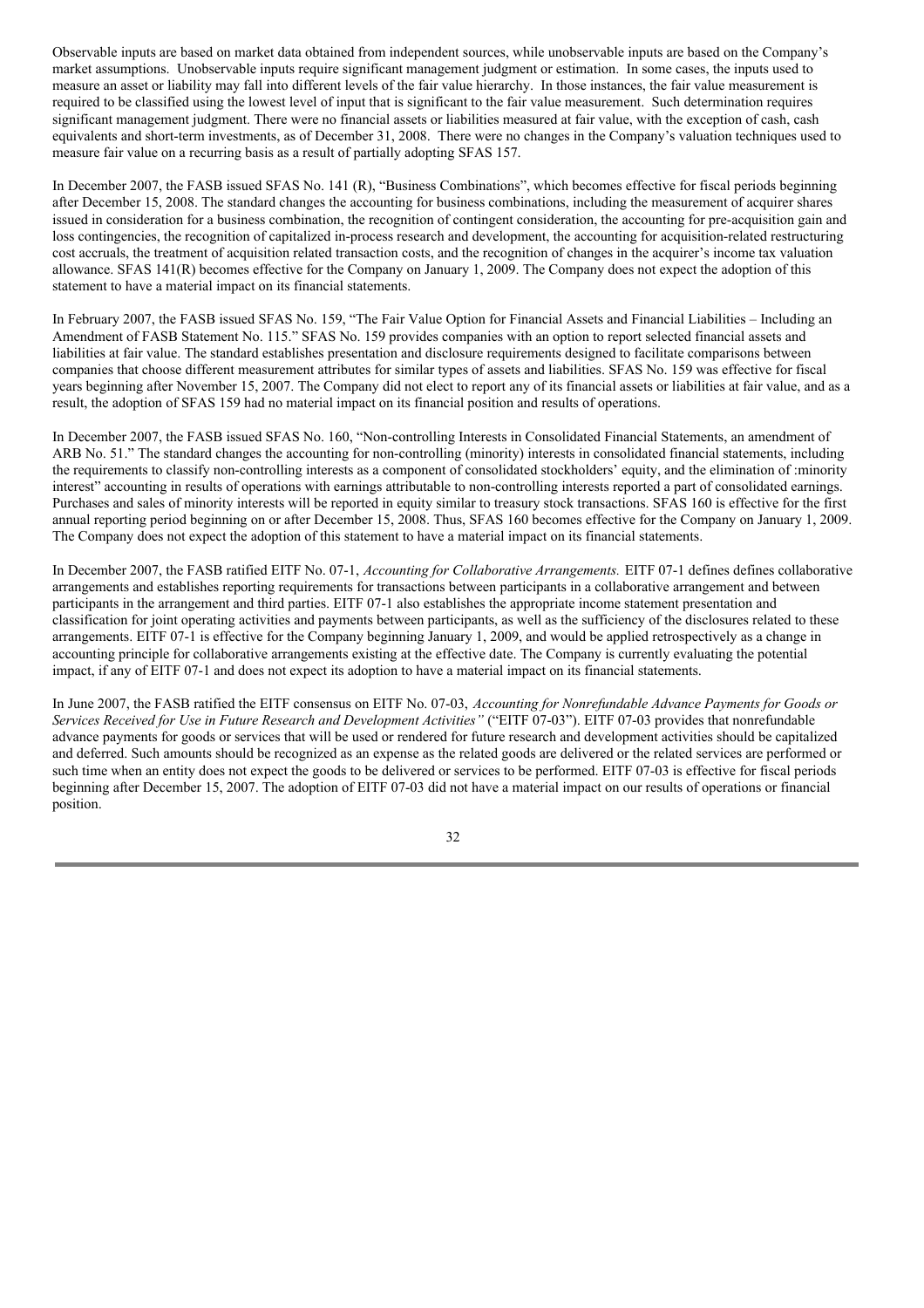# **REPORT OF INDEPENDENT REGISTERED PUBLIC ACCOUNTING FIRM**

Board of Directors and Stockholders AspenBio Pharma, Inc.

We have audited the accompanying balance sheets of AspenBio Pharma, Inc. as of December 31, 2008 and 2007, and the related statements of operations, stockholders' equity, and cash flows for each of the years in the two-year period ended December 31, 2008. We also have audited AspenBio Pharma, Inc.'s internal control over financial reporting as of December 31, 2008, based on criteria established in *Internal Control—Integrated Framework* issued by the Committee of Sponsoring Organizations of the Treadway Commission (COSO). AspenBio Pharma, Inc.'s management is responsible for these financial statements, for maintaining effective internal control over financial reporting, and for its assessment of the effectiveness of internal control over financial reporting, included in the accompanying Management's Report on Internal Control Over Financial Reporting. Our responsibility is to express an opinion on these financial statements and an opinion on the Company's internal control over financial reporting based on our audits.

We conducted our audits in accordance with the standards of the Public Company Accounting Oversight Board (United States). Those standards require that we plan and perform the audits to obtain reasonable assurance about whether the financial statements are free of material misstatement and whether effective internal control over financial reporting was maintained in all material respects. Our audits of the financial statements included examining, on a test basis, evidence supporting the amounts and disclosures in the financial statements, assessing the accounting principles used and significant estimates made by management, and evaluating the overall financial statement presentation. Our audit of internal control over financial reporting included obtaining an understanding of internal control over financial reporting, assessing the risk that a material weakness exists, and testing and evaluating the design and operating effectiveness of internal control based on the assessed risk. Our audits also included performing such other procedures as we considered necessary in the circumstances. We believe that our audits provide a reasonable basis for our opinions.

A company's internal control over financial reporting is a process designed to provide reasonable assurance regarding the reliability of financial reporting and the preparation of financial statements for external purposes in accordance with generally accepted accounting principles. A company's internal control over financial reporting includes those policies and procedures that (1) pertain to the maintenance of records that, in reasonable detail, accurately and fairly reflect the transactions and dispositions of the assets of the company; (2) provide reasonable assurance that transactions are recorded as necessary to permit preparation of financial statements in accordance with generally accepted accounting principles, and that receipts and expenditures of the company are being made only in accordance with authorizations of management and directors of the company; and (3) provide reasonable assurance regarding prevention or timely detection of unauthorized acquisition, use, or disposition of the company's assets that could have a material effect on the financial statements.

Because of its inherent limitations, internal control over financial reporting may not prevent or detect misstatements. Also, projections of any evaluation of effectiveness to future periods are subject to the risk that controls may become inadequate because of changes in conditions, or that the degree of compliance with the policies or procedures may deteriorate.

In our opinion, the financial statements referred to above present fairly, in all material respects, the financial position of AspenBio Pharma, Inc. as of December 31, 2008 and 2007, and the results of its operations and its cash flows for each of the years in the two-year period then ended, in conformity with accounting principles generally accepted in the United States of America. Also in our opinion, AspenBio Pharma, Inc. maintained, in all material respects, effective internal control over financial reporting as of December 31, 2008, based on criteria established in *Internal Control—Integrated Framework* issued by the Committee of Sponsoring Organizations of the Treadway Commission (COSO).

# /s/ GHP HORWATH, P.C.

Denver, Colorado March 13, 2009

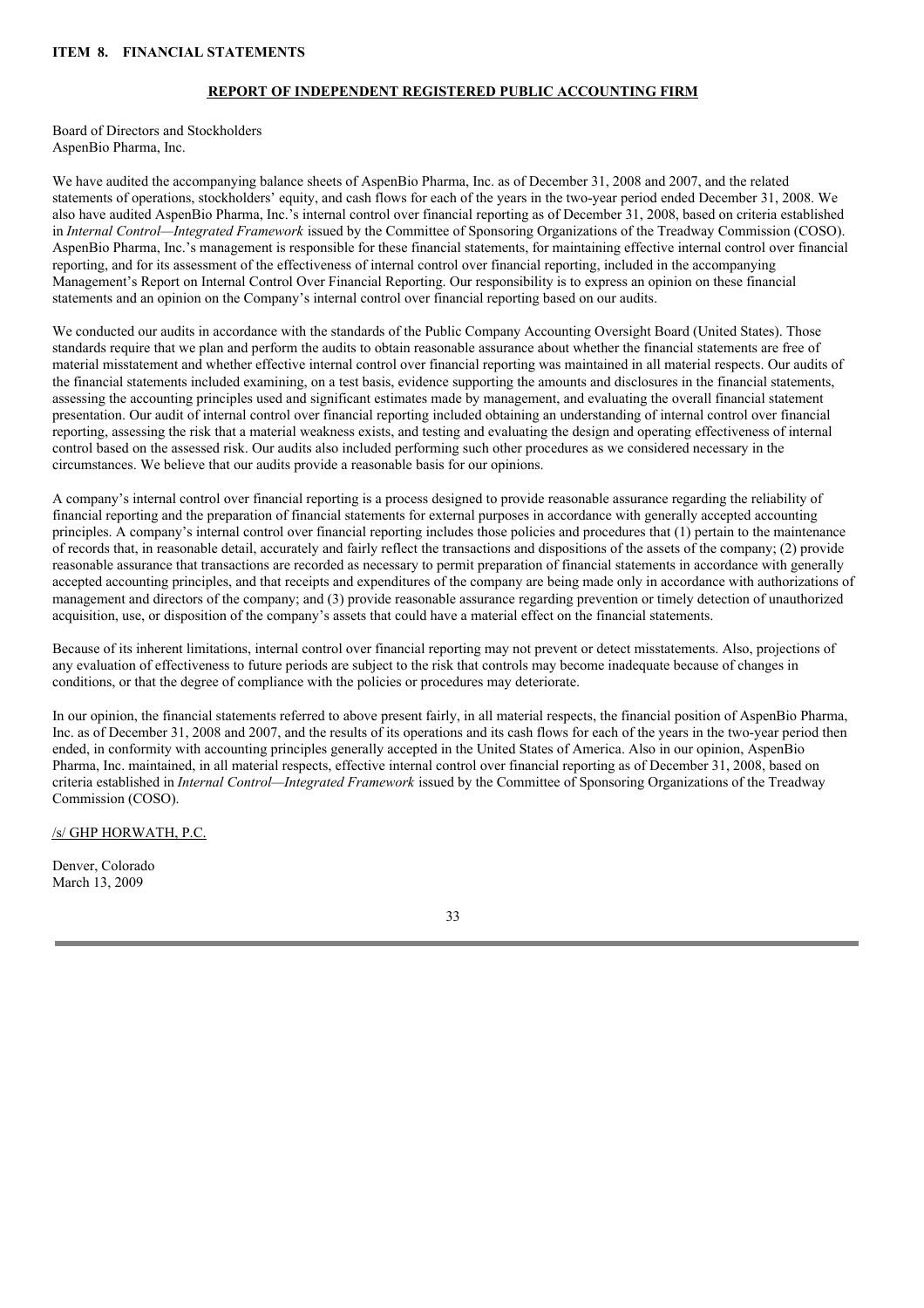# **AspenBio Pharma, Inc. Balance Sheets December 31,**

|                                                           | 2008 |              | 2007 |                |
|-----------------------------------------------------------|------|--------------|------|----------------|
| <b>ASSETS</b>                                             |      |              |      |                |
| Current assets:                                           |      |              |      |                |
| Cash and cash equivalents                                 | \$   | 11,819,505   | \$   | 17,376,757     |
| Short-term investments (Note 1)                           |      | 5,639,208    |      | 8,486,721      |
| Accounts receivable, net (Note 1)                         |      | 63,194       |      | 67,906         |
| Inventories (Note 2)                                      |      | 572,286      |      | 607,324        |
| Prepaid expenses and other current assets                 |      | 776,318      |      | 156,441        |
| Total current assets                                      |      | 18,870,511   |      | 26,695,149     |
| Property and equipment, net (Notes 3 and 5)               |      | 3,415,728    |      | 3,529,291      |
| Other long-term assets, net (Note 4)                      |      | 1,900,439    |      | 1,437,532      |
| Total assets                                              | \$   | 24,186,678   | \$   | 31,661,972     |
| LIABILITIES AND STOCKHOLDERS' EQUITY                      |      |              |      |                |
| Current liabilities:                                      |      |              |      |                |
| Accounts payable                                          | \$   | 833,240      | \$   | 313,072        |
| Accrued compensation                                      |      | 156,054      |      | 740,331        |
| Accrued expenses - other                                  |      | 483,937      |      | 257,916        |
| Deferred revenue, current portion (Note 9)                |      | 913,947      |      | 100,000        |
| Current portion of notes payable (Note 5)                 |      | 358,533      |      | 694,150        |
| Total current liabilities                                 |      | 2,745,711    |      | 2,105,469      |
| Notes payable, less current portion (Note 5)              |      | 2,754,923    |      | 2,952,825      |
| Deferred revenue, less current portion (Note 9)           |      | 798,092      |      | 100,000        |
| Total liabilities                                         |      | 6,298,726    |      | 5,158,294      |
| Commitments and contingencies (Note 9)                    |      |              |      |                |
| Stockholders' equity (Notes 6 and 7):                     |      |              |      |                |
| Common stock, no par value, 60,000,000 shares authorized; |      |              |      |                |
| 31,175,807 and 30,865,825 shares issued and outstanding   |      | 43,839,785   |      | 42,887,192     |
| Accumulated deficit                                       |      | (25,951,833) |      | (16, 383, 514) |
| Total stockholders' equity                                |      | 17,887,952   |      | 26,503,678     |
| Total liabilities and stockholders' equity                | \$   | 24,186,678   | \$   | 31,661,972     |

See Accompanying Notes to Financial Statements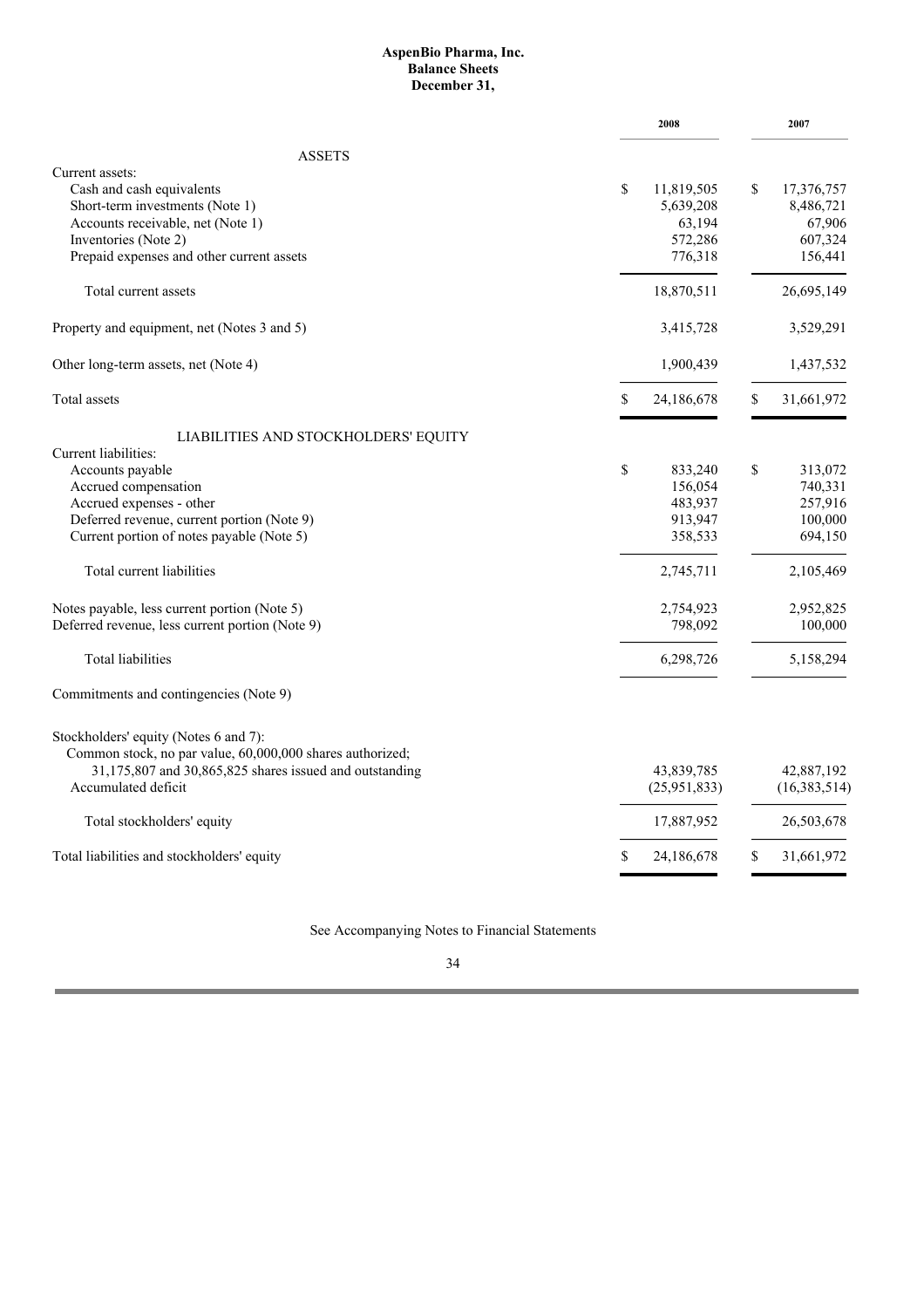# **AspenBio Pharma, Inc. Statements of Operations Years ended December 31,**

|                                                                                                                                                                       | 2008                            | 2007 |                                 |  |
|-----------------------------------------------------------------------------------------------------------------------------------------------------------------------|---------------------------------|------|---------------------------------|--|
| Sales (Note 1)<br>Cost of sales                                                                                                                                       | \$<br>821,442<br>581,676        | \$   | 848,896<br>615,632              |  |
| Gross profit<br>Other revenue (Note 9)                                                                                                                                | 239,766<br>47,960               |      | 233,264                         |  |
| Operating expenses:<br>Selling, general and administrative (includes non-cash<br>stock-based compensation of \$1,384,152 and \$1,248,180)<br>Research and development | 4,433,422<br>6,025,275          |      | 4,011,753<br>2,667,203          |  |
| Total operating expenses                                                                                                                                              | 10,458,697                      |      | 6,678,956                       |  |
| Operating loss                                                                                                                                                        | (10, 170, 971)                  |      | (6,445,692)                     |  |
| Other income (expense):<br>Interest income<br>Interest expense<br>Other income, net                                                                                   | 746,093<br>(228, 548)<br>85,107 |      | 451,802<br>(241, 608)<br>34,972 |  |
| Total other income (expense)                                                                                                                                          | 602,652                         |      | 245,166                         |  |
| Net loss                                                                                                                                                              | \$<br>(9,568,319)               | \$   | (6,200,526)                     |  |
| Basic and diluted net loss per share                                                                                                                                  | (0.31)                          | \$   | (0.24)                          |  |
| Basic and diluted weighted average number<br>of common shares outstanding                                                                                             | 31,172,862                      |      | 26,178,365                      |  |

See Accompanying Notes to Financial Statements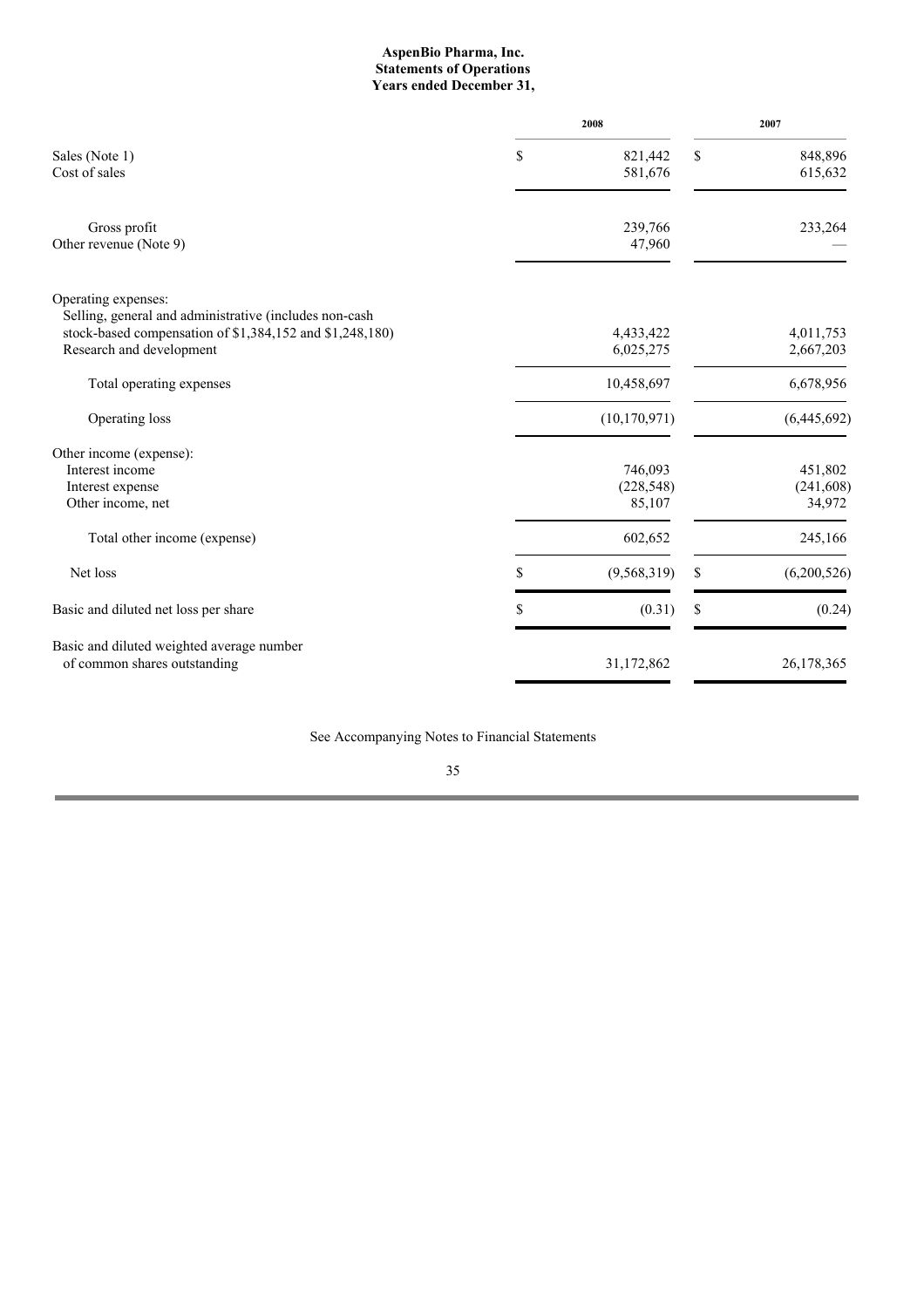## **AspenBio Pharma, Inc. Statements of Stockholders' Equity Years ended December 31, 2008 and 2007**

| <b>Shares</b> | Amount       | Accumulated<br>Deficit | <b>Total</b>     |  |
|---------------|--------------|------------------------|------------------|--|
| 19,985,248    | \$14,607,961 | \$(10,182,988)         | 4,424,973<br>S.  |  |
| 8,339,267     | 9,967,700    |                        | 9,967,700        |  |
| 2,516,310     | 17,063,351   |                        | 17,063,351       |  |
| 25,000        | 1,248,180    |                        | 1,248,180        |  |
|               |              | (6,200,526)            | (6,200,526)      |  |
| 30,865,825    | 42,887,192   | (16, 383, 514)         | 26,503,678       |  |
| 541,982       | 560,318      |                        | 560,318          |  |
| (232,000)     | (991, 877)   |                        | (991, 877)       |  |
|               | 1,384,152    |                        | 1,384,152        |  |
|               |              | (9,568,319)            | (9, 568, 319)    |  |
| 31,175,807    | \$43,839,785 | \$ (25,951,833)        | 17,887,952<br>S. |  |
|               |              | <b>Common Stock</b>    |                  |  |

See Accompanying Notes to Financial Statements

# 36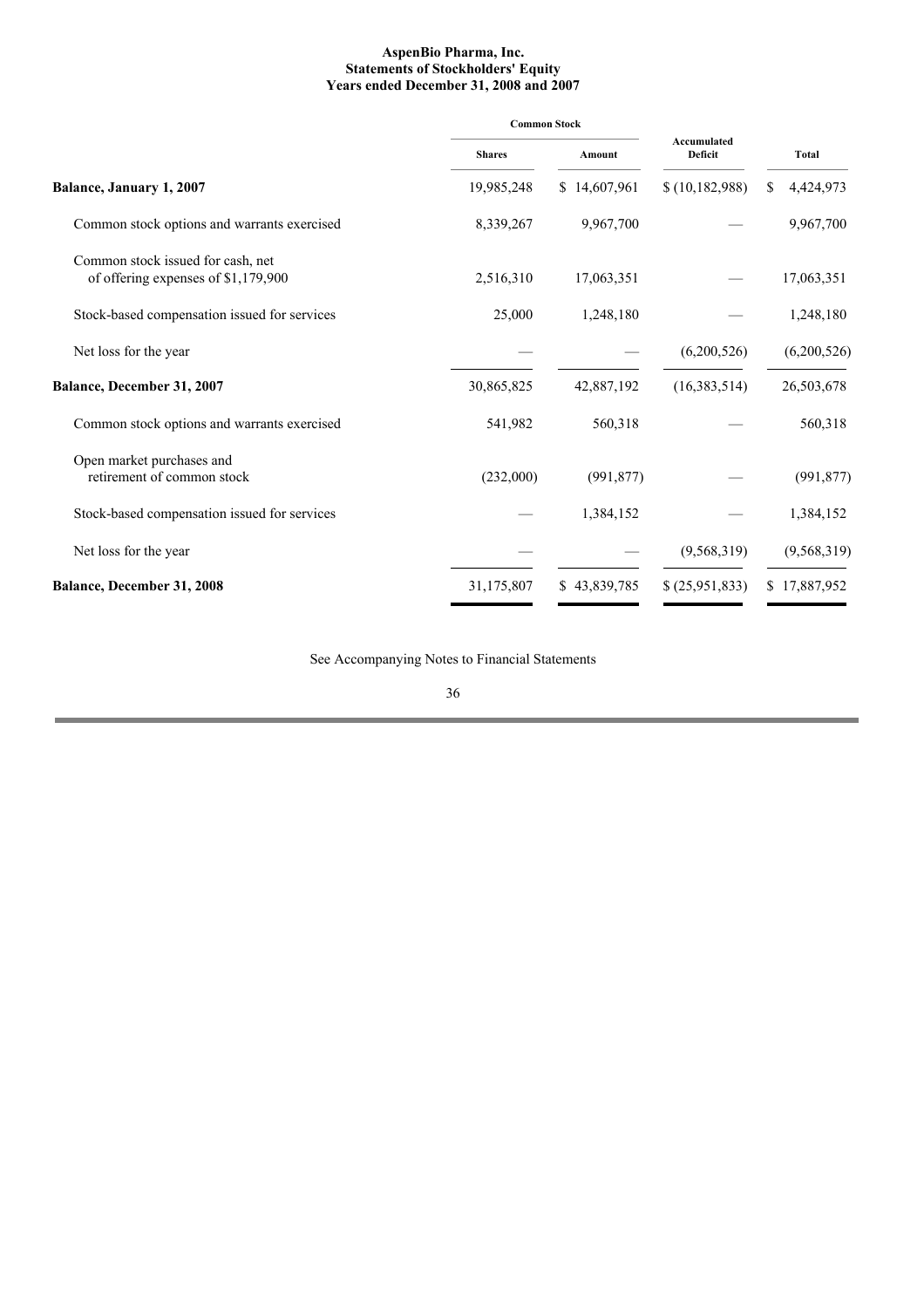# **AspenBio Pharma, Inc. Statements of Cash Flows Years ended December 31,**

|                                                           |    | 2008        | 2007 |             |
|-----------------------------------------------------------|----|-------------|------|-------------|
| Cash flows from operating activities:                     |    |             |      |             |
| Net loss                                                  | \$ | (9,568,319) | \$   | (6,200,526) |
| Adjustments to reconcile net loss to                      |    |             |      |             |
| net cash used by operating activities:                    |    |             |      |             |
| Depreciation, amortization and impairment charge          |    | 367,538     |      | 298,852     |
| Amortization of license fee                               |    | (47,960)    |      |             |
| Stock-based compensation for services                     |    | 1,384,152   |      | 1,248,180   |
| Non-cash charges                                          |    | 317,551     |      | 326,754     |
| (Increase) decrease in:                                   |    |             |      |             |
| Accounts receivable                                       |    | 4,712       |      | 300,538     |
| Inventories                                               |    | 35,038      |      | (257, 626)  |
| Prepaid expenses and other current assets                 |    | (600, 404)  |      | (98, 405)   |
| Increase (decrease) in:                                   |    |             |      |             |
| Accounts payable                                          |    | 520,168     |      | (61,990)    |
| Accrued liabilities                                       |    | (415, 353)  |      | 837,312     |
| Deferred revenue                                          |    | 1,560,000   |      |             |
| Net cash used in operating activities                     |    | (6,442,877) |      | (3,606,911) |
| Cash flows from investing activities:                     |    |             |      |             |
| Purchases of investment securities                        |    | (9,912,956) |      | (8,486,721) |
| Sales of investment securities                            |    | 12,760,469  |      |             |
| Purchases of property and equipment                       |    | (263, 161)  |      | (490, 888)  |
| Patent and trademark application costs                    |    | (490,010)   |      | (316, 664)  |
| Purchase of other assets                                  |    |             |      | (15,366)    |
| Net cash provided by (used in) investing activities       |    | 2,094,342   |      | (9,309,639) |
| Cash flows from financing activities:                     |    |             |      |             |
| Repayment of notes payable                                |    | (777, 158)  |      | (267,006)   |
| Net proceeds from issuance of common stock                |    |             |      | 17,063,351  |
| Proceeds from exercise of warrants and options            |    | 560,318     |      | 9,967,700   |
| Repurchase of common stock                                |    | (991, 877)  |      |             |
|                                                           |    |             |      |             |
| Net cash (used in) provided by financing activities       |    | (1,208,717) |      | 26,764,045  |
| Net (decrease) increase in cash and cash equivalents      |    | (5,557,252) |      | 13,847,495  |
| Cash and cash equivalents, at beginning of year           |    | 17,376,757  |      | 3,529,262   |
| Cash and cash equivalents, at end of year                 | \$ | 11,819,505  | \$   | 17,376,757  |
| Supplemental disclosure of cash flow information:         |    |             |      |             |
| Cash paid during the year for                             |    |             |      |             |
| Interest                                                  | \$ | 237,700     | \$   | 235,900     |
|                                                           |    |             |      |             |
| Schedule of non-cash investing and financing transactions |    |             |      |             |
| Acquisition of patent rights for installment obligation   | \$ | 57,097      | \$   |             |
|                                                           |    |             |      |             |

See Accompanying Notes to Financial Statements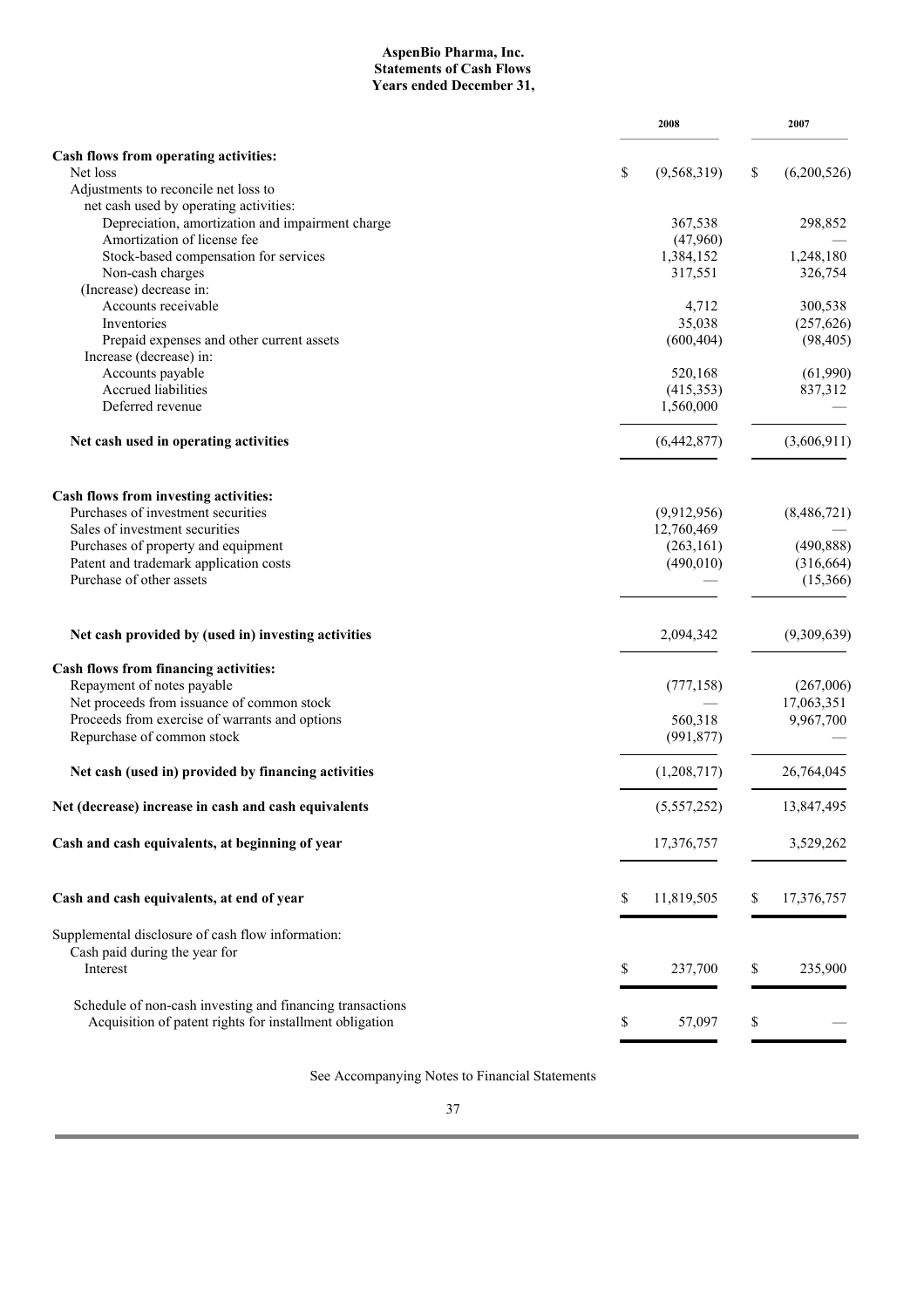## **AspenBio Pharma, Inc. Notes to Financial Statements**

## **1. Organization and summary of significant accounting policies:**

# **Nature of operations:**

AspenBio Pharma, Inc. (the "Company" or "AspenBio Pharma") was organized on July 24, 2000, as a Colorado corporation. AspenBio Pharma is a biotechnology company that operates a base business as a purifier of human and animal antigens, manufacturing approximately 20-30 products. The current revenue producing products, purified human antigens, are used as standards and controls in diagnostic test kits, antibody purification and in research projects.

The Company's research and development activities are currently focused primarily on a human appendicitis blood-based test and on bovine single-chain recombinant reproduction enhancement drugs.

# **Cash and Investments:**

The Company considers all highly liquid investments with an original maturity of three months or less at the date of acquisition to be cash equivalents. From time to time the Company's cash account balances exceed the balances as covered by the Federal Deposit Insurance System. The Company has never suffered a loss due to such excess balances.

The Company invests excess cash from time to time in highly liquid debt and equity investments of highly rated entities which are classified as trading securities. The purpose of the investments, made with the proceeds from the December 2007 offering, is to fund research and development, product development, FDA approval related activities and general corporate purposes. Such amounts are recorded at market values using Level 1 inputs in determining fair value and are classified as current, as the Company does not intend to hold the investments beyond twelve months. Investment securities classified as trading are those securities that are bought and held principally for the purpose of selling them in the near term with the objective of preserving principal and generating profits. These securities are reported at fair value with unrealized gains and losses reported as an element of other income (expense) in current period earnings. Unrealized holding gains and losses are included in earnings as interest income. For the year ended December 31, 2008, there was approximately \$5,200 in unrealized income, \$250 in realized loss and \$30,500 in management fees. For the year ended December 31, 2007, there was \$101,597 in unrealized income, \$596 in realized income and \$6,398 in management fees. The Company's Board has approved an investment policy covering the investment parameters to be followed with the primary goals being the safety of principal amounts and maintaining liquidity of the fund. The policy provides for minimum investment rating requirements as well as limitations on investment duration and concentrations. During the fourth quarter of 2008, based upon market conditions, the investment guidelines were temporarily tightened to raise the minimum acceptable investment ratings required for investments and shorten the maximum investment term. As of December 31, 2008 approximately 63% of the investment portfolio was in cash equivalents, which is included with cash on the accompanying balance sheet and the remaining funds were invested in short term marketable securities with none individually representing more than 7% of the portfolio and none with maturities past July 2009. To date the Company's cumulative market loss from the investments has not been significant.

# **Revenue recognition and accounts receivable:**

The Company recognizes revenue when product is shipped or delivered depending upon the terms of sale. The Company extends credit to customers generally without requiring collateral. Historically, the Company's base antigen business has sold products primarily throughout North America. One foreign customer based in England accounted for approximately 2% and 20% of net sales during 2008 and 2007, respectively. At December 31, 2008, three customers accounted for 42%, 16% and 10% of total accounts receivable. At December 31, 2007, one customer accounted for 70% of total accounts receivable. During the year ended December 31, 2008, three customers accounted for a total of 64% of net sales, each representing 37%, 14% and 13%, respectively. During 2007, one customer accounted for 28% of the total sales, another customer based in Europe, accounted for 20% of sales, and a third customer represented 10% of sales.

Revenue is recognized under development and distribution agreements only after the following criteria are met: (i) there exists adequate evidence of the transactions; (ii) delivery of goods has occurred or services have been rendered; and (iii) the price is not contingent on future activity and (iv) collectability is reasonably assured.

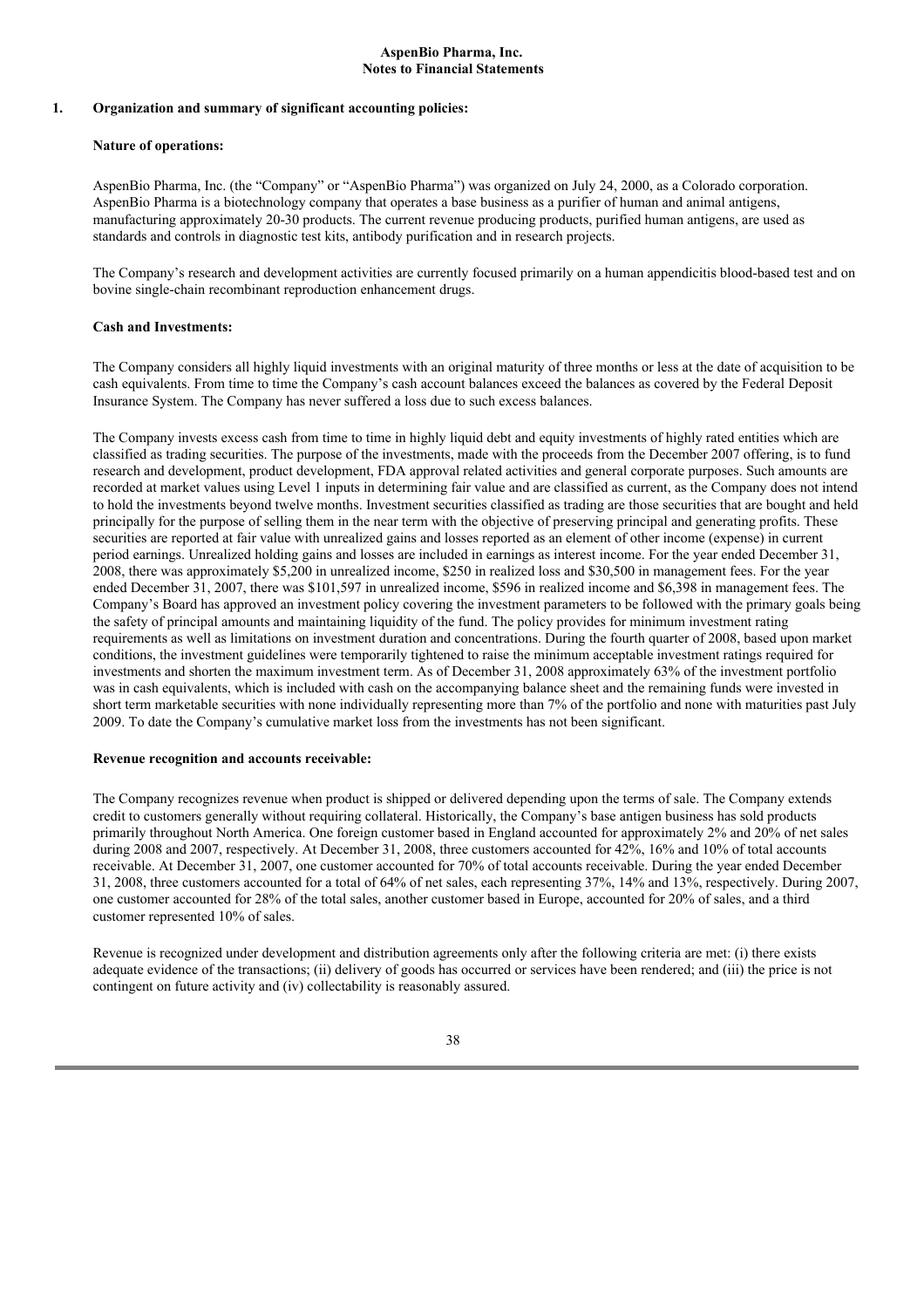The Company monitors its exposure for credit losses and maintains allowances for anticipated losses. Accounts receivable balances are stated net of an allowance for doubtful accounts. The Company records an allowance for doubtful accounts when it is probable that the accounts receivable balance will not be collected. When estimating the allowance, the Company takes into consideration such factors as its day-to-day knowledge of the financial position of specific clients, the industry and size of its clients. A financial decline of any one of the Company's large clients could have an adverse and material effect on the collectability of receivables and thus the adequacy of the allowance for doubtful accounts. Increases in the allowance are recorded as charges to bad debt expense and are reflected in other operating expenses in the Company's statements of operations. Write-offs of uncollectible accounts are charged against the allowance. The allowance was approximately \$4,500 at December 31, 2008 and December 31, 2007.

## **Inventories:**

Inventories are stated at the lower of cost or market. Cost is determined on the first-in, first-out (FIFO) method. The elements of cost in inventories include materials, labor and overhead. The Company does not have supply agreements in place for the antigen business raw material purchases. The Company believes that there are multiple suppliers for the Company's antigen raw material; however in 2008 and 2007 substantially all of the Company's purchases were made from one supplier. Management believes that its relationship with this supplier is strong; however, if necessary this relationship can be replaced. If the relationship was to be replaced there may be a short term disruption to the base antigen business and operations, a period of time in which products would not be available and additional expenses may be incurred.

# **Property and equipment:**

Property and equipment is stated at cost and is depreciated using the straight-line method over the estimated useful lives of the assets, generally twenty-five years for the building, ten years for land improvements and five years for equipment.

## **Goodwill and other intangible assets:**

Goodwill, arising from the initial formation of the Company, represents the purchase price paid and liabilities assumed in excess of the fair market value of tangible assets acquired. Under Statement of Financial Accounting Standards ("SFAS") No. 142, *Goodwill and Other Intangible Assets,* goodwill and intangible assets with indefinite useful lives are not amortized. SFAS No. 142 requires that these assets be reviewed for impairment at least annually, or whenever there is an indication of impairment. Intangible assets with finite lives will continue to be amortized over their estimated useful lives and reviewed for impairment in accordance with SFAS No. 144, *Accounting for the Impairment or Disposal of Long-Lived Assets.*

The Company has one reporting unit. The Company performs a goodwill impairment test in the fourth quarter of each year and has determined that there has been no goodwill impairment. A goodwill impairment test will be performed annually in the fourth quarter or upon significant changes in the Company's business environment.

#### **Impairment of long-lived assets:**

Management reviews long-lived assets for impairment whenever events or changes in circumstances indicate that the carrying amount of an asset may not be recoverable. Recoverability of assets to be held and used is measured by a comparison of the carrying amount of an asset to future cash flows expected to be generated by the asset. If such assets are considered to be impaired, the impairment to be recognized is measured by the amount by which the carrying amount of the assets exceeds the fair value of the assets. Based on its review, including an updated assessment subsequent to year end, management does not believe that any impairment of long-lived assets exists at December 31, 2008.

#### **Research and development:**

Research and development costs are charged to expense as incurred.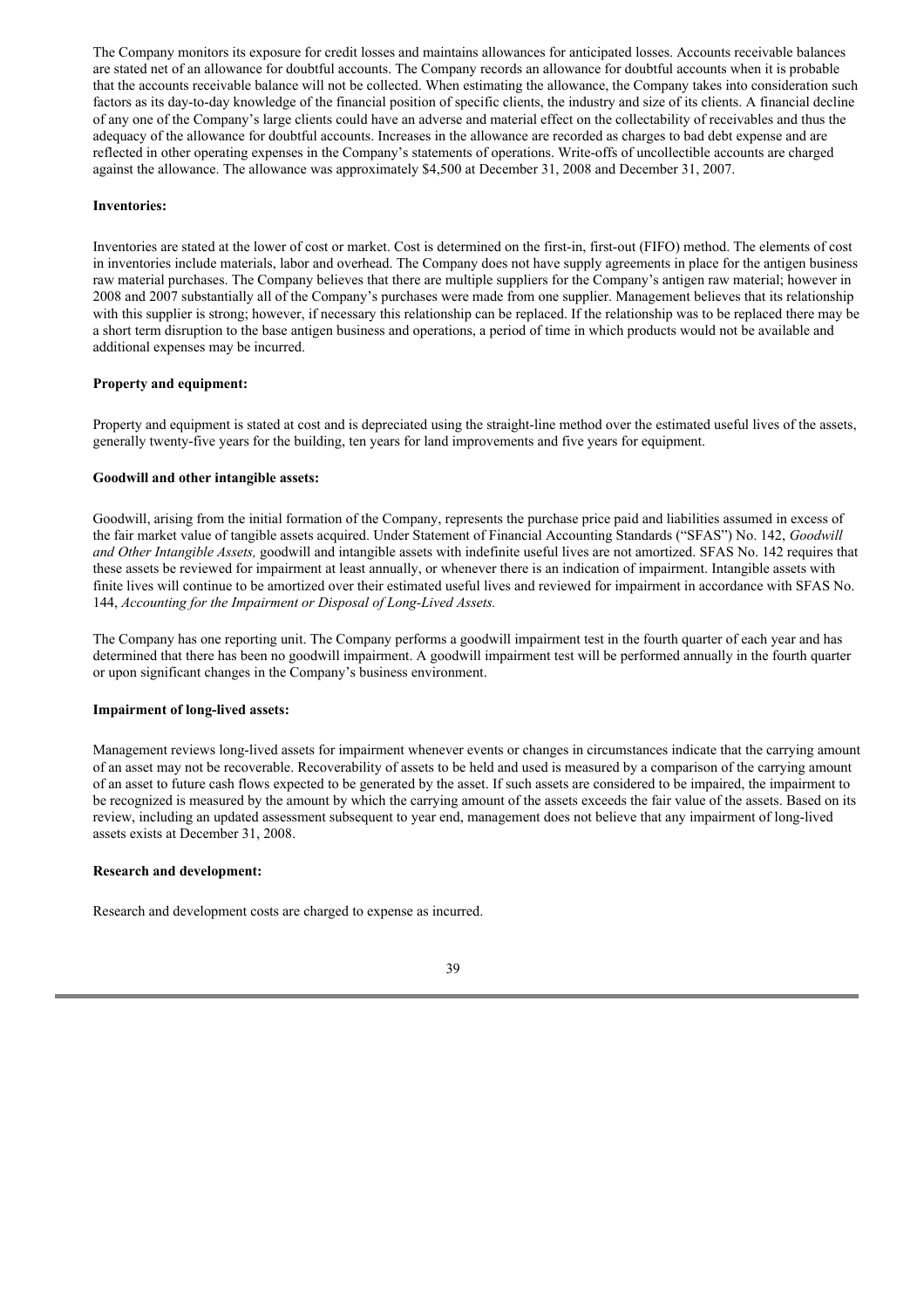## **Use of estimates:**

The preparation of financial statements in conformity with accounting principles generally accepted in the United States of America requires management to make estimates and assumptions that affect reported amounts of assets and liabilities and disclosure of contingent assets and liabilities at the date of the balance sheet and the reported amounts of revenue and expenses during the reporting periods. Actual results could differ significantly from those estimates.

## **Fair value of financial instruments:**

The carrying amounts of the Company's financial instruments (other than cash and investments as discussed above) approximate fair value because of their variable interest rates and \ or short maturities combined with the recent historical interest rate levels.

#### **Income taxes:**

The Company accounts for income taxes under the asset and liability method, in which deferred tax assets and liabilities are recognized for the future tax consequences attributable to differences between the financial statement carrying amounts of existing assets and liabilities and their respective tax bases and operating loss and tax credit carryforwards. Deferred tax assets and liabilities are measured using enacted tax rates expected to apply to taxable income in the years in which those temporary differences are expected to be recovered or settled. The effect on deferred tax assets and liabilities of a change in tax rates is recognized in operations in the period that includes the enactment date. A valuation allowance is required to the extent any deferred tax assets may not be realizable.

On January 1, 2007, the Company the provisions of FASB Interpretation No. 48 ("FIN 48") "*Accounting for Uncertainty in Income Taxes, an interpretation of FASB Statement No. 109, Accounting for Income Taxes*". FIN 48 prescribes a recognition threshold and measurement attribute for the financial statement recognition and measurement of a tax position taken or expected to be taken in a tax return. It requires that the Company recognize in its financial statements, only those tax positions that are "more-likely-than-not" of being sustained as of the adoption date, based on the technical merits of the position. As a result of the implementation of FIN 48, the Company performed a comprehensive review of its material tax positions in accordance with recognition and measurement standards established by FIN 48 and determined that based upon the Company's tax positions and tax strategies no accrual was required.

## **Stock-based compensation:**

AspenBio Pharma accounts for stock-based compensation under SFAS No. 123 (revised 2004), "Share-Based Payment" ("SFAS 123R"). SFAS 123R requires the recognition of the cost of employee services received in exchange for an award of equity instruments in the financial statements and is measured based on the grant date fair value of the award. SFAS 123R also requires the stock option compensation expense to be recognized over the period during which an employee is required to provide service in exchange for the award (generally the vesting period). The Company estimated the fair value of each stock option at the grant date by using the Black-Scholes option pricing model with the following assumptions used for grants in 2008 and 2007:

|                         | 2008             | 2007             |
|-------------------------|------------------|------------------|
| Expected life           | 3 to 5 years     | 3 to 10 years    |
| Volatility              | 68 to 71\%       | 64 to $71\%$     |
| Risk-free interest rate | 1.16 to $3.21\%$ | 3.09 to $5.16\%$ |
| Dividend vield          | $0\%$            | $0\%$            |
| Forfeitures estimated   | 10%              | 10%              |

The expected term of stock options represents the period of time that the stock options granted are expected to be outstanding based on historical exercise trends. Based upon recent trends, commencing in 2008 the expected life was revised to five years. The expected volatility is based on the historical price volatility of AspenBio Pharma's common stock since July 1, 2005, based upon management's assessment of the appropriate life to determine volatility. The risk-free interest rate represents the U.S. Treasury bill rate for the expected life of the related stock options. The dividend yield represents the Company's anticipated cash dividend over the expected life of the stock options. Forfeitures represent the weighted average estimate of future options to be cancelled primarily due to employee terminations.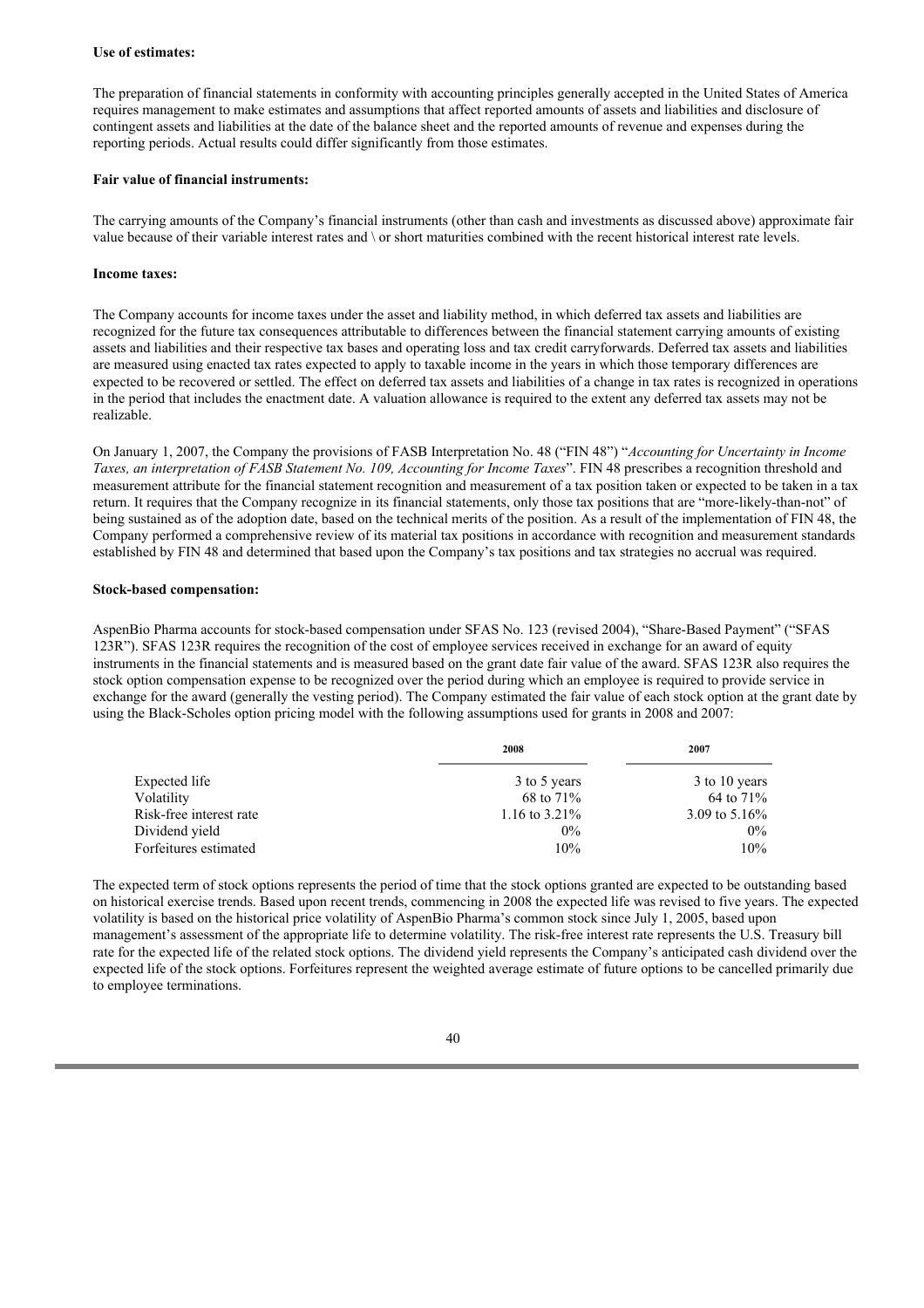#### **Income (loss) per share:**

SFAS No. 128, *Earnings Per Share*, requires dual presentation of basic and diluted earnings per share (EPS) with a reconciliation of the numerator and denominator of the basic EPS computation to the numerator and denominator of the diluted EPS computation. Basic EPS excludes dilution. Diluted EPS reflects the potential dilution that could occur if securities or other contracts to issue common stock were exercised or converted into common stock or resulted in the issuance of common stock that then shared in the earnings of the entity.

Basic earnings (loss) per share includes no dilution and is computed by dividing net earnings (loss) available to stockholders by the weighted number of common shares outstanding for the period. Diluted earnings per share reflect the potential dilution of securities that could share in the Company's earnings. The effect of the inclusion of the dilutive shares would have resulted in a decrease in loss per share. Accordingly, the weighted average shares outstanding have not been adjusted for dilutive shares. Outstanding stock options and warrants are not considered in the calculation, as the impact of the potential common shares (totaling approximately 4,305,000 shares for the year ended December 31, 2008 and 4,182,000 shares for the year ended December 31, 2007) would be to decrease the net loss per share.

#### **Recently issued and adopted accounting pronouncements:**

Effective January 1, 2008, the Company partially adopted SFAS No. 157, "Fair Value Measurements". This statement defines fair value, establishes a framework for measuring fair value in generally accepted accounting principles, and expands disclosures about fair value measurements. As permitted by FSP FAS 157-2, the Company elected to defer the adoption of the nonrecurring fair value measurement disclosure of nonfinancial assets and liabilities. The partial adoption of SFAS No. 157 did not have a material impact on the Company's results of operations, cash flows or financial position. To increase consistency and comparability in fair value measurements, SFAS No. 157 establishes a fair value hierarchy that prioritizes the inputs to valuation techniques used to measure fair value into three levels as follows:

Level 1—quoted prices (unadjusted) in active markets for identical asset or liabilities;

Level 2—observable inputs other than Level I, quoted prices for similar assets or liabilities in active markets, quoted prices for identical or similar assets and liabilities in markets that are not active, and model-derived prices whose inputs are observable or whose significant value drivers are observable; and

Level 3—assets and liabilities whose significant value drivers are unobservable.

Observable inputs are based on market data obtained from independent sources, while unobservable inputs are based on the Company's market assumptions. Unobservable inputs require significant management judgment or estimation. In some cases, the inputs used to measure an asset or liability may fall into different levels of the fair value hierarchy. In those instances, the fair value measurement is required to be classified using the lowest level of input that is significant to the fair value measurement. Such determination requires significant management judgment. There were no financial assets or liabilities measured at fair value, with the exception of cash, cash equivalents and short-term investments, as of December 31, 2008. There were no changes in the Company's valuation techniques used to measure fair value on a recurring basis as a result of partially adopting SFAS 157.

41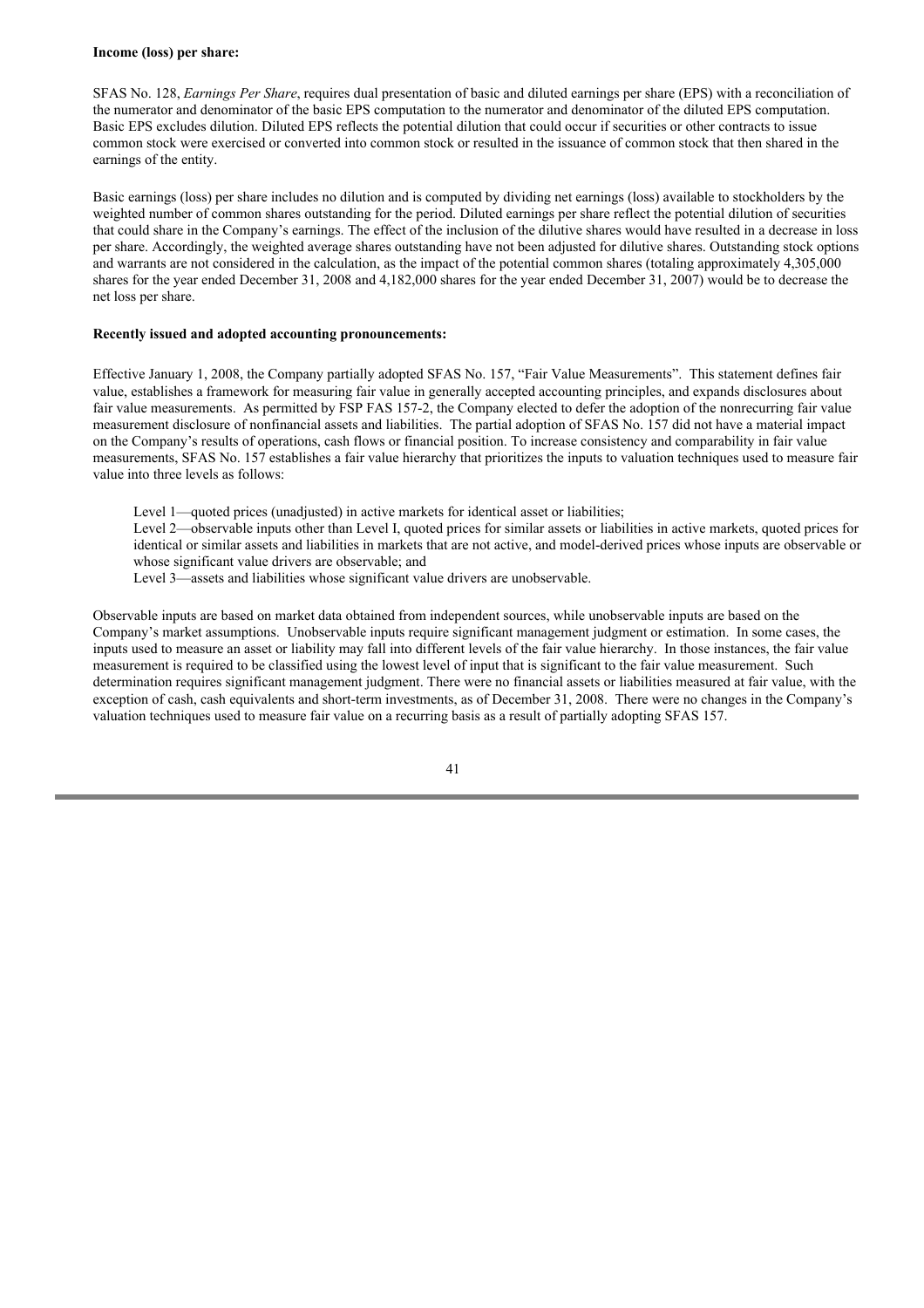In December 2007, the FASB issued SFAS No. 141 (R), "Business Combinations", which becomes effective for fiscal periods beginning after December 15, 2008. The standard changes the accounting for business combinations, including the measurement of acquirer shares issued in consideration for a business combination, the recognition of contingent consideration, the accounting for pre-acquisition gain and loss contingencies, the recognition of capitalized in-process research and development, the accounting for acquisition-related restructuring cost accruals, the treatment of acquisition related transaction costs, and the recognition of changes in the acquirer's income tax valuation allowance. SFAS 141(R) becomes effective for the Company on January 1, 2009. The Company does not expect the adoption of this statement to have a material impact on its financial statements unless in the future, the Company enters into a business acquisition.

In February 2007, the FASB issued SFAS No. 159, "The Fair Value Option for Financial Assets and Financial Liabilities – Including an Amendment of FASB Statement No. 115." SFAS No. 159 provides companies with an option to report selected financial assets and liabilities at fair value. The standard establishes presentation and disclosure requirements designed to facilitate comparisons between companies that choose different measurement attributes for similar types of assets and liabilities. SFAS No. 159 was effective for fiscal years beginning after November 15, 2007. The Company did not elect to report any of its financial assets or liabilities at fair value, and as a result, the adoption of SFAS 159 had no material impact on its financial position and results of operations.

In December 2007, the FASB issued SFAS No. 160, "Non-controlling Interests in Consolidated Financial Statements, an amendment of ARB No. 51." The standard changes the accounting for non-controlling (minority) interests in consolidated financial statements, including the requirements to classify non-controlling interests as a component of consolidated stockholders' equity, and the elimination of :minority interest" accounting in results of operations with earnings attributable to non-controlling interests reported a part of consolidated earnings. Purchases and sales of minority interests will be reported in equity similar to treasury stock transactions. SFAS 160 is effective for the Company on January 1, 2009. The adoption of this statement did not have a material impact on the Company's financial statements.

In December 2007, the FASB ratified EITF No. 07-1, *Accounting for Collaborative Arrangements.* EITF 07-1 defines collaborative arrangements and establishes reporting requirements for transactions between participants in a collaborative arrangement and between participants in the arrangement and third parties. EITF 07-1 also establishes the appropriate income statement presentation and classification for joint operating activities and payments between participants, as well as the sufficiency of the disclosures related to these arrangements. EITF 07-1 is effective for the Company on January 1, 2009, and is to be applied retrospectively as a change in accounting principle for collaborative arrangements existing at the effective date. The Company does not expect the potential impact, if any of EITF 07-1 on the Company's financial statements to be material.

In June 2007, the FASB ratified the EITF consensus on EITF No. 07-03, *Accounting for Nonrefundable Advance Payments for Goods or Services Received for Use in Future Research and Development Activities"*("EITF 07-03"). EITF 07-03 provides that nonrefundable advance payments for goods or services that will be used or rendered for future research and development activities should be capitalized and deferred. Such amounts should be recognized as an expense as the related goods are delivered or the related services are performed or such time when an entity does not expect the goods to be delivered or services to be performed. EITF 07-03 is effective for fiscal periods beginning after December 15, 2007. The adoption of EITF 07-03 did not have a material impact on the Company's results of operations or financial position.

# **Reclassifications:**

Certain amounts in the accompanying financial statements for the year ended December 31, 2007, have been reclassified to conform to the presentation used in 2008.

#### **2. Inventories**:

Inventories consisted of the following:

|                  |   | December 31, 2008 |  | December 31, 2007 |  |  |
|------------------|---|-------------------|--|-------------------|--|--|
| Finished goods   | S | 262,537           |  | 341,835           |  |  |
| Goods in process |   | 46,822            |  | 53,198            |  |  |
| Raw materials    |   | 262,927           |  | 212,291           |  |  |
|                  | S | 572,286           |  | 607,324           |  |  |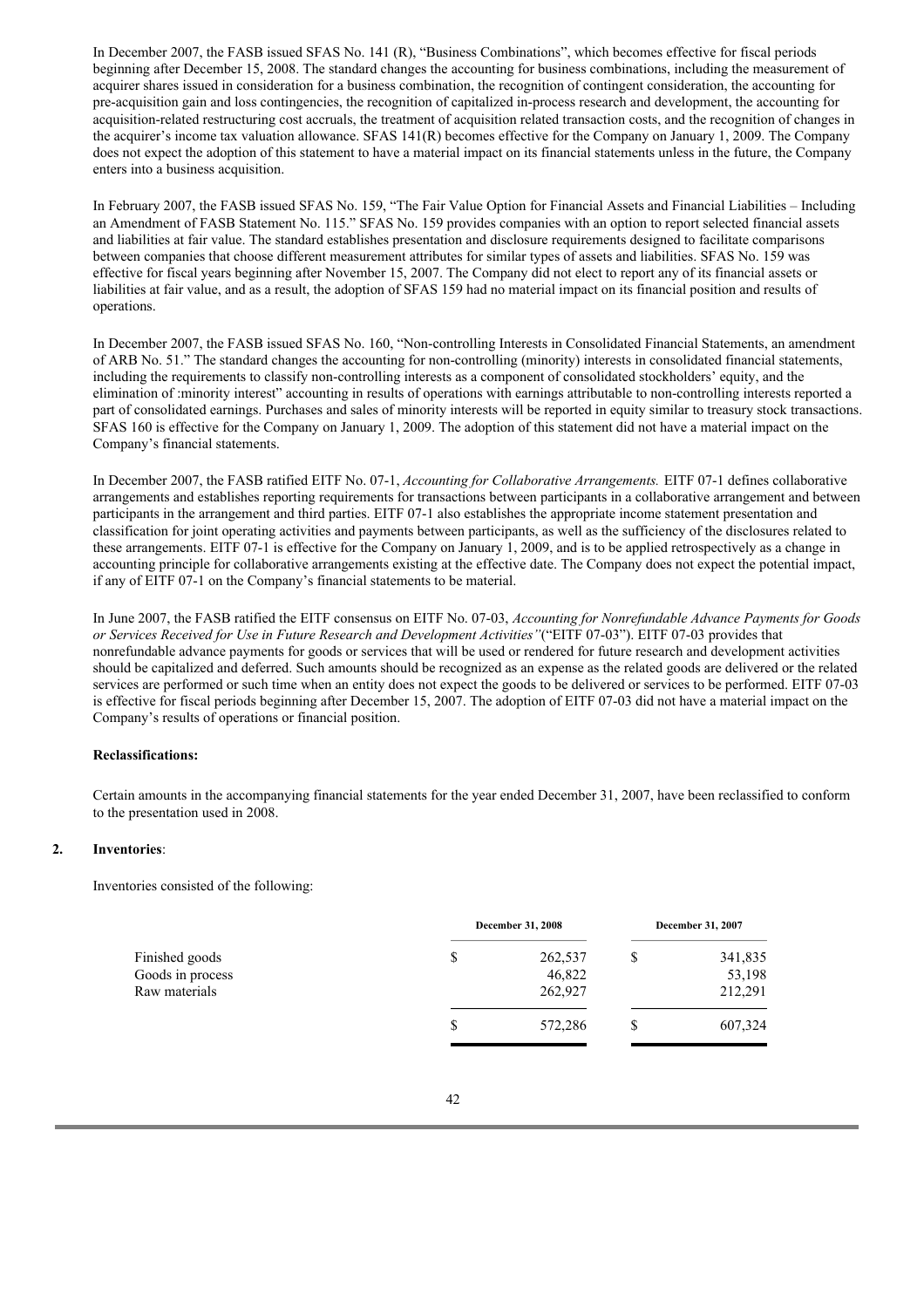# **3. Property and equipment:**

Property and equipment consisted of the following:

|                               | December 31, 2008 | December 31, 2007 |           |  |
|-------------------------------|-------------------|-------------------|-----------|--|
| Land and improvements         | \$<br>1,107,508   | S                 | 1,107,508 |  |
| Building                      | 2,589,231         |                   | 2,589,231 |  |
| Tenant improvements           | 178,660           |                   | 166,660   |  |
| Lab equipment                 | 1,062,840         |                   | 883,005   |  |
| Office and computer equipment | 158,909           |                   | 138,826   |  |
|                               | 5,097,148         |                   | 4,885,230 |  |
| Less accumulated depreciation | 1,681,420         |                   | 1,355,939 |  |
|                               | \$<br>3,415,728   | \$                | 3,529,291 |  |

# **4. Other long term assets:**

Other long term assets consisted of the following:

|                                                                                                         | December 31, 2008 | December 31, 2007 |           |  |
|---------------------------------------------------------------------------------------------------------|-------------------|-------------------|-----------|--|
| Patents and trademarks and applications, net of<br>accumulated amortization of \$57,760 and<br>\$31,581 | \$<br>1,486,409   | S                 | 965,482   |  |
| Goodwill                                                                                                | 387,239           |                   | 387,239   |  |
| Deposits and other                                                                                      | 26,791            |                   | 84,811    |  |
|                                                                                                         | \$<br>1,900,439   | S                 | 1,437,532 |  |

The Company capitalizes legal costs and filing fees associated with obtaining patents on its new discoveries. Once the patents have been issued, the Company amortizes these costs over the shorter of the legal life of the patent or its estimated economic life using the straight-line method. During the year ended December 31, 2007 a total of \$8,125 in patent costs where written off as the applications were abandoned.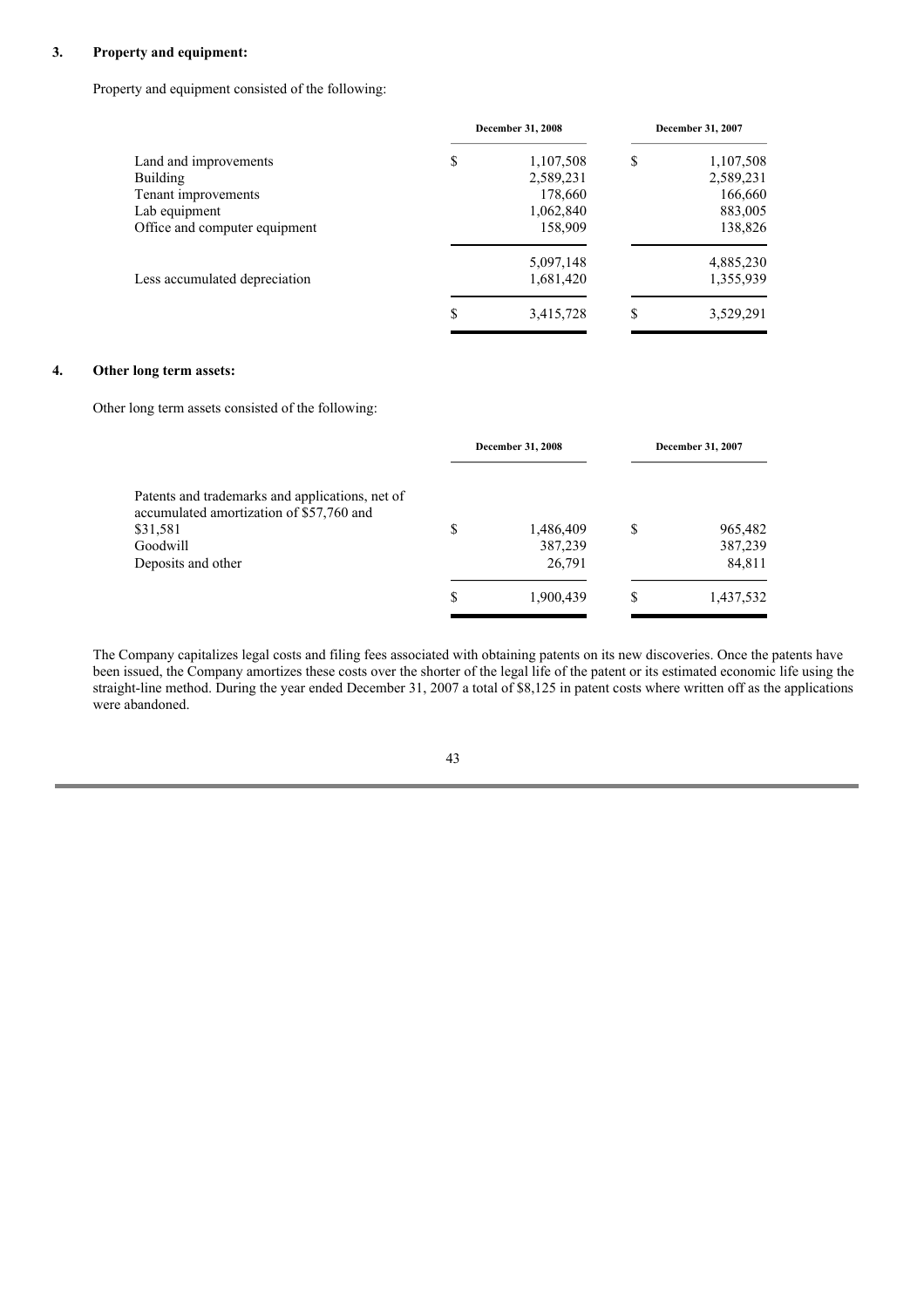# **5. Debt Agreements:**

Notes payable and installment obligations consisted of the following:

|                              | December 31, 2008 | December 31, 2007 |           |  |
|------------------------------|-------------------|-------------------|-----------|--|
| Mortgage notes               | \$<br>2,850,380   | S                 | 2,944,718 |  |
| Note payable - related party |                   |                   | 431,326   |  |
| Other installment obligation | 263,076           |                   | 270,931   |  |
|                              | 3,113,456         |                   | 3,646,975 |  |
| Less current portion         | 358,533           |                   | 694,150   |  |
|                              | \$<br>2,754,923   | S                 | 2,952,825 |  |
|                              |                   |                   |           |  |

## **Mortgage Notes:**

The Company has a permanent mortgage facility on its land and building. The mortgage is held by a commercial bank and includes approximately 39% that is guaranteed by the U. S. Small Business Administration ("SBA"). The loan is collateralized by the real property and is also personally guaranteed by a stockholder of the Company. The interest rate on the bank portion is one percentage over the Wall Street Journal Prime Rate (minimum 7%), with 7% being the approximate effective rate for 2008 and 2007 and the SBA portion bears interest at the rate of 5.86%. The loan requires total monthly payments of approximately \$23,700 through June 2013 when the then remaining principal balance is due.

# **Note Payable — Related Party:**

The Company had a note payable to a stockholder in the aggregate principal amount of \$431,326 as of December 31, 2007, bearing interest at the rate of 6% per annum. The note required total monthly payments of \$10,000 until July 2008 when the then remaining balance was paid off under the terms of the note agreement.

## **Other Installment Obligations:**

The Company has executed agreements with a manufacturer related to the transfer of certain manufacturing and development processes. Under the agreements, which totaled \$350,000 in 2007 and \$250,000 in 2008, the Company agreed to pay eight quarterly installments of \$43,750 for the 2007 agreement and six quarterly installments of \$41,667 for the 2008 agreement. The Company discounted these obligations at an assumed interest rate of 8% in 2007 and 6% in 2008 (which represents the rate management believes it could have borrowed at for similar financings). At December 31, 2008 and 2007 these obligations totaled \$245,498 and \$244,952, respectively.

The Company has capitalized certain obligations under leases that meet the requirements of capital lease obligations. At December 31, 2008, such obligations totaled \$17,578, of which approximately \$8,900 is due in 2009 and the balance in 2010.

# **Future Maturities:**

The Company's debt obligations require minimum annual principal payments of approximately \$359,000 in 2009, \$111,000 in 2010, \$108,000 in 2011, \$114,000 in 2012, \$2,421,000 in 2013 and thereafter, through the term of the agreements.

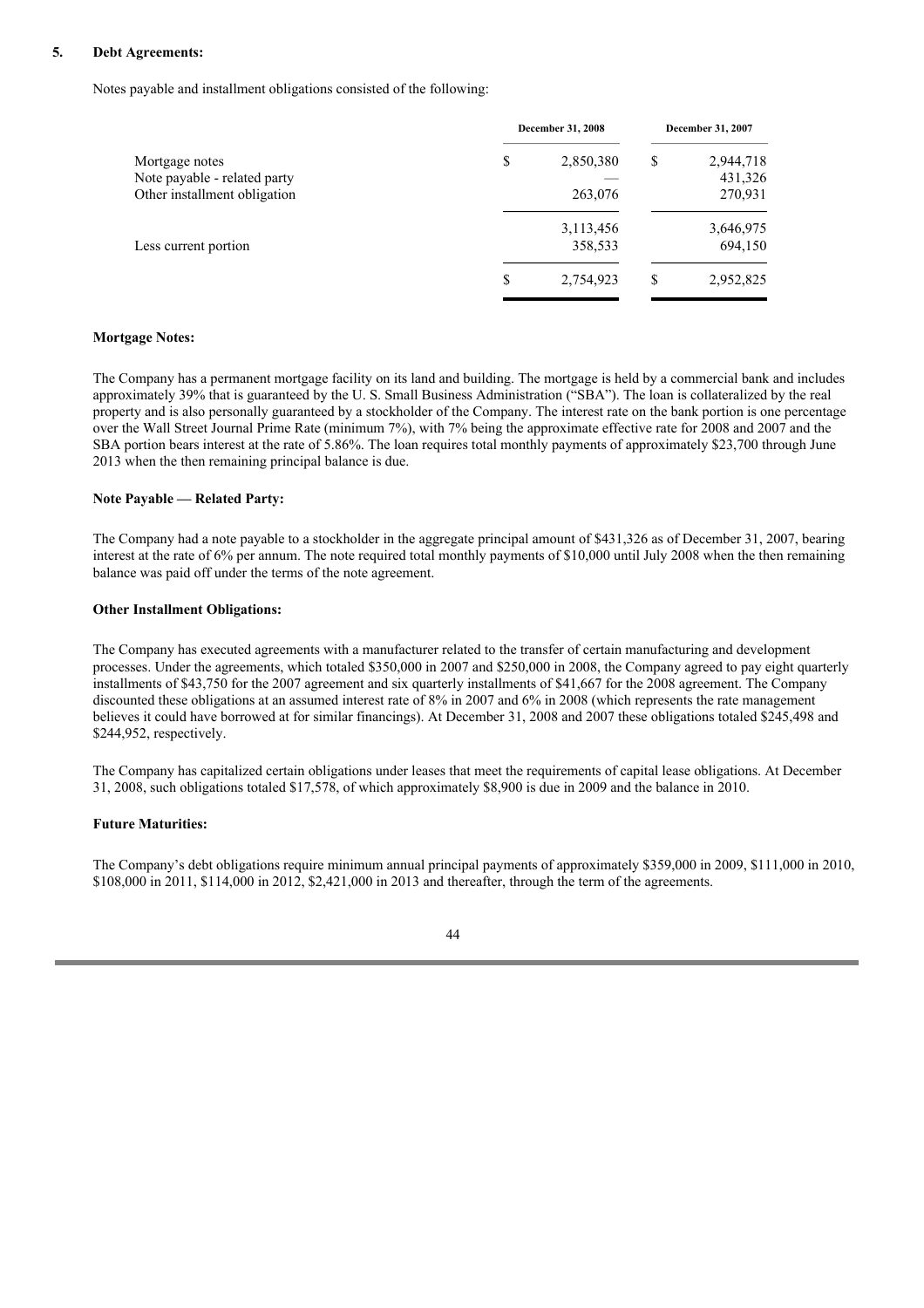# **6. Stockholders' Equity:**

During 2007, the Company received cash proceeds of approximately \$9,642,000 from the exercise of approximately 7,471,000 warrants held by investors from 2004 and 2005 offerings by the Company. No fees were paid on any proceeds, and the proceeds are being used for working capital, new product development and general corporate purposes. Additionally, during 2007, the holders of options and warrants to purchase 643,200 shares of common stock elected to exercise those instruments on a cashless basis as provided in the agreements and the holders were issued a total of 454,721 common shares.

During 2007, employees and advisors holding options granted under the Company's 2002 Stock Incentive Plan, exercised options to purchase approximately 413,000 shares of common stock generating approximately \$325,000 in cash.

In January 2007, the then President of the Company was granted 25,000 shares of common stock with an estimated fair value of \$74,000 (\$2.96 per share) at the time of grant, in connection with the renewal of his employment agreement

In December 2007, the Company completed an approximate \$18,243,000 private placement of unregistered securities consisting of 2,516,310 common shares generating approximately \$17,063,000 in net proceeds to the Company. Fees and expenses totaled \$1,179,900, including a placement agent fee of 6%. As part of the consideration, the placement agent was also issued a warrant to acquire 75,000 common shares of the Company exercisable at \$9.15 per share, expiring in three years. The purpose of the private placement was to raise funds for working capital, new product development and general corporate purposes.

During 2008, employees exercised 400,433 options outstanding under the Company's 2002 Stock Incentive Plan ("Plan") generating \$428,136 in cash proceeds and advisors exercised options for 99,332 shares of common stock generating \$132,182 in cash. Also during the year ended December 31, 2008, the holder of 36,346 warrants that were issued in 2002 and 2003 elected to exercise those warrants on a cashless basis as provided in the agreements. The 36,346 rights were surrendered and cancelled, and the holder was issued 30,000 common shares. During 2008, a consulting firm exercised 15,000 options on a cashless basis in exchange for 12,217 common shares as provided in the agreement.

During the year ended December 31, 2008, the Company's board of directors authorized a stock repurchase plan to purchase shares of the Company's common stock up to a maximum of \$5.0 million. Purchases are made in routine, open market transactions, when management determines to effect purchases and any purchased common shares are thereupon retired. Management may elect to purchase less than \$5.0 million. The repurchase program allows the Company to repurchase its shares in accordance with the requirements of the Securities and Exchange Commission on the open market, in block trades and in privately negotiated transactions, depending upon market conditions and other factors. The repurchase program is being funded using the Company's working capital. A total of approximately 232,000 common shares were purchased through December, 2008, at a total cost of approximately \$992,000.

45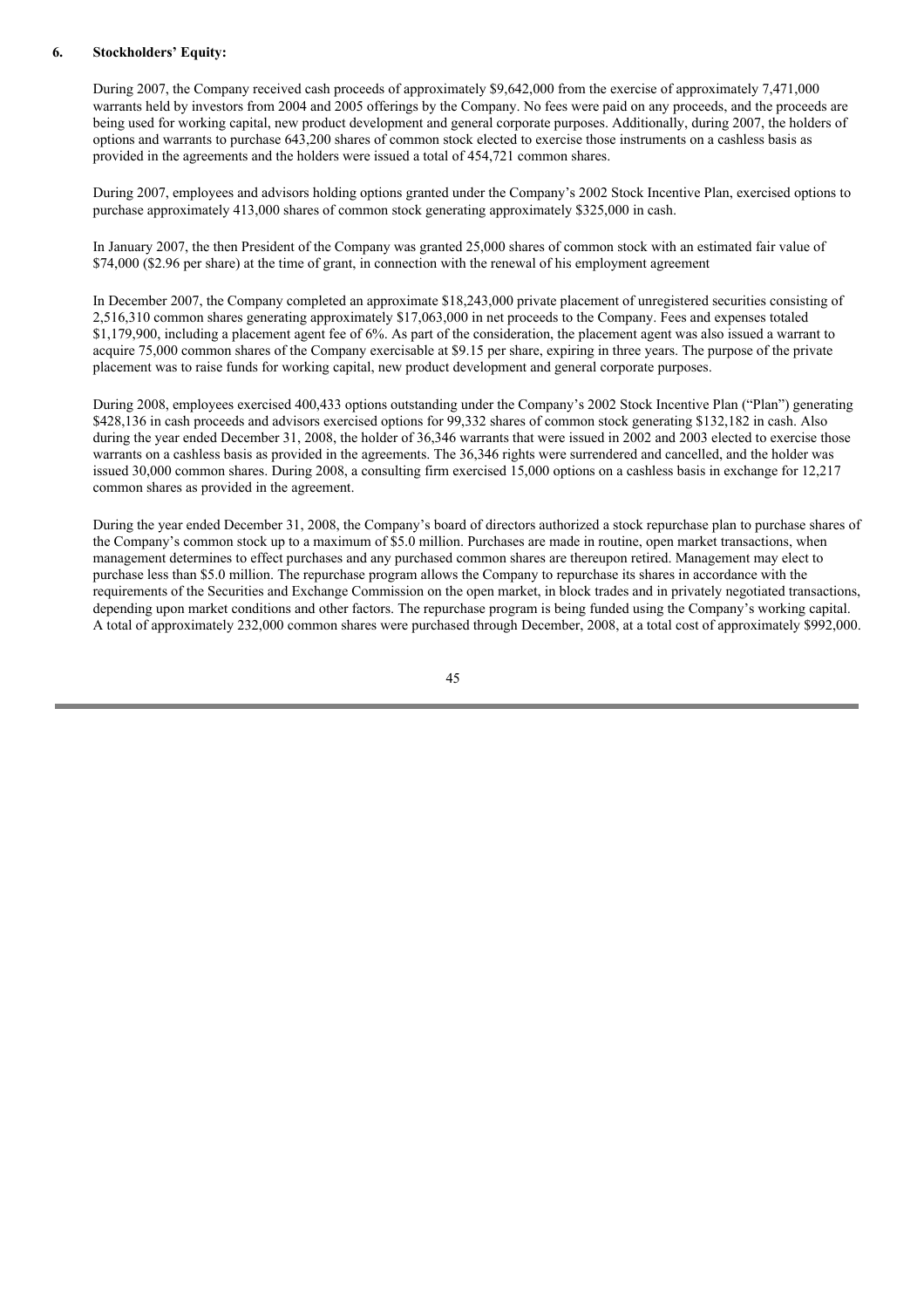## **7. Stock Options and Warrants:**

#### **Stock options:**

The Company currently provides stock-based compensation to employees, directors and consultants under the Company's 2002 Stock Incentive Plan ("Plan") that has been approved by the Company's shareholders. In June 2008, the Company's shareholders approved an amendment to the Plan to increase the number of shares reserved under the Plan from 4,250,000 to 4,600,000. Stock options granted under this plan generally vest over three years from the date of grant as specified in the Plan or by the compensation committee of the Company's board of directors and are exercisable for a period of up to ten years from the date of grant. The Company recognized stock-based compensation during the years ended December 31, as follows:

| 2008 |           |   | 2007      |  |  |
|------|-----------|---|-----------|--|--|
|      | 867,020   | S | 473,448   |  |  |
|      | 102.752   |   | 186,412   |  |  |
|      | 414.380   |   | 514,320   |  |  |
|      |           |   | 74,000    |  |  |
|      | 1.384.152 |   | 1.248.180 |  |  |
|      |           |   |           |  |  |

A summary of stock option activity under the Company's Plan of options to employees, directors and advisors, for the year ended December 31, 2008 is presented below:

|                                  | <b>Shares</b><br>Under<br>Option |    | Weighted<br>Average<br><b>Exercise</b><br>Price | Weighted<br>Average<br>Remaining<br>Contractual<br>Life (Years) | Aggregate<br>Intrinsic<br>Value |
|----------------------------------|----------------------------------|----|-------------------------------------------------|-----------------------------------------------------------------|---------------------------------|
| Outstanding at January 1, 2008   | 3,347,376                        | S  | 1.29                                            |                                                                 |                                 |
| Granted                          | 529,022                          |    | 6.51                                            |                                                                 |                                 |
| Exercised                        | (499,766)                        |    | 1.12                                            |                                                                 |                                 |
| Forfeited                        | (15,000)                         |    | 2.87                                            |                                                                 |                                 |
| Outstanding at December 31, 2008 | 3,361,632                        | \$ | 2.13                                            | 6.8                                                             | \$13,817,000                    |
| Exercisable at December 31, 2008 | 2,480,243                        | \$ | 1.10                                            | 6.2                                                             | \$12,572,000                    |

The aggregate intrinsic value in the table above represents the total intrinsic value (the difference between the Company's closing stock price on December 31, 2008 and the exercise price, multiplied by the number of in-the-money options) that would have been received by the option holders, had all option holders been able to and in fact, had exercised their options on December 31, 2008.

During the year ended December 31, 2008, there were 529,022 stock options granted under the Plan with a weighted average fair value at the grant date of \$6.51 per option. Of these 529,022, 489,022 were granted to officers and directors of the Company exercisable at \$6.43 per and 40,000 were granted to employees at an average exercise price of \$7.49 per share. The options vest over a three year period annually in arrears and expire in ten years. In addition, employee options for 15,000 shares expired upon the employees' termination from the Company during 2008. During the year ended December 31, 2007, there were 416,000 stock options granted under the Plan with a weighted average fair value at the grant date of \$2.61 per option.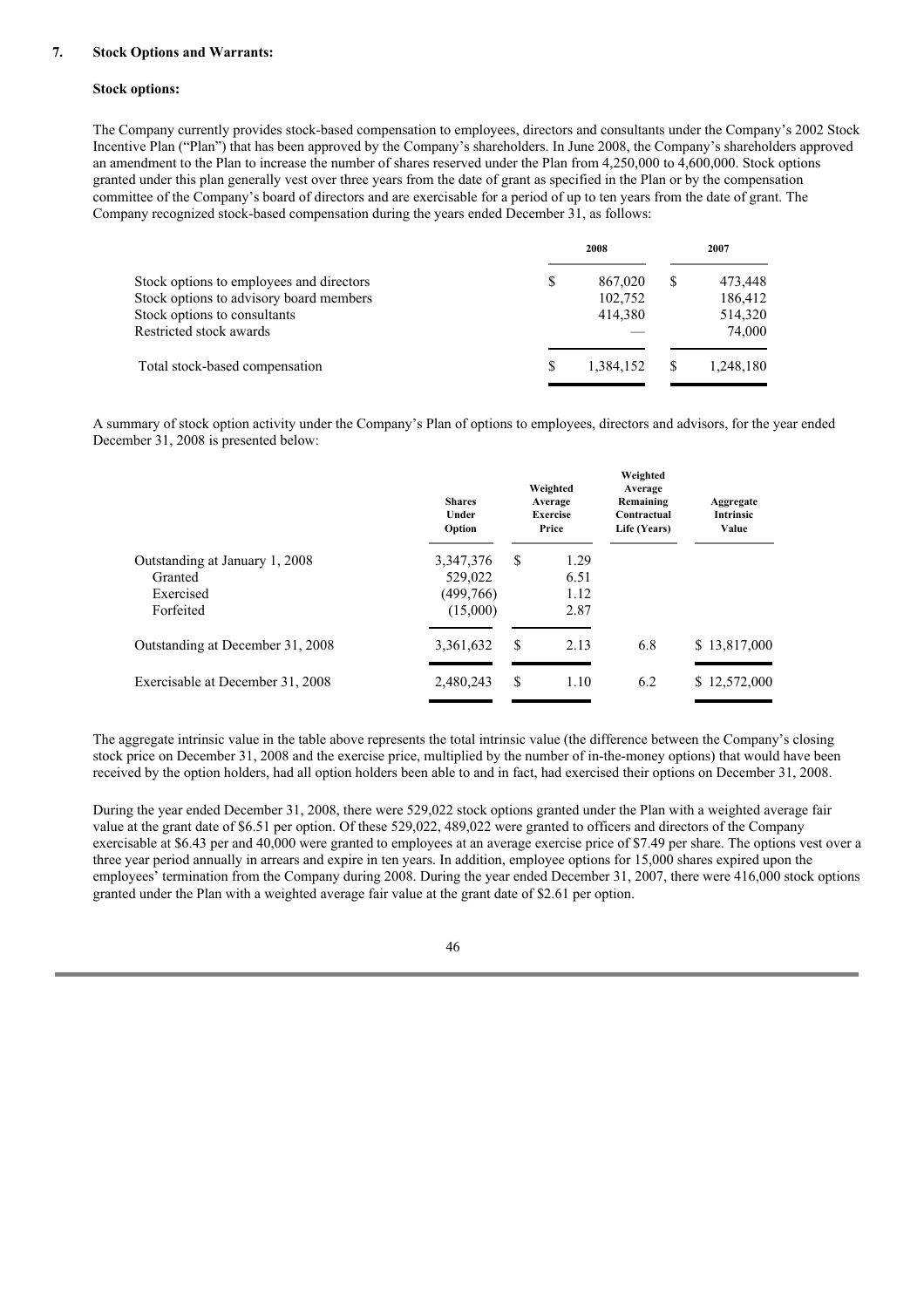During the year ended December 31, 2008, employees exercised 400,433 options outstanding under the Company's Plan generating \$428,136 in cash proceeds and advisors exercised options for 99,333 shares of common stock generating \$132,183 in cash. During 2008, the 499,766 options exercised by employees and advisors had a total intrinsic value when exercised of \$3,278,000. During the year ended December 31, 2007, 413,290 options were exercised by employees and advisors that had a total intrinsic value when exercised of \$3,366,000.

Based upon the Company's experience approximately 90% of the above stock options or approximately 3,025,000 options, are expected to vest in the future, under their terms.

The total fair value of stock options granted to employees, directors and advisors that vested and became exercisable during the years ended December 31, 2008 and 2007 was \$585,000 and \$573,000, respectively.

A summary of the status of non-vested options under the Company's Plan to acquire common shares granted to employees, directors and advisors and changes during the year ended December 31, 2008 is presented below.

| <b>Nonvested Shares</b>        | <b>Nonvested</b><br><b>Shares</b><br>Under<br>Option | Weighted<br>Average<br><b>Exercise</b><br>Price |      | Weighted<br>Average<br><b>Grant Date</b><br><b>Fair Value</b> |      |
|--------------------------------|------------------------------------------------------|-------------------------------------------------|------|---------------------------------------------------------------|------|
| Nonvested at January 1, 2008   | 699,753                                              | S                                               | 2.48 | \$                                                            | 1.99 |
| Granted                        | 529,022                                              |                                                 | 6.51 |                                                               | 3.84 |
| Vested                         | (332, 386)                                           |                                                 | 2.18 |                                                               | 1.76 |
| Forfeited                      | (15,000)                                             |                                                 | 2.87 |                                                               | 2.26 |
| Nonvested at December 31, 2008 | 881,389                                              | S                                               | 5.00 | S                                                             | 3.18 |

At December 31, 2008, based upon employee, director and advisor options granted to that point there was approximately \$1,772,000 additional unrecognized compensation cost related to stock options that will be recorded over a weighted average future period of approximately one year.

Subsequent to December 31, 2008 in connection with its regular annual grant policy, a total of 698,000 stock options were granted under the Company's 2002 Stock Incentive Plan to employees, officers and directors, exercisable at the then fair market value of \$1.33 per share, vesting over a three year period annually in arrears and expiring in ten years. Additionally, a total of 112,500 stock options were granted under the Company's 2002 Stock Incentive Plan to newly hired employees, vesting over a three year period annually in arrears, expiring in ten years and 100,000 are exercisable at \$1.47, 7,500 are exercisable at \$1.58 and 5,000 are exercisable at \$1.32, the fair market value upon each issuance.

Subsequent to December 31, 2008, employees and advisors holding options under the Company's Plan exercised a total of 38,000 options for common shares, generating \$29,940 in cash proceeds to the Company.

47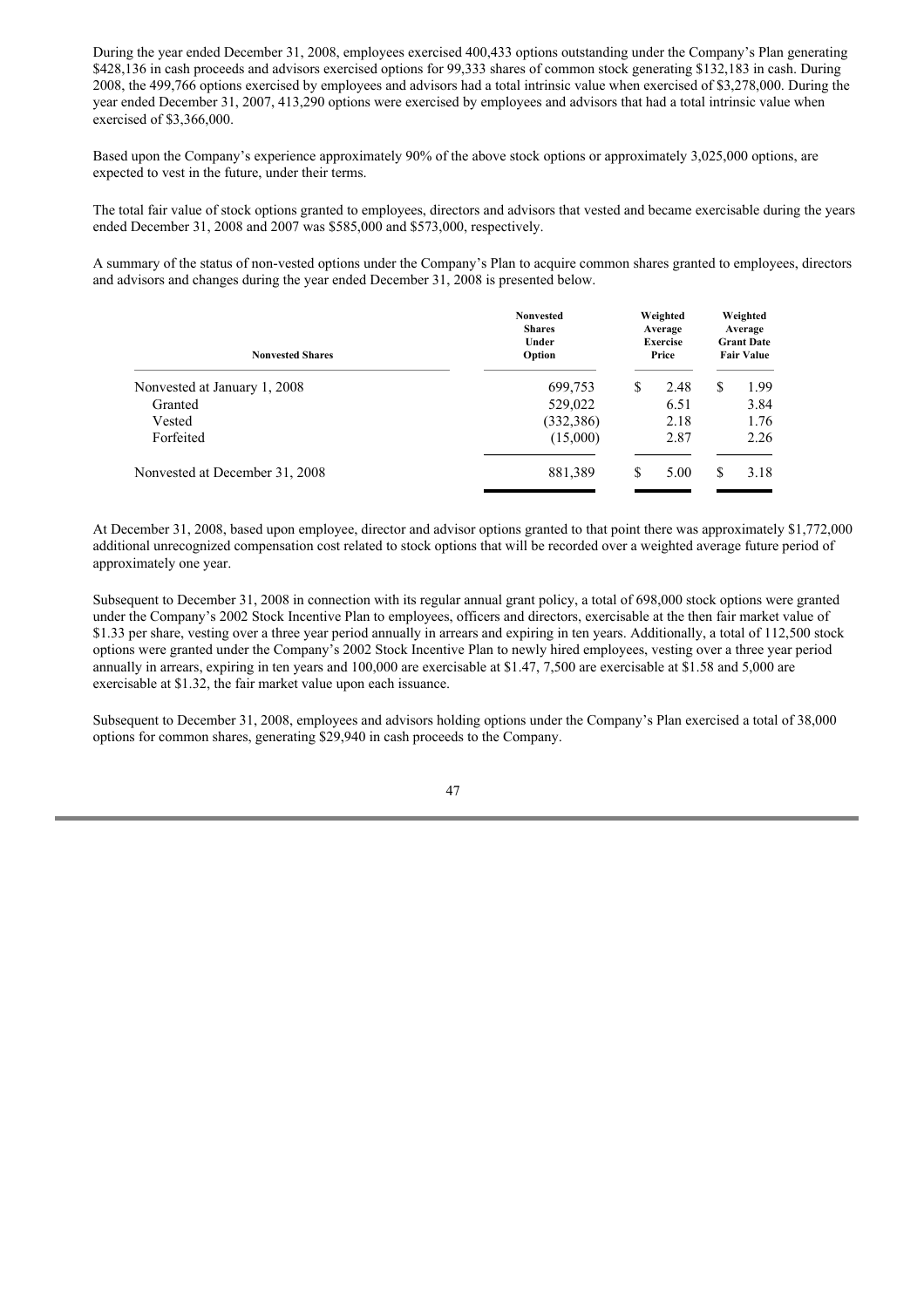#### **Other common stock purchase options and warrants:**

As of December 31, 2008, in addition to the stock options discussed above, the Company had outstanding 943,454 non-qualified options and warrants in connection with consulting services for investor relations and placement agent services. Following is a summary of such outstanding options and warrants as of December 31, 2008:

|                                                        | <b>Shares</b><br>Under<br>Options /<br>Warrants |   | Weighted<br>Average<br><b>Exercise</b><br>Price | Weighted<br>Average<br>Remaining<br>Contractual<br>Life (Years) | Aggregate<br>Intrinsic<br>Value |
|--------------------------------------------------------|-------------------------------------------------|---|-------------------------------------------------|-----------------------------------------------------------------|---------------------------------|
| Outstanding at January 1, 2008<br>Granted<br>Exercised | 834,800<br>160,000<br>(51,346)                  | S | 2.57<br>7.53<br>1.05                            |                                                                 |                                 |
| Outstanding and exercisable at December 31, 2008       | 943,454                                         | S | 3.49                                            | $\cdot^8$                                                       | \$4,360,000                     |

At December 31, 2008 there was no unrecognized cost for non-qualified options and warrants. The total fair value of non-qualified options and warrants that vested during the year was \$414,000.

Operating expenses for the years ended December 31, 2008 and 2007 include \$414,000 and \$514,000, respectively, for the value of the investor relations consulting options. The fair value of options, recorded as a consulting expense related to investor relations services, at the grant date has been estimated utilizing the Black-Scholes valuation model, with the following assumptions:

a) 0% dividend yield b) expected price volatility 68-71% c) a risk free interest rate of 1.16%-3.07% d) an expected contractual option term of three years

During the year ended December 31, 2008 consultants holding a total of 51,346 options elected to exercise those options on a cashless basis as provided in the agreements. The 51,346 options were surrendered and cancelled and the holders were issued a total of 42,217 common shares.

Subsequent to December 31, 2008, a consultant was granted 15,000 options for investor relations consulting services which are exercisable at \$4.99 per share. The options were vested upon issuance and expire in 2012.

Subsequent to December 31, 2008 consultants holding a total of 603,454 of the above options and warrants elected to exercise those options on a cashless basis as provided in the agreements. The 603,454 options were surrendered and cancelled and the holders were issued a total of 482,941 common shares.

# **8. Income Taxes:**

Income taxes at the federal statutory rate are reconciled to the Company's actual income taxes as follows:

|                                                                                                                           | 2008 |                                                  | 2007 |                                                  |  |
|---------------------------------------------------------------------------------------------------------------------------|------|--------------------------------------------------|------|--------------------------------------------------|--|
| Federal income tax benefit at 34%<br>State income tax net of federal tax effect<br>Permanent items<br>Valuation allowance | S    | (3,253,000)<br>(213,000)<br>478,000<br>2,988,000 | S    | (2,108,000)<br>(190,000)<br>406,000<br>1,892,000 |  |
|                                                                                                                           | S    |                                                  | S    |                                                  |  |

As of December 31, 2008 the Company has net operating loss carry forwards of approximately \$21 million for federal and state tax purposes, which are available to offset future taxable income, if any, expiring through December 2028. A valuation allowance was recorded at December 31, 2008 due to the uncertainty of realization of deferred tax assets in the future.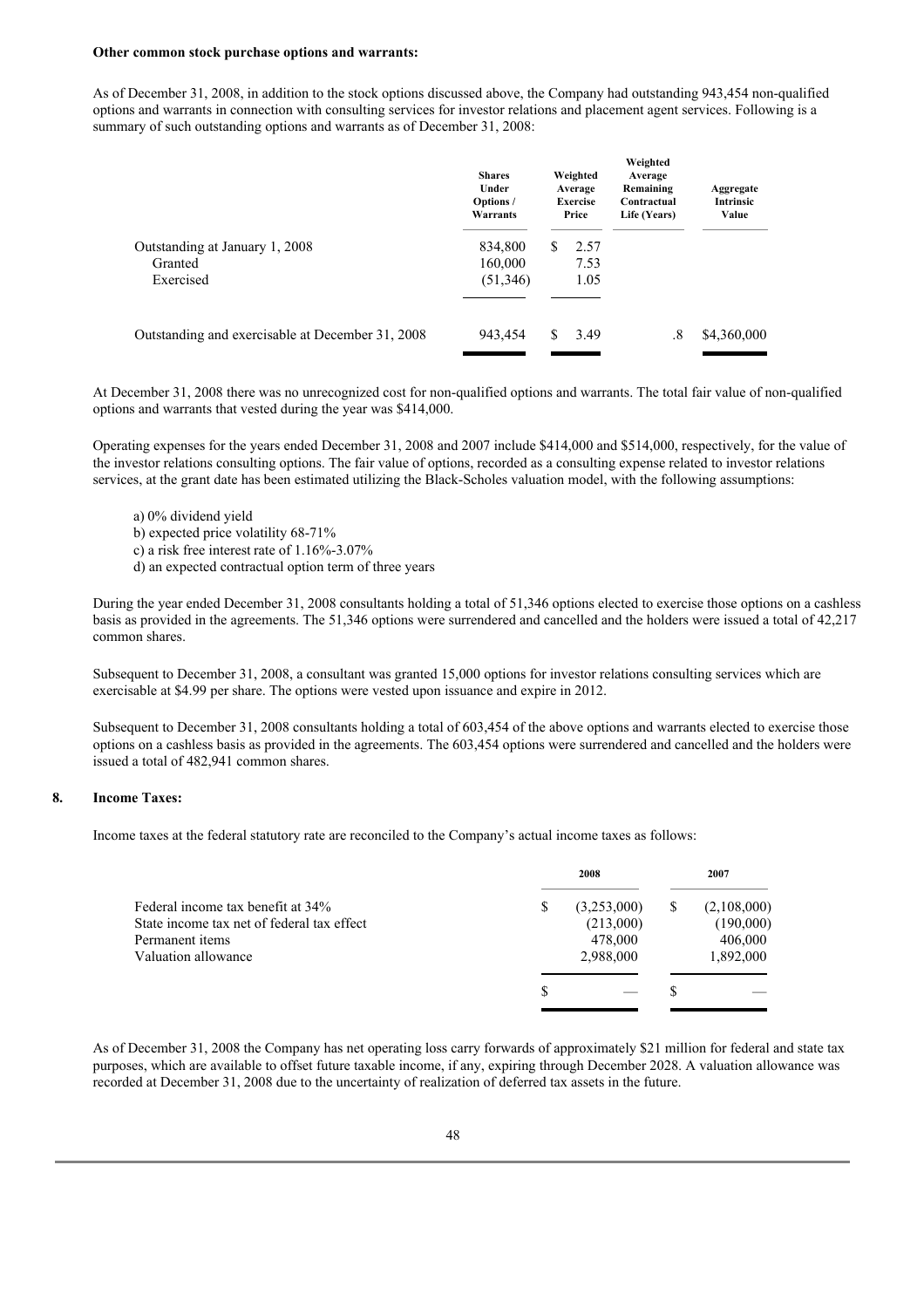Effective January 1, 2007 the Company adopted FASB Interpretation No.48, "*Accounting for Uncertainty in Income Taxes, an interpretation of FASB Statement 109* "("FIN 48") which clarifies the accounting for uncertainty in income taxes recognized in accordance with SFAS No. 109, " *Accounting for Income Taxes*." FIN 48 is a comprehensive model for how a company should recognize, measure, present, and disclose in its financial statements uncertain tax positions that the company has taken or expects to take on a tax return. If an income tax position exceeds a more likely than not (greater than 50%) probability of success upon tax audit, the company will recognize an income tax benefit in its financial statements. Additionally, companies are required to accrue interest and related penalties, if applicable, on all tax exposures consistent with jurisdictional tax laws. The Company did not have any unrecognized tax benefits and there was no effect on our financial condition or results of operations as a result of implementing FIN 48. The Company files income tax returns in the U.S. federal and state of Colorado jurisdictions. The Company is no longer subject to tax examinations for years before 2005. The Company does not believe there will be any material changes in our unrecognized tax positions over the next 12 months. The Company's policy is that we recognize interest and penalties accrued on any unrecognized tax benefits as a component of income tax expense. As of the date of adoption of FIN 48, the Company did not have any accrued interest or penalties, associated with any unrecognized tax benefits, nor was any interest expense recognized during the period. The Company's effective tax rate differs from the federal statutory rate primarily due to non-deductible expenses and is offset somewhat by state tax credits.

The tax effects of temporary differences that give rise to significant portions of deferred tax assets and liabilities at December 31, 2008 and 2007 are as follows:

|                                    | 2008            |    | 2007        |
|------------------------------------|-----------------|----|-------------|
| Deferred tax assets (liabilities): |                 |    |             |
| Net operating loss carry forwards  | \$<br>8,074,000 | \$ | 5,495,000   |
| Accounts receivable                | 2,000           |    | 2,000       |
| Inventories                        | 164,000         |    | 95,000      |
| Property and equipment             | (42,000)        |    | (42,000)    |
| Goodwill and other                 | (17,000)        |    | (21,000)    |
| Deferred revenue                   | 444,000         |    | 74,000      |
| Deferred tax asset                 | 8,625,000       |    | 5,603,000   |
| Valuation allowance                | (8,625,000)     |    | (5,603,000) |
|                                    | \$              | S  |             |
|                                    |                 |    |             |

# **9. Commitments and Contingencies:**

#### **Consulting, development and license agreements:**

In April 2008, the Company entered into a long term exclusive license and commercialization agreement with Novartis Animal Health, Inc., to develop and launch the Company's novel recombinant single-chain bovine products, BoviPure LH™ and BoviPure FSH™. The license agreement is a collaborative arrangement that provides for a sharing of product development activities, development and registration costs and worldwide product sales. The Company received an upfront cash payment of \$2.0 million, of which 50% was non-refundable upon signing the agreement and the balance is subject to certain conditions, which the Company expects to be substantially achieved in 2009. Ongoing royalties will be payable to the Company upon product launch based upon net direct product margins as defined and specified under the agreement. AspenBio has agreed to fund its share of 35% of the product development and registration costs during the development period. Under the terms of the original license agreement that the Company has with the University of Washington ("University"), a portion of license fees and royalties AspenBio receives from sublicensing agreements, will be paid to the University. The obligation for such front end fees, totaling \$440,000, was recorded upon receipt of the license fees; as of December 31, 2008, \$190,000 has been paid to the University and the remaining \$250,000 is included with accrued expenses on the accompanying balance sheet.

For financial reporting purposes the up-front license fees received from this agreement, net of the amounts due to the University have been recorded as deferred revenue and will be amortized over the term of the license agreement and milestone revenue will be recognized as such milestones are achieved. As of December 31, 2008, deferred revenue of \$913,947 has been classified as a current liability and \$798,092 as a long-term liability. The current liability portion includes the net front-end fee amount that is subject to certain conditions. Each such current and long-term liability amount also includes \$100,000 of deferred revenue associated with the existing Merial Limited, agreement. During the period ended December 31, 2008, \$47,960 was recorded as the amortized license fee income arising from the Novartis agreement.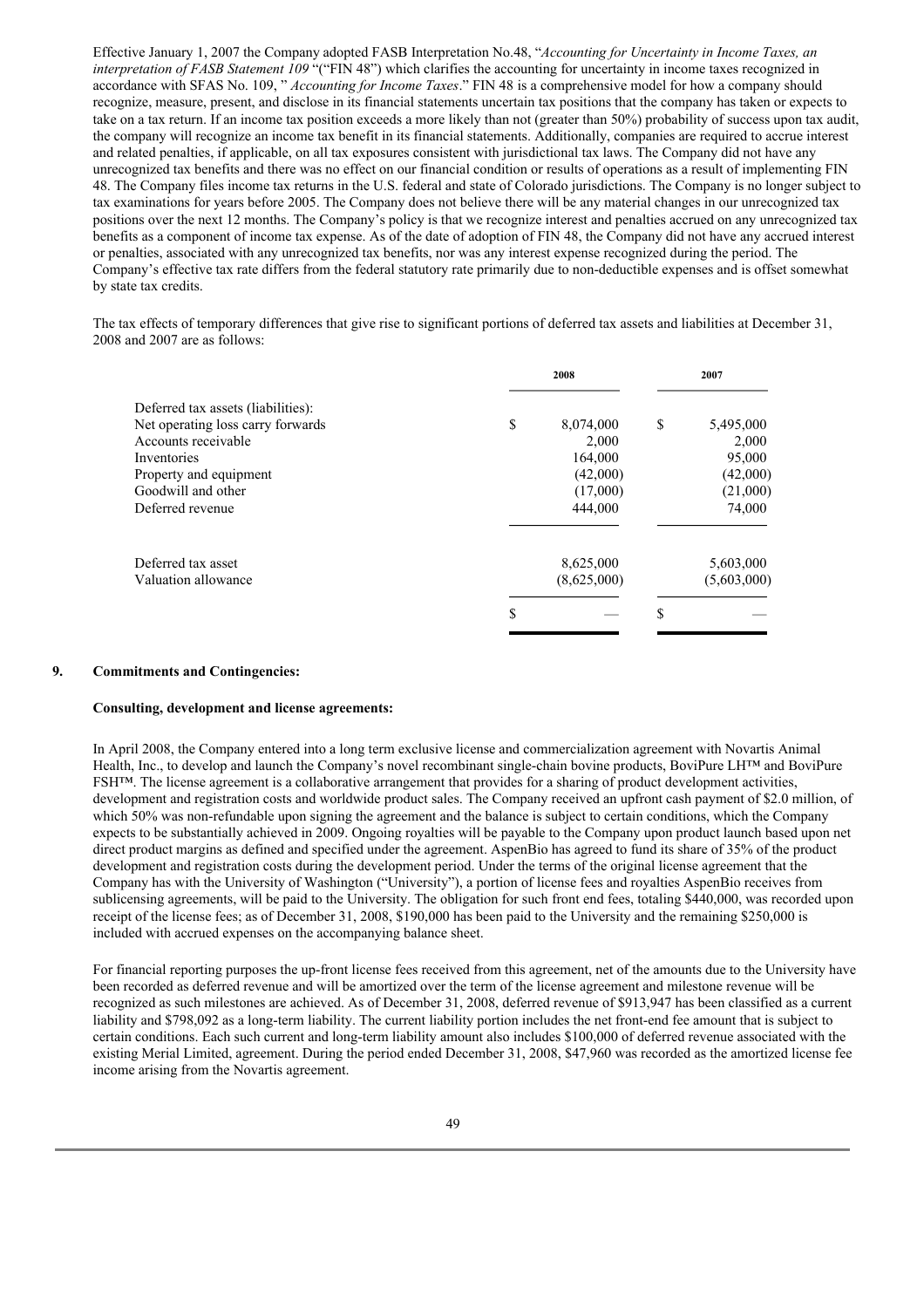In March 2003, the Company entered into a global development and distribution agreement with Merial Limited ("Merial"). The agreement provides Merial with exclusive rights to market and distribute the Company's patent-pending bovine diagnostic blood test. The test is designed to be used approximately 21 days after insemination to determine the early pregnancy status of dairy and beef cattle. Upon execution of the agreement the Company received \$200,000, which has been recorded as deferred revenue. During 2003, AspenBio determined that results for the test were not proceeding as anticipated. Accordingly, the test was not launched by the October 2003 contract date and Merial's payment of subsequent development fees was suspended. Should Merial elect to terminate the agreement, they may also request a refund of 50% (\$100,000) of the development payment received to-date. Since Merial can make the decision to elect to terminate this agreement, which may be outside of the Company's ability to control, this \$100,000 has been classified as current on accompanying balance sheets.

The Company has entered into three agreements with separate universities, under which the Company obtained exclusive proprietary rights to certain patents, licenses and technology to manufacture, market and sell developed products. Under the agreements, the Company is obligated to make certain minimum annual payments totaling \$45,000, plus milestone payments, as defined, based on a percentage of sales of the products. Under one of the agreements entered into in 2004, the Company acquired rights to the university's patent portfolio for use in the animal health industry for a total cost of \$190,000, of which \$60,000 was paid in cash and \$130,000 was paid in Company common shares and the Company agreed to fund \$46,550, which has now been paid for consulting and research assistance on one of the Company's products in development. During January 2008, the Company entered into an amendment of its existing animal health industry license agreement with one of the universities. The amendment provides for the human therapeutic use of certain of the universities' products. As consideration for this amendment, the Company agreed to pay a total of \$125,000 in cash, with \$65,000 paid at signing and four quarterly payments thereafter of \$15,000, each. The existing royalty rate was extended to cover these new products and uses.

The Company periodically enters generally short term consulting and development agreements primarily for product development, testing services and in connection with clinical trials conducted as part of the Company's FDA approval process. Such commitments at any point in time may be significant but the agreements typically contain cancellation provisions.

#### **Contingencies:**

In the ordinary course of business and in the general industry in which the Company is engaged, it is not atypical to periodically receive a third party communication which may be in the form of a notice, threat, or 'cease and desist' letter concerning certain activities. For example, this can occur in the context of the Company's pursuit of intellectual property rights. This can also occur in the context of operations such as the using, making, having made, selling, and offering to sell products and services, and in other contexts. The Company generally intends to make a rational assessment for each situation on a case-by-case basis as such may arise. The Company periodically evaluates its options for trademark positions and considers a full spectrum of alternatives for trademark protection and product branding.

# **10. Subsequent Events:**

Subsequent to December 31, 2008 the Company entered into employment agreements with two newly elected officers and one existing officer who previously did not have an employment contract, providing total minimum annual compensation for the three officers of \$675,000. The agreements are for an initial term of one year, automatically renew at the end of each year unless terminated by either party and contain customary confidentiality and benefit provisions. In connection with these employment agreements, a total of 800,000 stock options were granted under the Company's 2002 Stock Incentive Plan to the newly elected officers. These options vest over a three–year period annually in arrears, expire in ten years and 500,000 are exercisable at \$1.69 per share and 300,000 are exercisable at \$1.80 per share, the fair market value upon each issuance.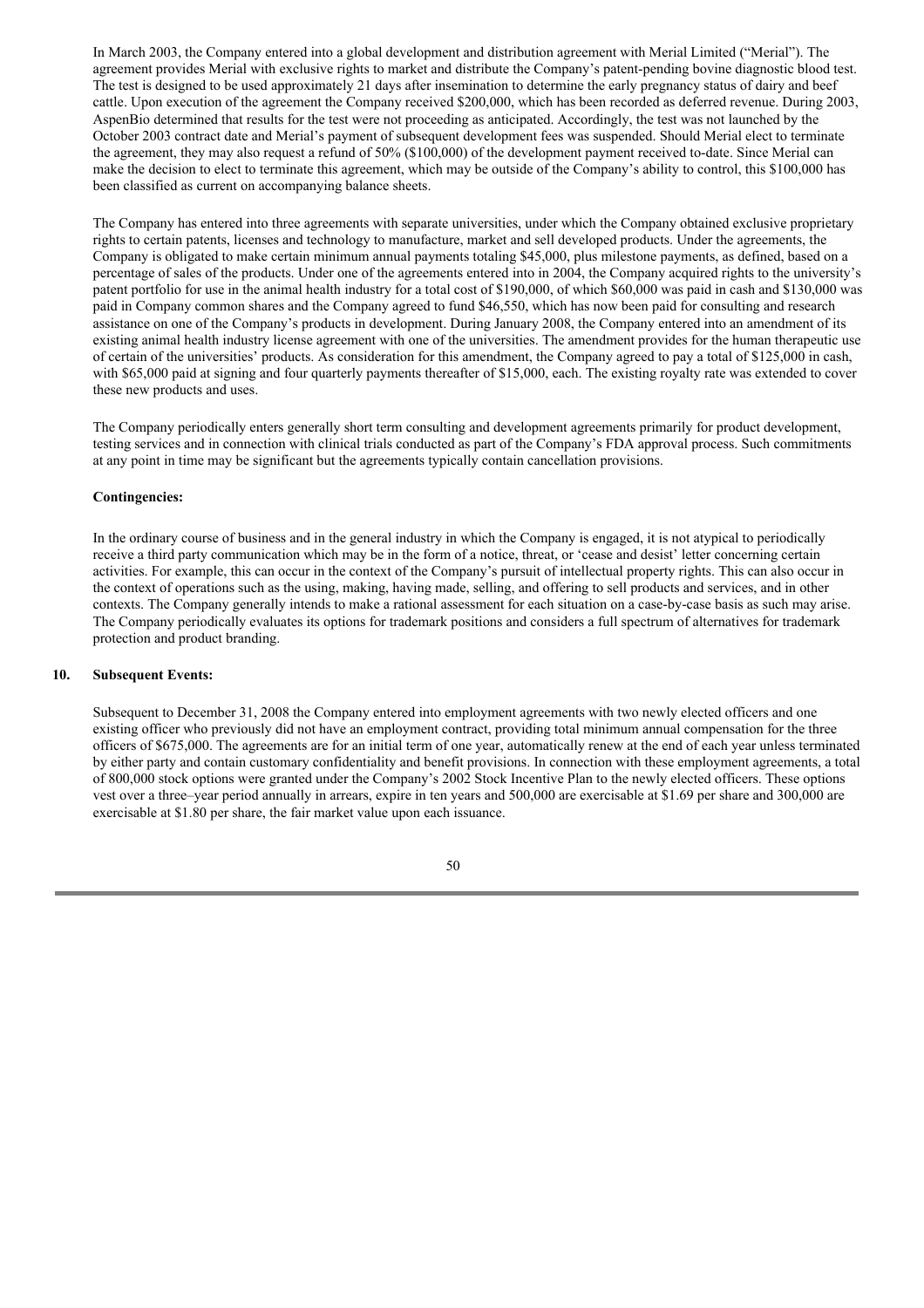# **ITEM 9. CHANGES IN AND DISAGREEMENTS WITH ACCOUNTANTS ON ACCOUNTING AND FINANCIAL DISCLOSURE**

There have been no disagreements between the Company and its independent accountants on any matter of accounting principles or practices, or financial statement disclosure.

# **Item 9A. Controls and Procedures.**

#### **Evaluation of Disclosure Controls and Procedures**

As of the end of the period covered by this report, our management carried out an evaluation, with the participation of our principal executive officer and principal financial officer, of the effectiveness of our disclosure controls and procedures (as defined in Rules 13a-15(e) and 15d-15(e) promulgated under the Securities Exchange Act of 1934, as amended). Based upon that evaluation, our principal executive officer and principal financial officer concluded that our disclosure controls and procedures were effective as of the end of the period covered by this report. It should be noted that the design of any system of controls is based in part upon certain assumptions about the likelihood of future events, and there can be no assurance that any design will succeed in achieving its stated goals under all potential future conditions, regardless of how remote.

# **Changes in Internal Control over Financial Reporting**

As part of our evaluation of the effectiveness of internal controls over financial reporting described below, we made certain improvements to our internal controls. However, there were no changes in our internal controls over financial reporting that occurred during our most recent fiscal quarter that have materially affected, or are reasonably likely to materially affect, our internal control over financial reporting.

# **Management's Report on Internal Control over Financial Reporting**

Our management is responsible for establishing and maintaining adequate internal control over financial reporting, as such term is defined in Rule 13a-15(f) under the Exchange Act. Because of its inherent limitations, internal control over financial reporting may not prevent or detect misstatements. Also, projections of any evaluation of effectiveness to future periods are subject to risk that controls may become inadequate because of changes in conditions, or that the degree of compliance with the policies or procedures may deteriorate. Under the supervision and with the participation of our principal executive officer and principal financial officer, our management conducted an evaluation of the effectiveness of our internal control over financial reporting based on the framework in *Internal Control — Integrated Framework* issued by the Committee of Sponsoring Organizations of the Treadway Commission. Based upon that evaluation under the framework in *Internal Control — Integrated Framework*, our management concluded that our internal control over financial reporting was effective as of December 31, 2008. GHP Horwath, P. C., our independent registered public accounting firm has issued an attestation report on the effectiveness of our internal control over financial reporting which is included within their Report of Independent Registered Public Accounting Firm.

## **Item 9B. Other Information**

None.

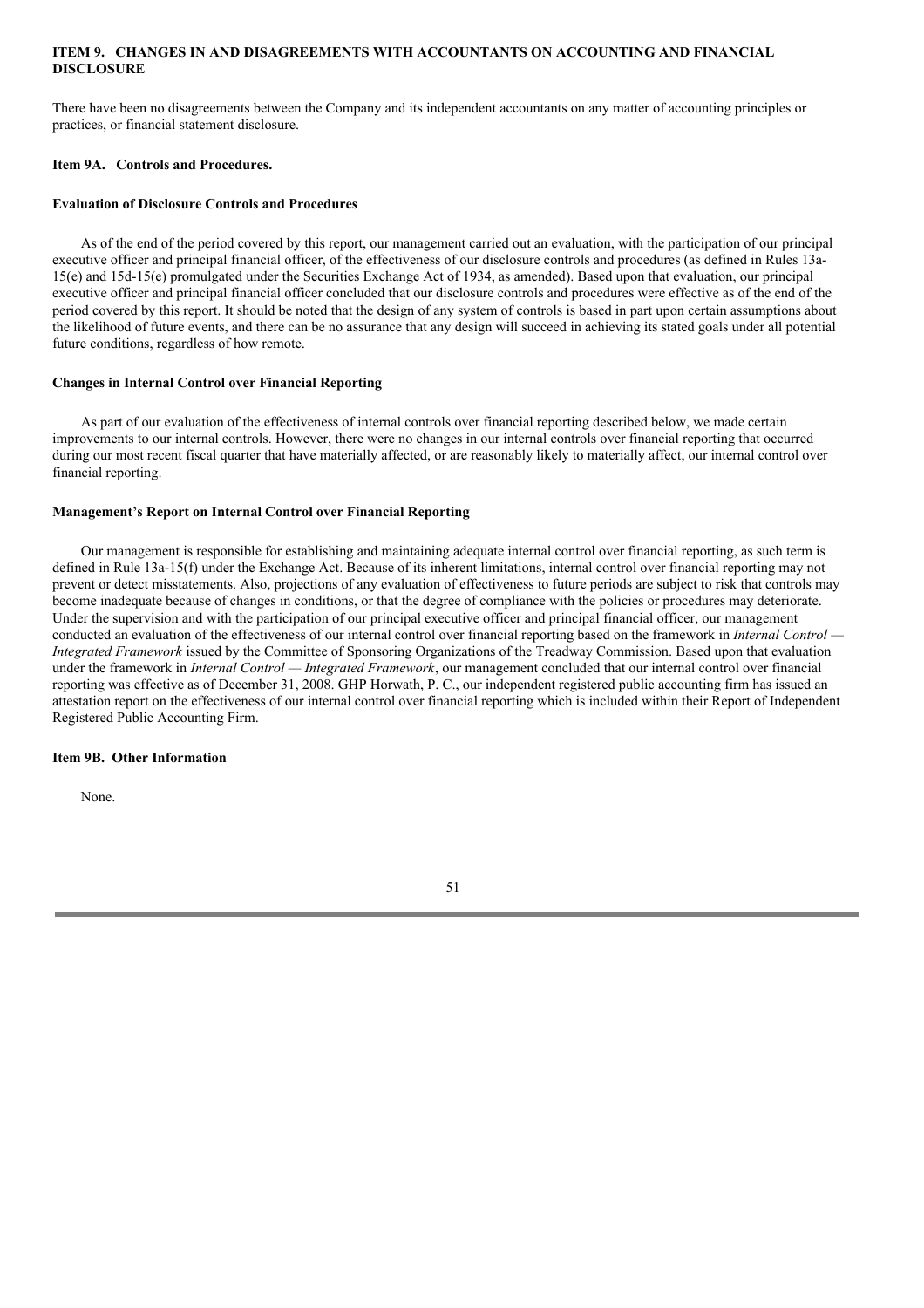#### **PART III**

# **Item 10. Directors, Executive Officers and Corporate Governance.**

The information required by this Item is incorporated by reference to the Proxy Statement.

## **Item 11. Executive Compensation.**

The information required by this Item is incorporated by reference to the Proxy Statement.

#### **Item 12. Security Ownership of Certain Beneficial Owners and Management and Related Stockholder Matters.**

The information required by this Item is incorporated by reference to the Proxy Statement.

## **Item 13. Certain Relationships and Related Transactions and Director Independence.**

The information required by this Item is incorporated by reference to the Proxy Statement.

## **Item 14. Principal Accountant Fees and Services.**

During the years ended December 31, 2008 and 2007, we retained our principal auditor, GHP Horwath, P. C., to provide services. Aggregate fees were billed or expected to be billed in the following categories and amounts:

|                           | 2008 |        | 2007 |          |
|---------------------------|------|--------|------|----------|
| Audit Fees                | \$   | 99,000 |      | 54,000   |
| <b>Audit Related Fees</b> |      |        |      | $\theta$ |
| Tax Related Fees          |      |        |      | $\theta$ |
| All Other Fees            |      |        |      | 0        |

Audit fees in 2008 and 2007 relate to the financial statement audits and also in 2008 audit of internal controls over financial reporting, the quarterly reviews and assistance with the filing of Form S-3 in 2008 and Form S-8 in 2007. All of the services performed by the independent registered public accounting firm were approved by the Company's audit committee and prior to performance. The audit committee has determined that the payments made to its independent accountants for these services are compatible with maintaining such auditors' independence.

#### **Pre-Approval Policies and Procedures**

The Company's audit committee currently has a policy in place that requires its review and pre-approval of all audit and permissible non-audit services provided by its independent auditors. These services requiring pre-approval by the audit committee may include audit services, audit related services, tax services and other services.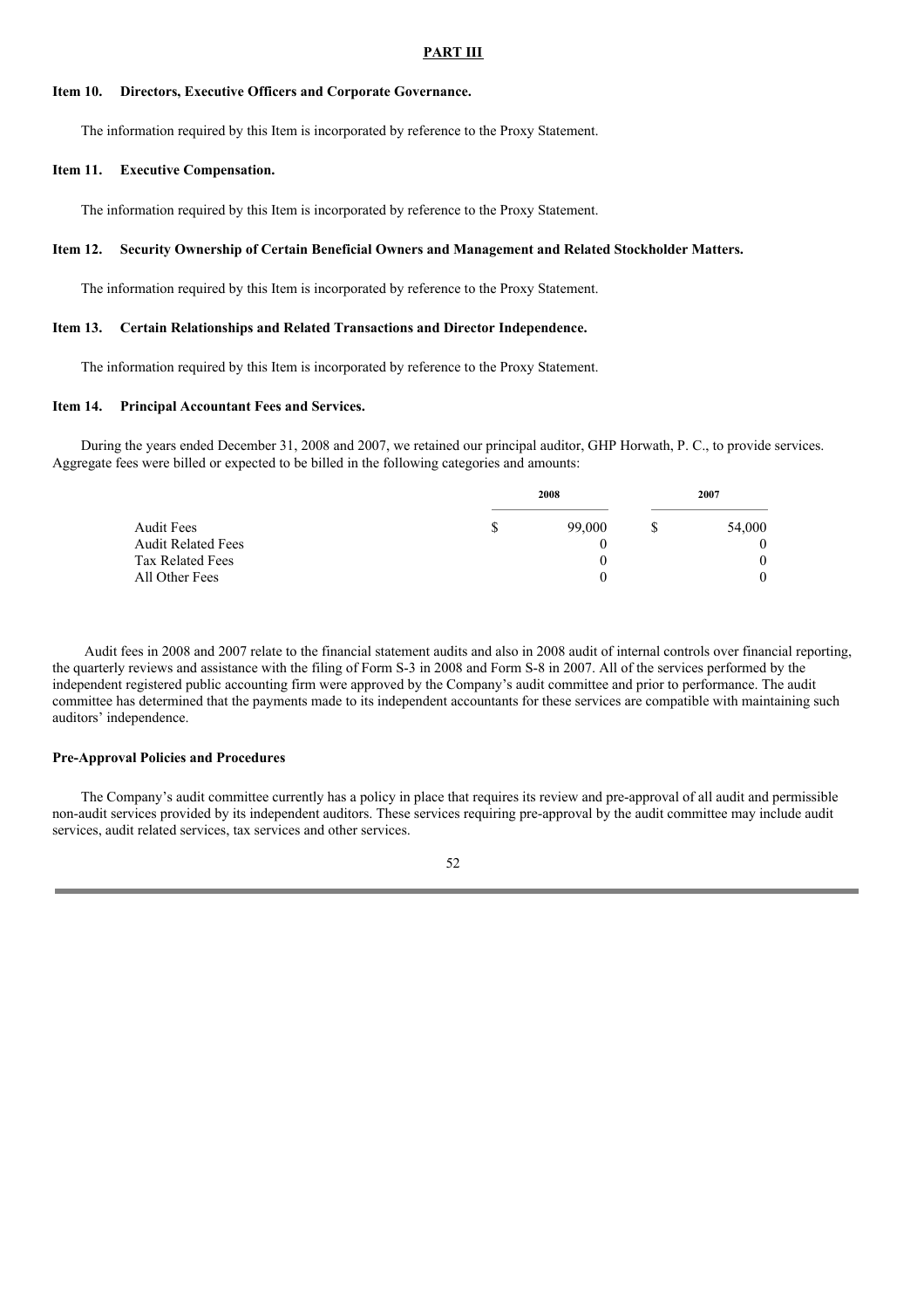**PART IV**

# **Item 15. Exhibits**

(a) Exhibits:

**EXHIBIT** NO DESCRIPTION

- 3.1 Articles of Incorporation filed July 24, 2000 (1)
- 3.1.1 Articles of Amendment to the Articles of Incorporation filed December 26, 2001 (1)
- 3.1.2 Articles of Amendment to the Articles of Incorporation filed November 9, 2005 (5)
- 3.2 Amended and Restated Bylaws (7)
- 4.1(a) Specimen Certificate of Common Stock (1)
- 10.7 2002 Stock Incentive Plan (1)
- 10.8 Technology Transfer Agreement, dated October 29, 2001 between AspenBio and the University of Wyoming (1)
- 10.9 License Agreement for Determination of Pregnancy Status of Ungulates, dated September 25, 2001, between AspenBio and the Idaho Research Foundation Inc. (1)
- 10.21 Distribution Agreement between AspenBio, Inc. and Merial Limited, dated March 29, 2003(3)
- 10.22 Debt Modification Agreement dated June 13, 2003 with FirstBank of Tech Center. (4)
- 10.23(a) Loan Agreement between AspenBio, Inc. and Front Range Regional Economic Development Corporation dated June 13, 2003 for \$1,300,000 regarding loan for physical plant or capital equipment acquisitions. (4)
- 10.23(b) Promissory Note dated June 13, 2003 by AspenBio, Inc. to Front Range Regional Economic Development Corporation in principal amount of \$1,300,000. (4)
- 10.23(c) Unconditional Guarantee dated June 13, 2003 by AspenBio, Inc. to Front Range Regional Economic Development Corporation in principal amount of \$1,300,000. (4)
- 10.24 Common Stock and Warrant Purchase Agreement dated May 12, 2005. (6)
- 10.27 Exclusive License Agreement with Novartis Animal Health, Inc., dated as of April 2, 2008. (8)
- 10.28 Employment Agreement with Robert F. Caspari effective as of February 10, 2009 (9)
- 10.29 Employment Agreement with Jeffrey McGonegal, effective as of February 10, 2009. (9)
- 10.30 Consulting Agreement with John Bealer. Filed herewith
- 10.31 Employment Agreement with Daryl Faulkner effective as of January 26, 2009. (11)
- 14.1 Form of Code of Ethics. (10)
- 23.1 Consent of GHP Horwath, P.C. Filed herewith.
- 31.1 Rule 13a-14(a)/15d-14(a) Certification of Chief Executive Officer. Filed herewith.
- 31.2 Rule 13a-14(a)/15d-14(a) Certification of Chief Financial Officer. Filed herewith.

32 Section 1350 Certification Pursuant to 18 U.S.C. Section 1350, as Adopted Pursuant to Section 906 of the SARBANES-OXLEY ACT of 2002. Filed herewith.

- \* Portions of Exhibits 10.8, 10.21 and 10.27 have been omitted from the publicly filed copy and have been filed separately with the Secretary of the Commission pursuant to requests for confidential treatment.
- (1) Incorporated by reference from the registrant's Registration Statement on Form S-1 (file no. 333-86190), filed April 12, 2002.
- (2) Incorporated by reference from the registrant's report on Form 8-K/A on January 10, 2003.
- (3) Incorporated by reference from the registrant's report on Form 8-K on April 7, 2003.
- (4) Incorporated by reference from the registrant's Report on Form 10-KSB/A for the year ended December 31, 2004 (file no. 000- 50019), filed March 29, 2004.
- (5) Incorporated by reference from the registrant's Report on Form 10-QSB for the quarter ended October 31, 2005, filed November 10, 2005
- (6) Incorporated by reference from the registrant's Report on Form 10-QSB for the quarter ended June 30, 2005, filed August 12, 2005.
- (7) Incorporated by reference from the registrant's Report on form 10-Q for the quarter ended March 31, 2008 filed on May 15, 2008.
- (8) Incorporated by reference from the registrant's Report on Form 10-Q for the quarter ended June 30, 2008, filed August 13, 2008.
- (9) Incorporated by reference from the registrant's Report on Form 8-K dated February 10, 2009, filed on February 17, 2009.
- (10) Incorporated by reference from the registrant's Report on Form 10-KSB for the year ended December 31, 2007, filed March 21, 2008.
- (11) Incorporated by reference from the registrant's Report on Form 8-K dated January 19, 2009, filed January 23, 2009.
	- 53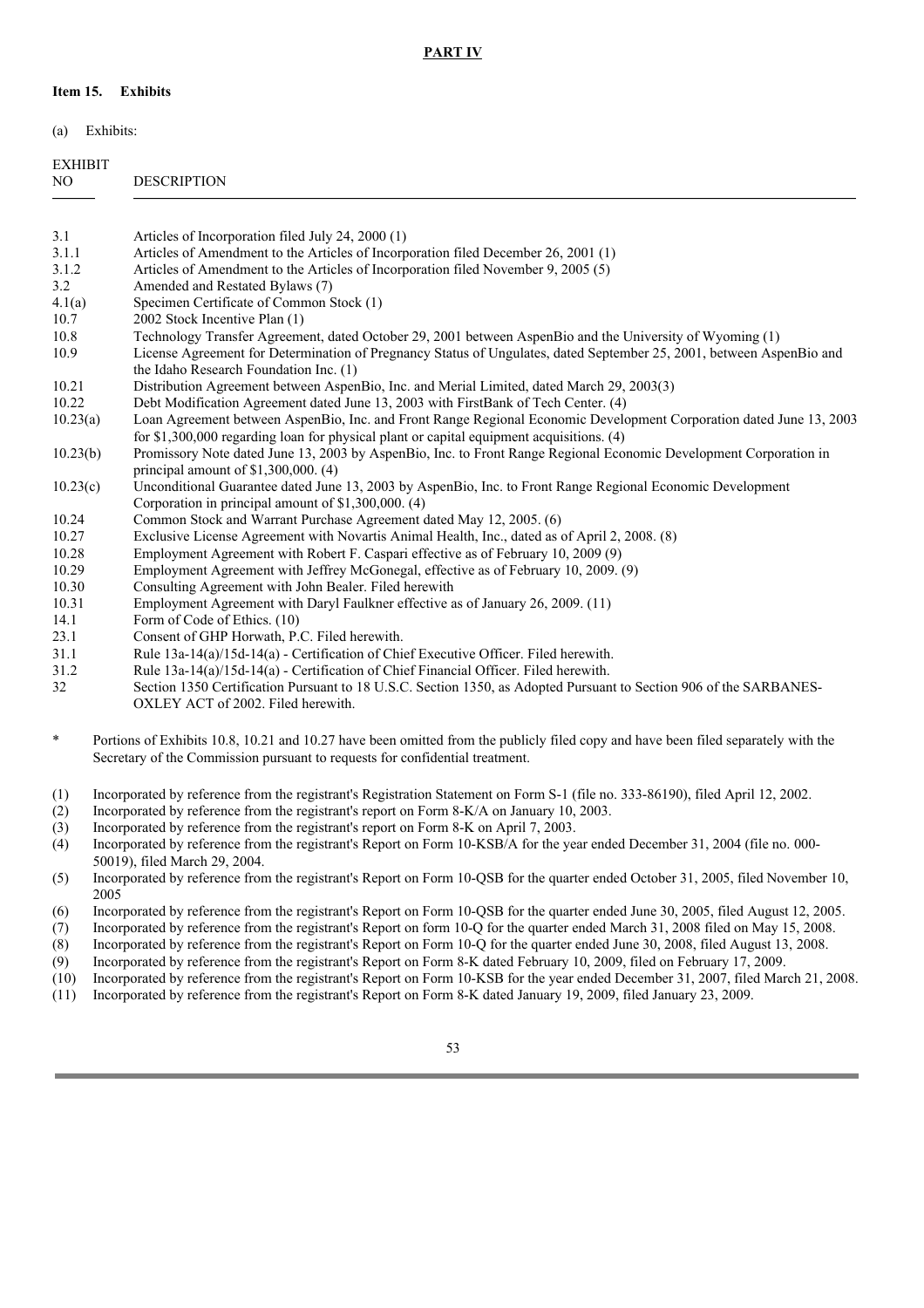## SIGNATURES

In accordance with the requirements of Section 13 on 15(k) of the Securities Exchange Act of 1934, the registrant caused this report to be signed on its behalf on March 16, 2009 by the undersigned thereto.

# **ASPENBIO PHARMA, INC.**

/s/ Daryl J. Faulkner

Daryl J. Faulkner, Chief Executive Officer

In accordance with the requirements of the Securities Exchange Act of 1934, the registrant caused this Report to be signed on its behalf by the undersigned, thereunto duly authorized, on March 16, 2009.

/s/ Daryl J. Faulkner

Daryl J. Faulkner, Chief Executive Officer, Executive Chairman and Director

/s/ Gregory Pusey

Gregory Pusey, Vice Chairman, Secretary and Director

/s/ Gail S. Schoettler

Gail S. Schoettler, Director

/s/ Douglas I. Hepler

Douglas I. Hepler, Director

/s/ David E. Welch

David E. Welch, Director

/s/ Mark J. Ratain

Mark J. Ratain, Director

/s/ Michael R. Merson

Michael R. Merson, Director

/s/ John H. Landon

John H. Landon, Director

/s/ Robert F. Caspari

Robert F. Caspari, Chief Operating Officer and Chief Medical Officer

/s/ Jeffrey G. McGonegal

Jeffrey G. McGonegal, Chief Financial Officer

/s/ Mark Colgin

Mark Colgin, Chief Scientific Officer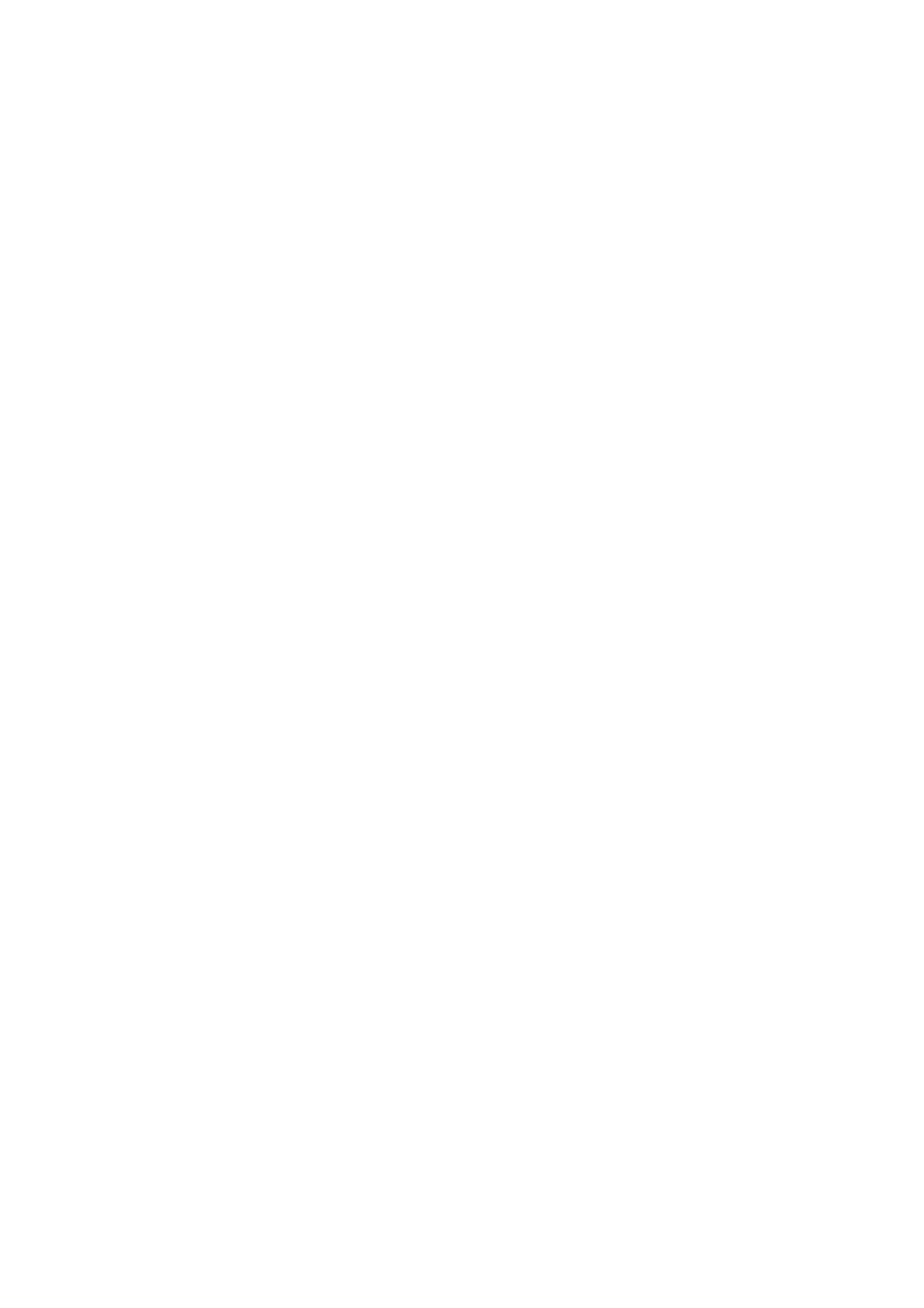# **ASSIGNMENT AND CONSULTATION AGREEMENT**

THIS ASSIGNMENT AND CONSULTATION AGREEMENT ("Agreement") is made and entered into by AspenBio Inc., a Colorado corporation (ASPENBIO), and Dr. John F. Bealer (BEALER), wherein each party has a principal place of business or personal address as set forth herein. This Agreement includes TRANSFER OF OWNERSHIP RIGHTS, CONSULTATION, and CONFIDENTIAL NON-DISCLOSURE.

# **R E C I T A L S :**

A. BEALER and ASPENBIO each desire to disclose Confidential Information to each other wherein each may act as a disclosing party and recipient;

B. BEALER has disclosed Confidential Information to AspenBio in the Field as defined herein and in relation to the Field desires to cooperate with ASPENBIO by consulting to develop further Confidential Information, and/or at least one Invention; BEALER further desires to allow ASPENBIO exclusive rights in, access to, ownership and physical possession of any Materials and Confidential Information;

C. ASPENBIO desires to obtain such rights, access, ownership, and physical possession of such Materials, Confidential Information, and any Inventions for the purpose of evaluating and determining if it has an interest in developing, manufacturing, using, selling, and offering for sale any products or services in the Field;

D. BEALER, having all necessary authority to effect transfer of good title to ownership, desires to assign all present and future rights to intellectual property, Confidential Information, and Materials in the Field, including rights to any present and future Invention; and in exchange for such assignment and agreement to effect any relevant future assignment, ASPENBIO desires to grant to BEALER an interest in future Revenues as defined herein;

E. Each party acknowledges that BEALER is a shareholder of ASPENBIO, and BEALER is aware that this Agreement is negotiated and entered into as a transaction at arms length, and that BEALER has been given the recommendation and opportunity to discuss this matter with an independent attorney of his own choosing;

NOW, THEREFORE, the parties hereto agree as follows:

# **1 Definitions.**

**1.1** "**field**" shall mean the field of human appendicitis diagnostics involving protein antigens.

**1.2** "**Invention**" shall mean all specifications, designs, and prototypes directed to the Field and shall include any idea, design, concept, software, technique, discovery, protocol, or improvement, regardless of whether made solely by BEALER or jointly by BEALER, ASPENBIO and/or third parties.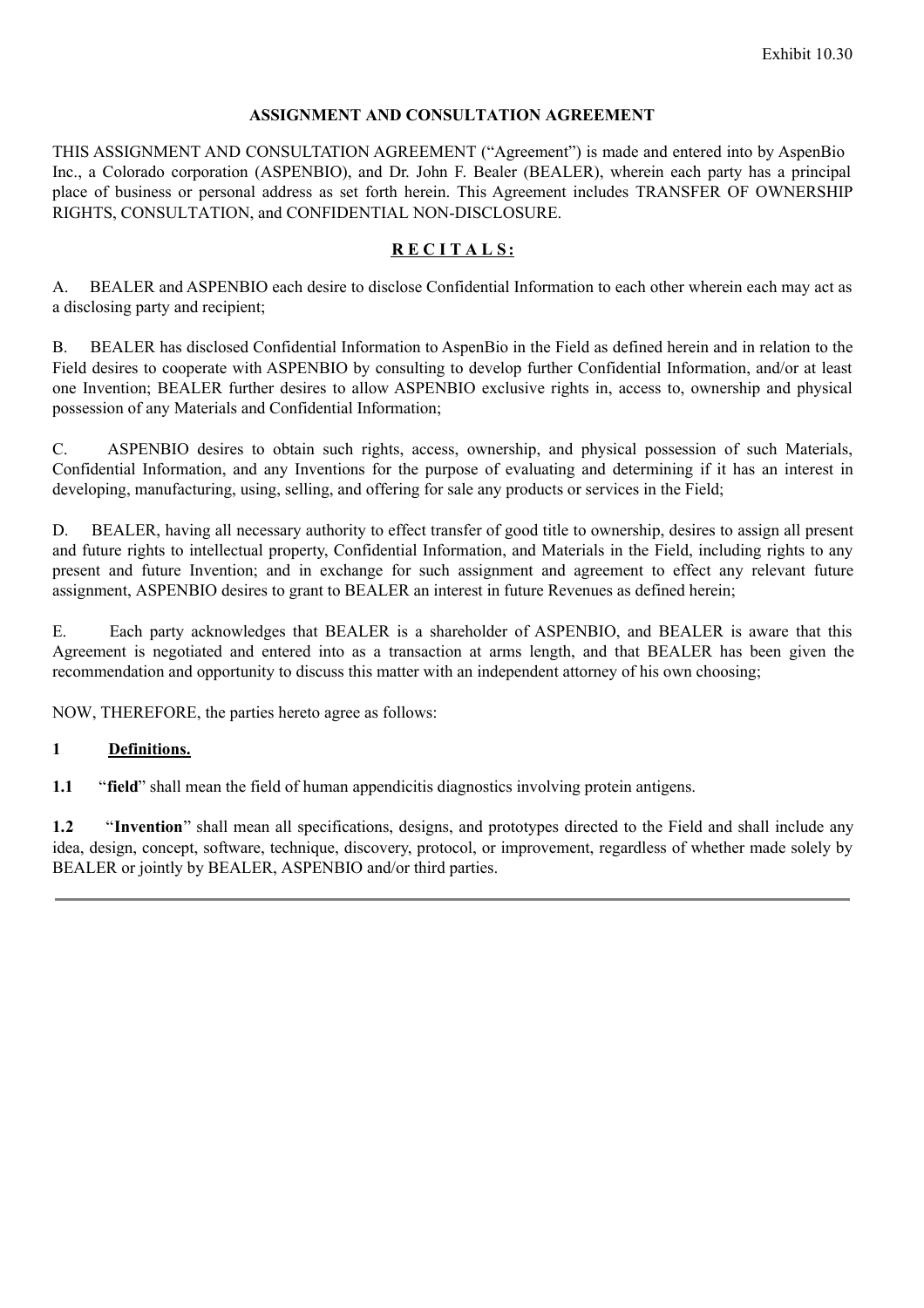**1.3 "Confidential Information"** shall mean all ideas, research, discoveries, know-how, business plans, products, applications, systems, components, prototypes, technologies and business policies and topics, Materials, and information about the foregoing, relating to the Invention.

**1.4** "**Prototype**" shall mean any physical embodiment(s) of the Invention or a part of the Invention.

**1.5 "Materials"** shall mean any physical matter that can be useful in evaluating and determining interest in potential products and services in the Field. For example, Materials can include any Samples as defined herein.

**1.6 "Sample"** shall mean any substance such as can be derived from a subject, wherein a subject can be a human or an animal. For example, a sample can be a clinical specimen from a human patient of bodily fluid or tissue.

**1.7. "Revenues"** shall mean the amounts of gross revenues, less returns as is customary in the industry, from: (a) commercial sales in the Field of services or products;

(b) revenues and royalties received from the licensing or sublicensing of any technology or intellectual property, including patents, involving the Confidential Information; or

(c) sale of the product or product division within ASPENBIO to a third party, regardless of whether said sale occurs as part of a larger transaction such as a sale of the entirety of ASPENBIO;

wherein said amounts relate to embodiments derived from a contribution provided by BEALER.

**2 Consideration**. Each party acknowledges that (s)he/it has received valuable consideration in return for this Agreement.

**2.1. Purchase Price for Assignment and Cooperation by BEALER.** The Purchase Price to be paid by ASPENBIO to BEALER shall be in the form of a future income stream corresponding to ten percent (10%) of the Revenues, as defined herein.

**2.2. Payments to BEALER**. The first "year" for computation of the percentage payments to be made shall be the period beginning with the date revenues are first received by ASPENBIO and ending on the date that is 12 months after the first day of the month following the date such revenues are received. Thereafter, each year shall be the ensuing 12-month period. BEALER's share of Revenues shall be paid within 30 days after the end of each three month period, with respect to the Revenues accrued during the three month period just ended; provided that the first period may have an additional fraction of one month. At the time ASPENBIO pays amounts hereunder, it shall provide BEALER with a report setting forth in reasonable detail how the Revenues to ASPENBIO were calculated, and ASPENBIO shall provide BEALER with reasonable supporting documentation within 30 days after a request therefore.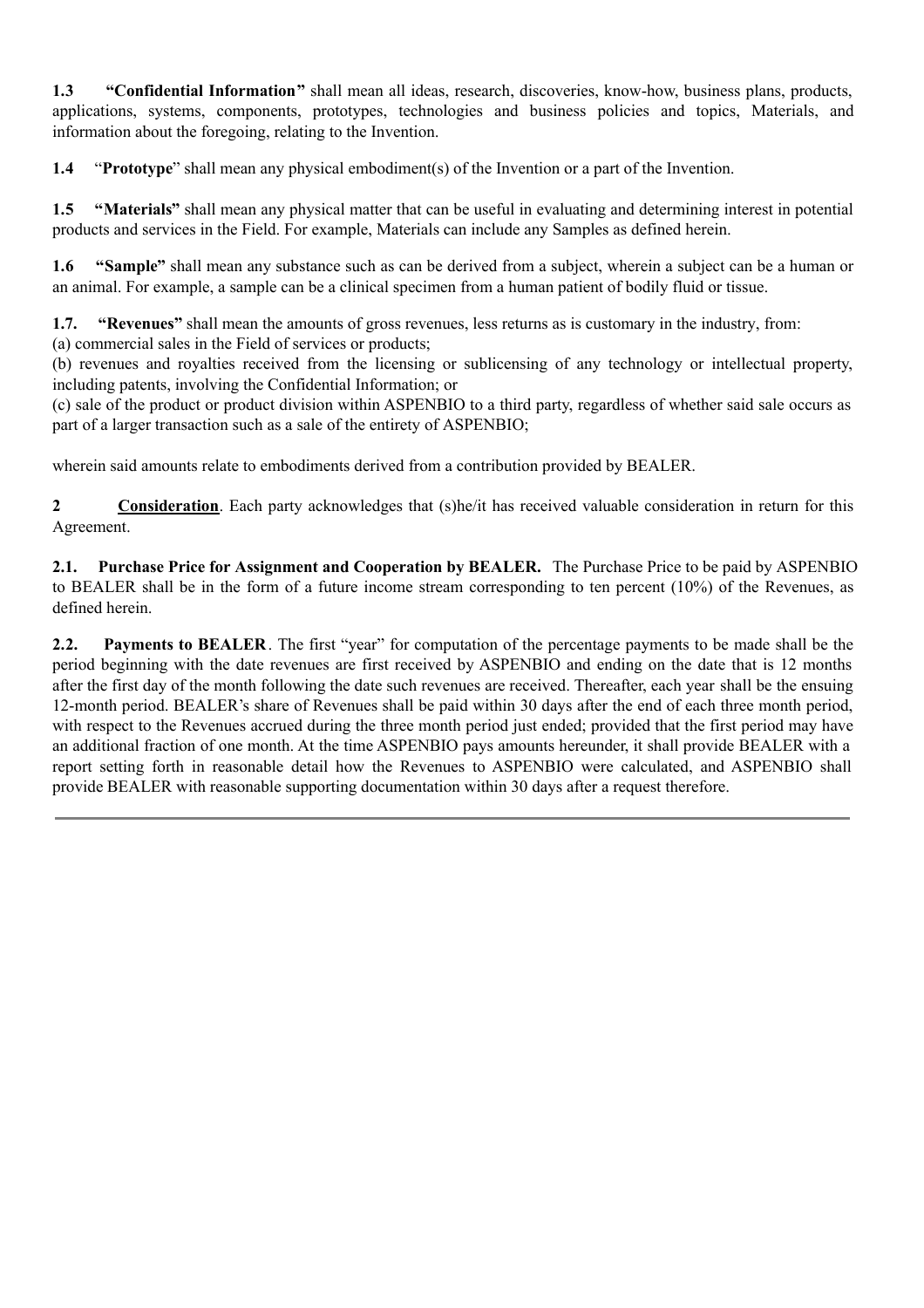**3 Term and Termination** . This Agreement shall be effective as of the date Confidential Information was first disclosed by one party to the other party, but no later than the date of the latest execution of this Agreement.

(a) This Agreement shall continue for a period of the latter of:

(i) twenty years from the date of signing this Agreement;

(ii) the expiration of the last to expire of any patent obtained by AspenBio in the Field, or

(iii) in the absence of any patent or patent application, upon the unenforceability of any commercially significant trade secret, or in the absence of any viable or marketable product in the Field;

except that ASPENBIO may terminate the Agreement if in its reasonable judgment it decides it has no interest in pursuing the Field through the benefit from the contribution from BEALER. Notwithstanding the foregoing, any provision relating to confidentiality shall survive any termination; however, for the purpose of allowing independent pursuit by BEALER, the survival of confidentiality shall not apply if ASPENBIO terminates due to its decision of no interest of pursuit.

(b) In the event ASPENBIO terminates this agreement, all SAMPLES then existing, and any data or information, including CONFIDENTIAL INFORMATION, associated with or concerning the SAMPLES provided by BEALER over the course of the AGREEMENT, must be delivered to BEALER within 30 days of termination of the AGREEMENT.

**4 Confidential Information**. In the course of the parties' communications and efforts, the parties or each of them may have become aware of or developed and/or may become aware of or develop Confidential Information, including, without limitation, information related to product and design, financing, customers, marketing, personnel and other Confidential Information. Except as otherwise provided in this Agreement, the recipient agrees to maintain the confidence of such Confidential Information and to prevent its unauthorized dissemination and use; provided, however, that this Agreement shall impose no obligation on either party hereto with respect to maintaining the confidence of Confidential Information that is:

(a) demonstrated by the recipient thereof to be either in the public domain at the time of the disclosure, or that subsequently comes within the public domain without fault of the recipient during the Period of this Agreement;

(b) demonstrated by the recipient thereof by written records to have been in the possession of the recipient at the time of disclosure and not acquired, directly or indirectly, from the disclosing party;

(c) demonstrated by the recipient thereof to have been acquired by the recipient after the time of disclosure by the disclosing party from a third party who did not require the recipient to hold the same in confidence and who did not acquire such information, directly or indirectly, from the disclosing party; or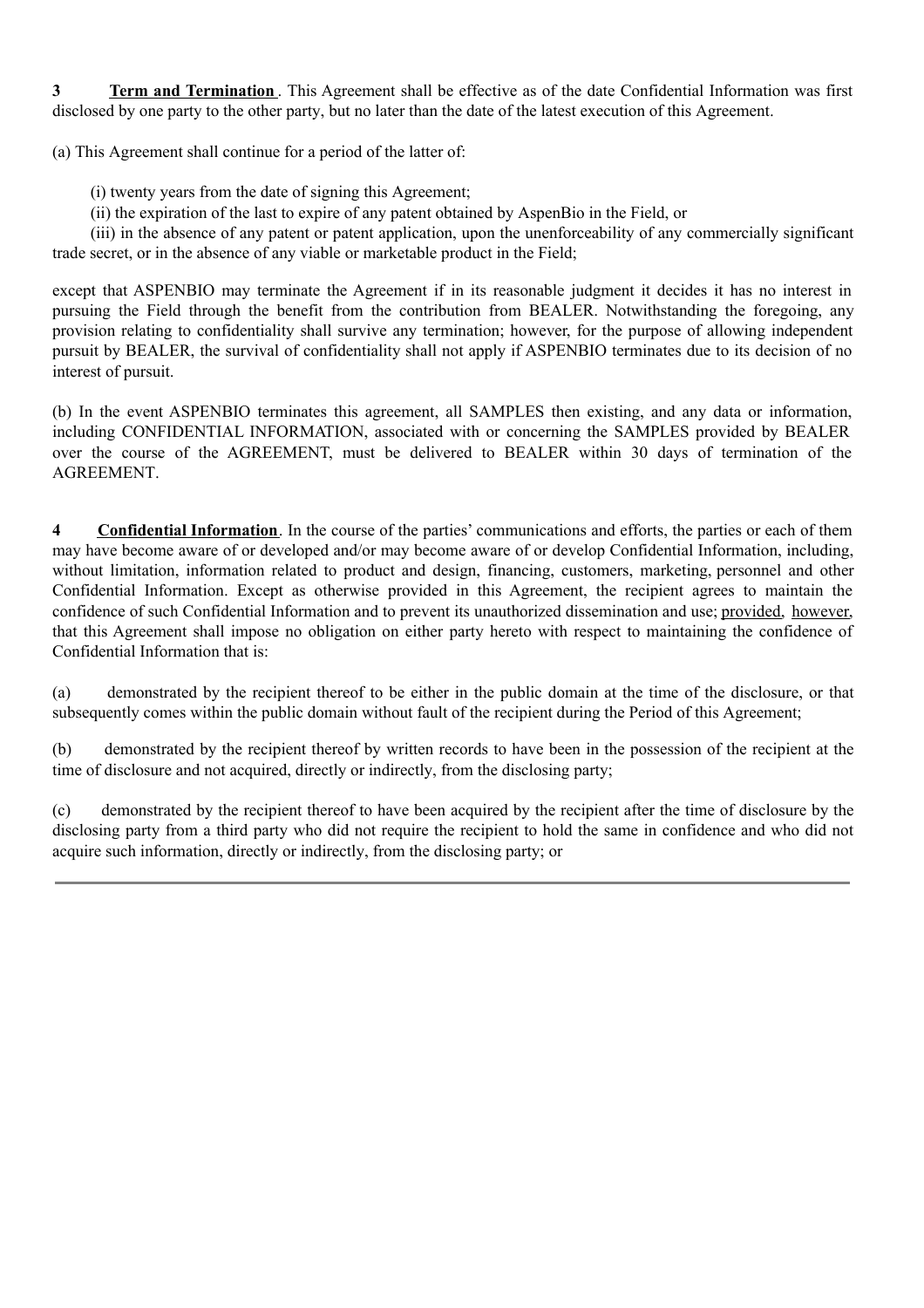(d) demonstrated by the recipient thereof to have been explicitly approved for release by written authorization of the disclosing party.

**4.1 Use of Confidential Information.** In consideration of the disclosure to recipient of Confidential Information, the recipient thereof agrees to receive, treat, and maintain Confidential Information in trust and confidence and to undertake the following additional obligations with respect thereto:

(a) to use Confidential Information for the sole purpose of examining, evaluating, and determining whether recipient has an interest in exploring, developing, manufacturing, selling, collaborating, performing services, and/or joint venturing in the Field;

(b) not to reproduce, in whole or in part, Confidential Information, without express written consent of disclosing party;

(c) not to disclose Confidential Information, directly or indirectly, outside of the recipient?s business;

(d) to limit the internal dissemination of Confidential Information and the internal disclosure of Confidential Information received from the disclosing party to only those of the recipient?s officers and employees, if any, who have a need to know to perform the limited tasks set forth in subparagraph (a) above, who have been selected with reasonable care by recipient, and who have an obligation to protect it and not to allow members of the public access to Confidential Information or prototypes.

**4.2 Ownership of Confidential Information and Materials.** BEALER acknowledges and agrees that any Confidential Information disclosed to ASPENBIO or by ASPENBIO and Materials, such as Samples accepted by ASPENBIO, are proprietary to and a valuable trade secret of ASPENBIO and that any disclosure or unauthorized use thereof will cause irreparable harm and loss to ASPENBIO. ASPENBIO shall at all times be the sole and exclusive owner of all information, technology, equipment and know-how which BEALER may become aware of in connection with the performance of this Agreement.

**4.3 Joint Inventorship and Transfer of Rights by Assignment .** If an invention or idea for improvement of the Invention has been or is made in the course of BEALER's work in connection with evaluating or developing the Invention or developing business plans for exploitation of the Invention or in otherwise working with or for ASPENBIO, in which BEALER should be named as a sole or joint inventor, BEALER hereby assigns and agrees to promptly disclose such invention or improvement to ASPENBIO and to assign any and all right, title, and interest in said improvement or invention to ASPENBIO and to cooperate fully with ASPENBIO in obtaining and maintaining any protection desired by ASPENBIO for such improvement or invention, including patent, trade secrets, copyright, design, or other intellectual property protection. BEALER agrees that ASPENBIO shall in good faith but in its sole discretion direct all intellectual property strategy including application, prosecution, and maintenance activities.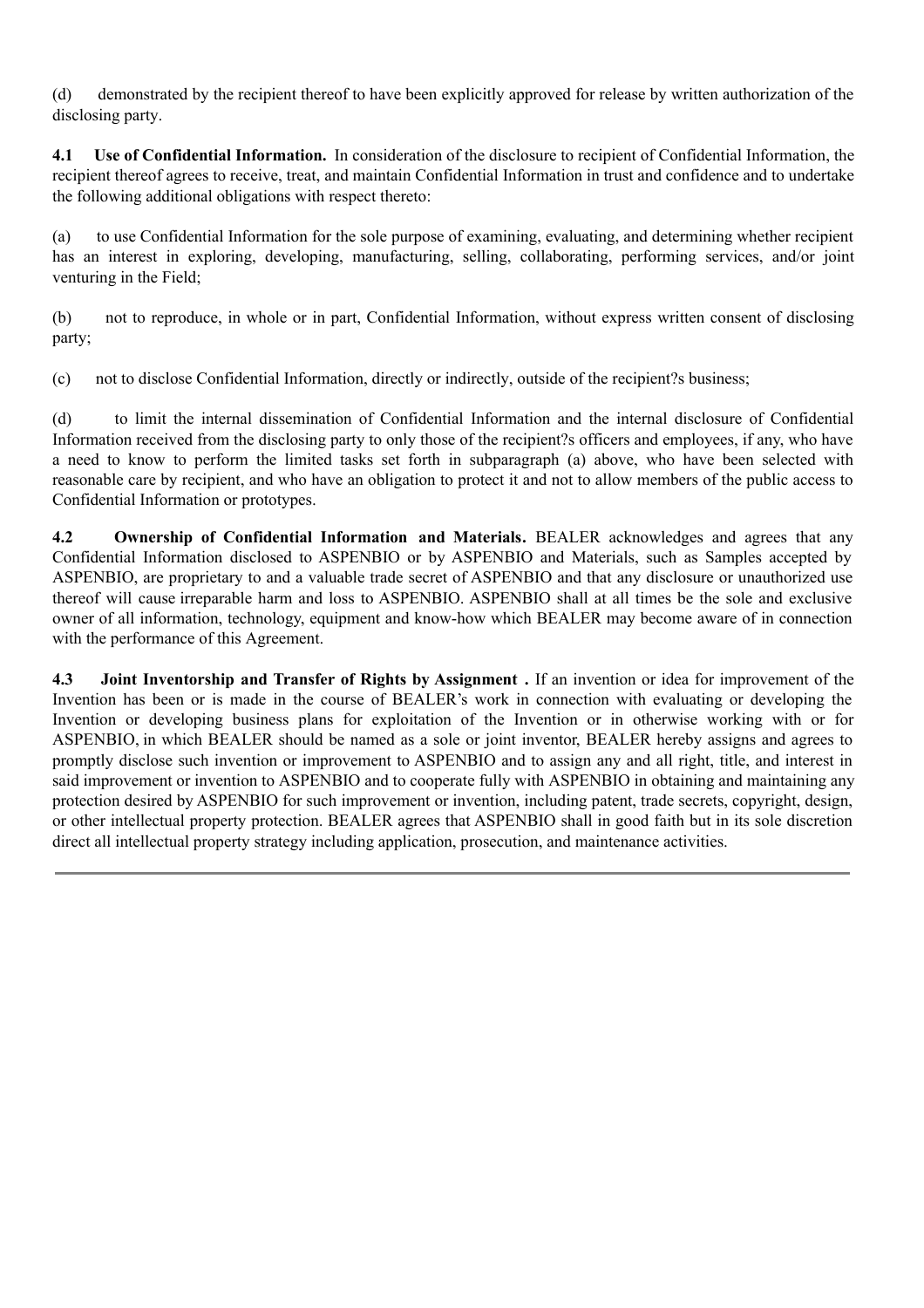# **5 Publication**

The parties acknowledge that both parties shall have the right to participate in publishing data, information and results relating to the Confidential Information and Materials. The parties agree, however, that during the term of this Agreement and for three (3) years thereafter, the parties shall have 30 days to review and comment on any such proposed publication in the Field. The parties agree that any Confidential Information or data, information, or results derived by using Confidential Information will not be included in any published material without prior written approval by the parties. The parties agree to provide appropriate acknowledgment of the source of contributions in all publications, wherein such appropriate acknowledgement is subject to the prior written approval of the parties.

# **6 Representations and Warranties**

**6.1. Representations and Warranties of BEALER.** BEALER represents and warrants that he has all necessary authority to effect transfer of good title to ownership of rights relating to intellectual property rights, and that, to the best of his knowledge, no ownership rights exist on behalf of others, particularly the Rocky Mountain Pediatric Surgery, P.C., a Professional Corporation in the State of Colorado. BEALER further represents and warrants that ownership rights do not exist on behalf of himself, Dr. Jack H.T. Chang or Dr. Steven S. Rothenberg as shareholders of said Professional Corporation or on behalf of Dr. Jack H.T. Chang or Dr. Steven S. Rothenberg personally. BEALER agrees to cooperate in securing a release from Rocky Mountain Pediatric Surgery, P.C. and each of Dr. Chang and Dr. Rothenberg individually to acknowledge such status of ownership and waiver of any present or future claim against BEALER and ASPENBIO for ownership rights, opportunities, or activities in the Field.

**6.2. Representations and Warranties of ASPENBIO .** ASPENBIO represents that it shall in good faith take reasonable steps in evaluating and determining if it has an interest in developing, manufacturing, using, selling, and offering for sale any products or services in the Field. As the parties both acknowledge the many aspects of bringing to the marketplace a human diagnostic product or service, wherein such aspects include substantial cost, complexity, technical difficulty and business strategy, ASPENBIO does not represent or warrant that any commercial sales will ever occur in the Field. If after evaluation, ASPENBIO decides in its reasonable judgment that it has an interest in pursuing commercialization in the Field through the benefit of using Materials or Confidential Information from BEALER, ASPENBIO shall use commercially reasonable efforts to develop products or services. In the event ASPENBIO decides in its reasonable judgment that it does not have an interest in pursuing commercialization in the Field, all Samples and any data or information, including CONFIDENTIAL INFORMATION, associated with or concerning the SAMPLES provided by BEALER over the course of the AGREEMENT, must be delivered to BEALER within 30 days of termination of the AGREEMENT pursuant to Section 3.0 (d) of this AGREEMENT.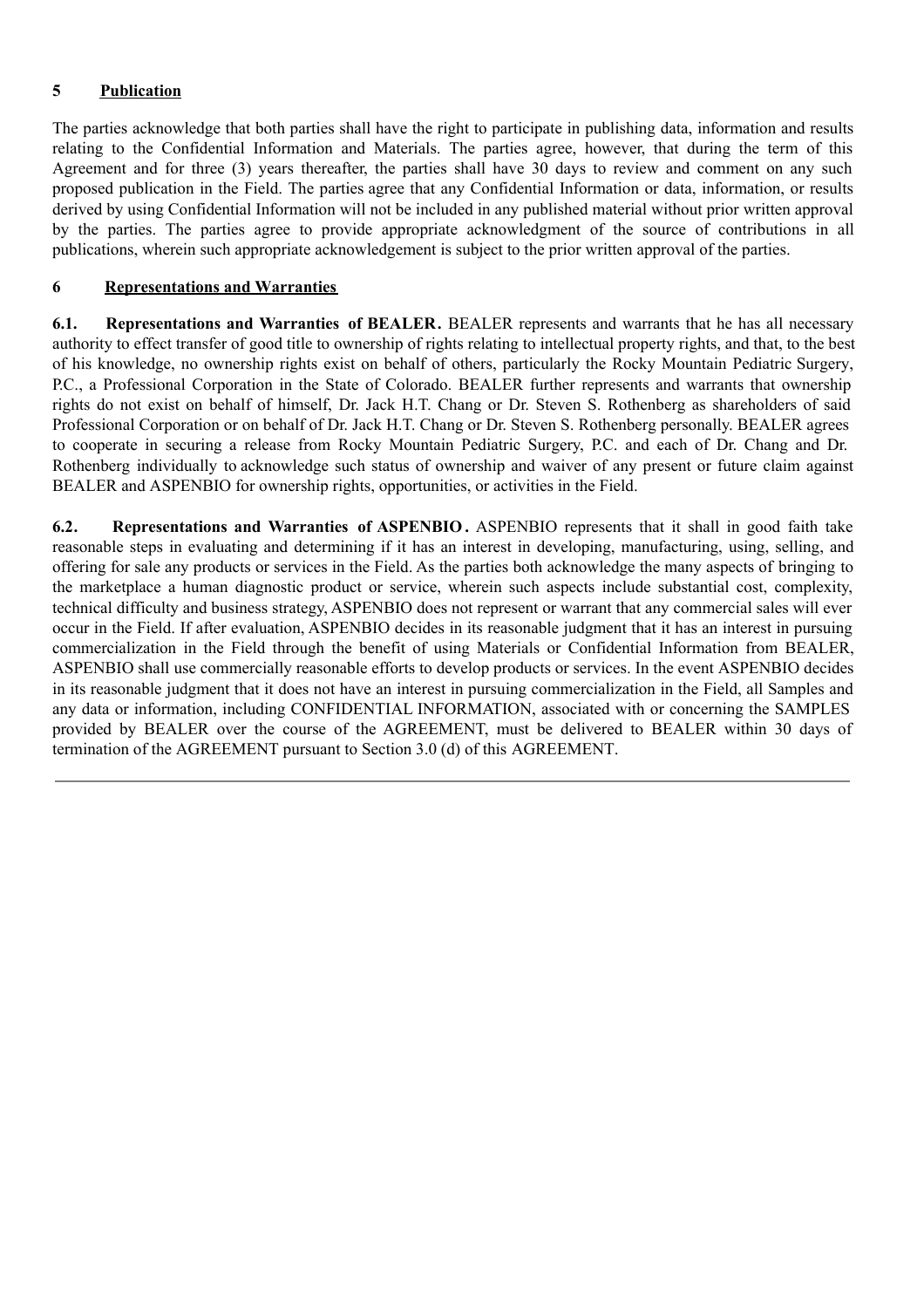# **7 Miscellaneous**

**7.1 Notices**. All notices, requests, demands, or other communications hereunder shall be in writing and shall be delivered in person, via facsimile, via commercial courier or by deposit with the United States Postal Service, postage prepaid, certified or registered mail, return receipt requested, addressed to the parties at the addresses set forth herein. Notice shall be deemed given upon the earliest of receipt, upon confirmed facsimile transmission, one (1) day after delivery to commercial courier or forty-eight (48) hours after deposit in the United States mail. Either party hereto may, however, from time to time, by written notice to the other party, designate a different address, which shall be substituted for the one specified above for such party.

**7.2 Assignment and Delegation** . This Agreement shall not be transferable or assignable by either party hereto, nor shall the performance of the duties of either party hereunder be delegable nor shall this Agreement inure to the benefit of any successor, assignee, trustee or other representative of either party hereto, without the prior written consent of the other party hereto, which consent shall not be unreasonably withheld or delayed. Any purported or attempted assignment or delegation hereof without such written consent, either voluntary or by operation of law, shall be null and void and of no force or effect. Notwithstanding the foregoing, in the event of the death of BEALER prior to expiration or termination of this Agreement, what would have been his interest shall continue as if he were alive and inure to the benefit of his estate.

**7.3 No Waiver**. No waiver by any party of any breach or default of any of the covenants or agreements herein contained shall be deemed a waiver as to any subsequent or similar breach or default. No right or remedy herein conferred upon any party is exclusive of any other right or remedy herein or by law or in equity provided or permitted.

**7.4 No License**. No rights or licenses, express or implied, are hereby granted to BEALER under any invention, patent, copyright, trademark, trade secret, or other intellectual property right of ASPENBIO as a result of or related to this Agreement.

**7.5 Captions**. Captions are used herein for reference purposes only and shall not be construed to limit the provisions of any Section hereof or used in any way to interpret the meaning of the provisions therein contained.

**7.6 Attorneys Fees**. In the event of any controversy or claim or dispute between the parties hereto arising out of or relating to this Agreement, or the breach thereof, and resulting in the filing of a lawsuit, the prevailing party shall be entitled to recover from the other party, in addition to any other remedy provided by this Agreement or applicable law, reasonable attorneys? fees, expenses and costs.

**7.7 Entire Agreement; Modification** . This Agreement, the documents and agreements referred to herein and any Exhibit(s) attached hereto which are hereby incorporated herein, embrace and include the entire transaction between the parties hereto, and supersede all prior arrangements and understandings, oral and written, between the parties hereto concerning the subject matter hereof except as otherwise agreed to in this agreement. This Agreement shall not be deemed to be modified, altered, changed or amended in any respect unless done in writing and signed by the party to be bound thereby.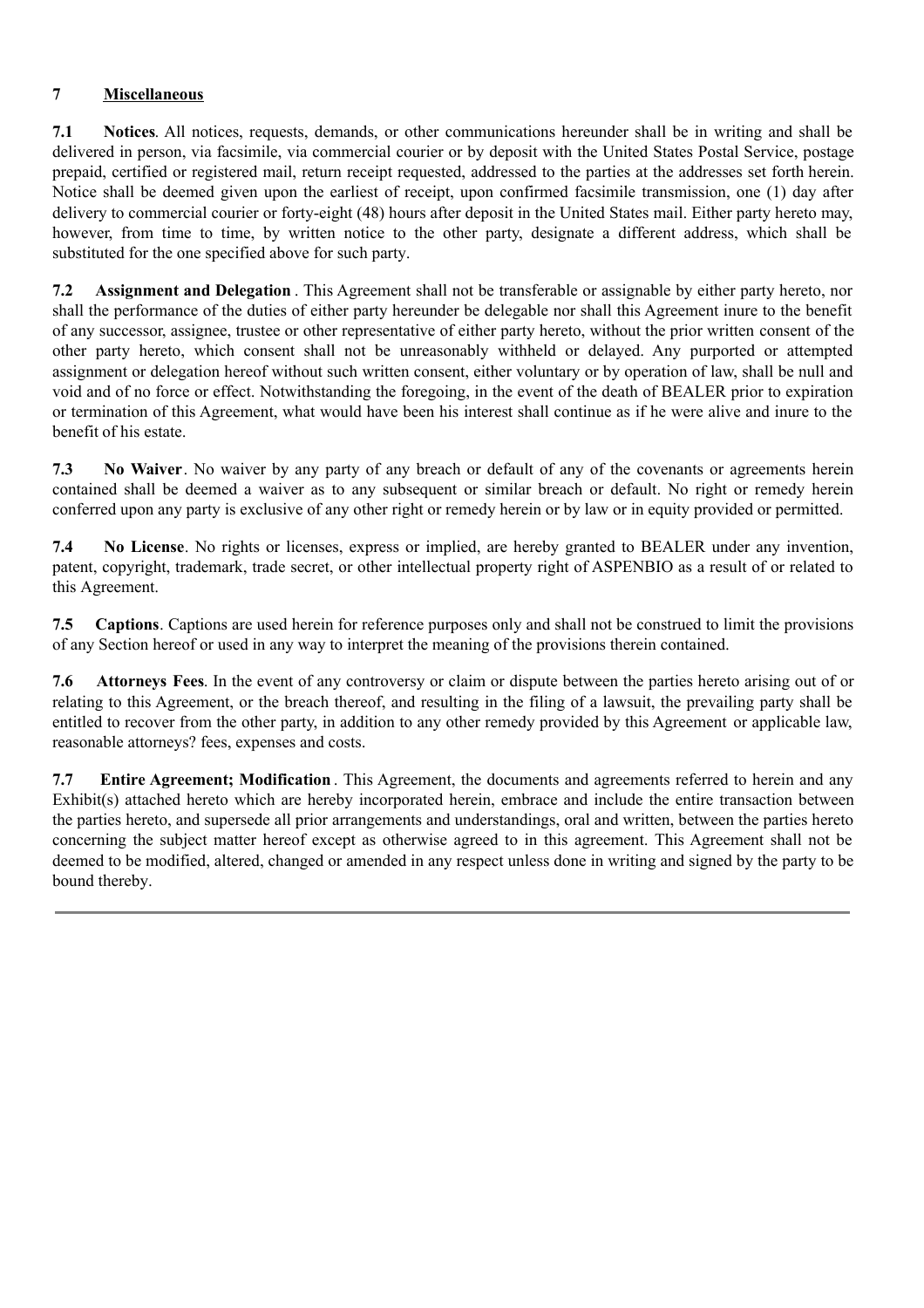**7.8 Duplicate Counterparts**. This Agreement may be executed in duplicate counterparts, each of which shall be deemed to be an original but all such counterparts shall together constitute only one Agreement.

**7.9 Severability**. If any provision of this Agreement is held by a court of competent jurisdiction to be invalid, void or unenforceable, the remainder of the provisions shall remain in full force and effect and shall in no way be affected, impaired or invalidated.

**7.10 Governing Law**. This Agreement shall be construed and enforced in accordance with the laws of the State of Colorado.

**7.11 Mediation**. In the event of any dispute or controversy arising out of, or relating to, this Agreement, the parties hereto agree to submit such dispute or controversy to mediation in the State of Colorado.

[THIS SPACE INTENTIONALLY LEFT BLANK]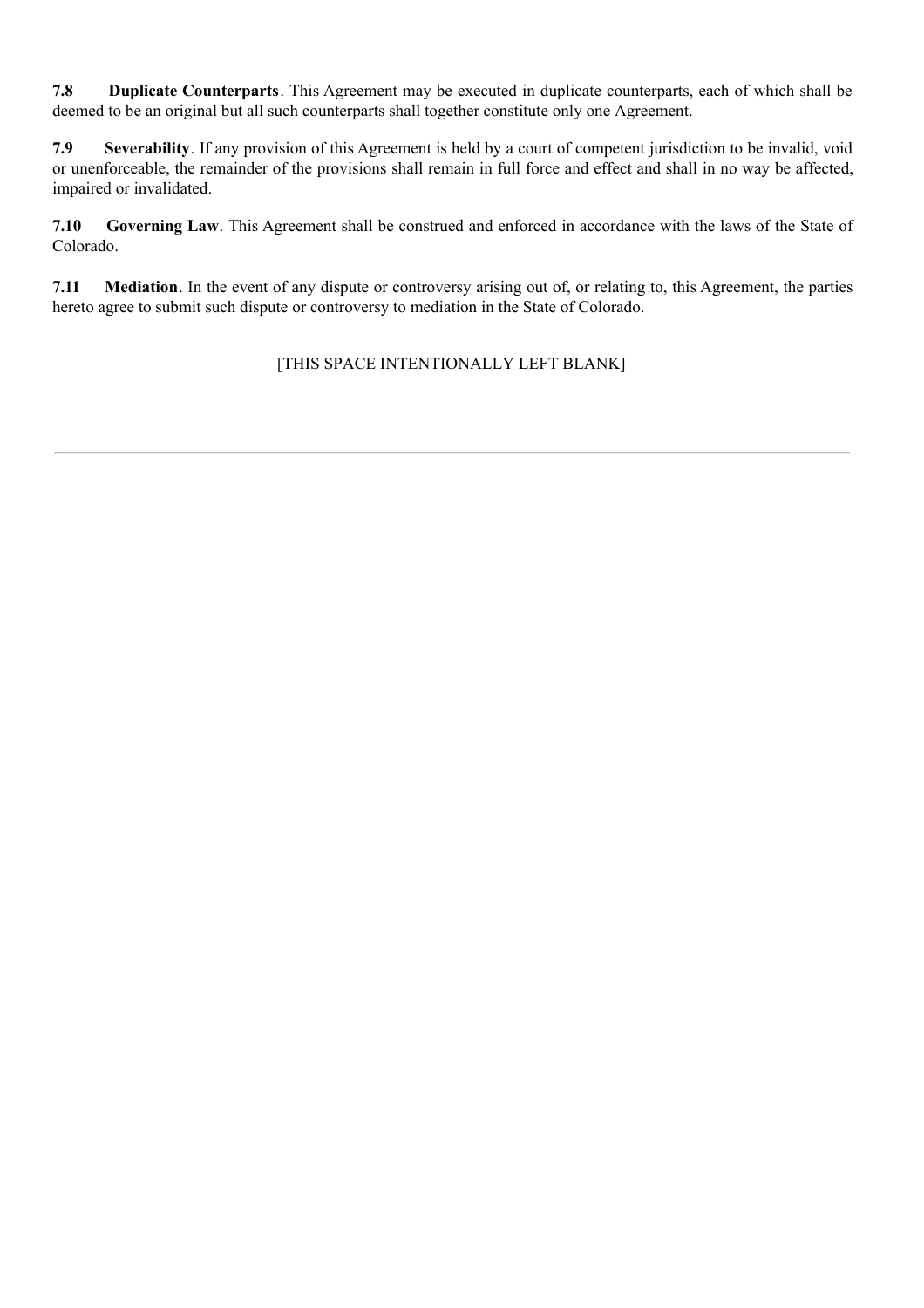IN WITNESS WHEREOF, the parties hereto have executed this Assignment and Consultation Agreement as of the Effective Date.

- By: AspenBio Inc. 1585 S. Perry St., Castle Rock, CO 80104
	- By: /s/ Roger Hurst

Roger Hurst\_\_\_\_\_\_\_\_\_\_\_\_\_\_\_\_\_\_\_\_\_\_\_\_\_\_\_ Name, Printed

- Title: <u>President</u>
- Date: \_\_<u>May 29, 2003</u>
- By: John F. Bealer, M.D. 9305 Poundstone Place, Englewood, CO 80111
	- By: <u>/s/ John F. Bealer, MD</u> John F. Bealer
	- Date: <u>\_May 23, 2003</u>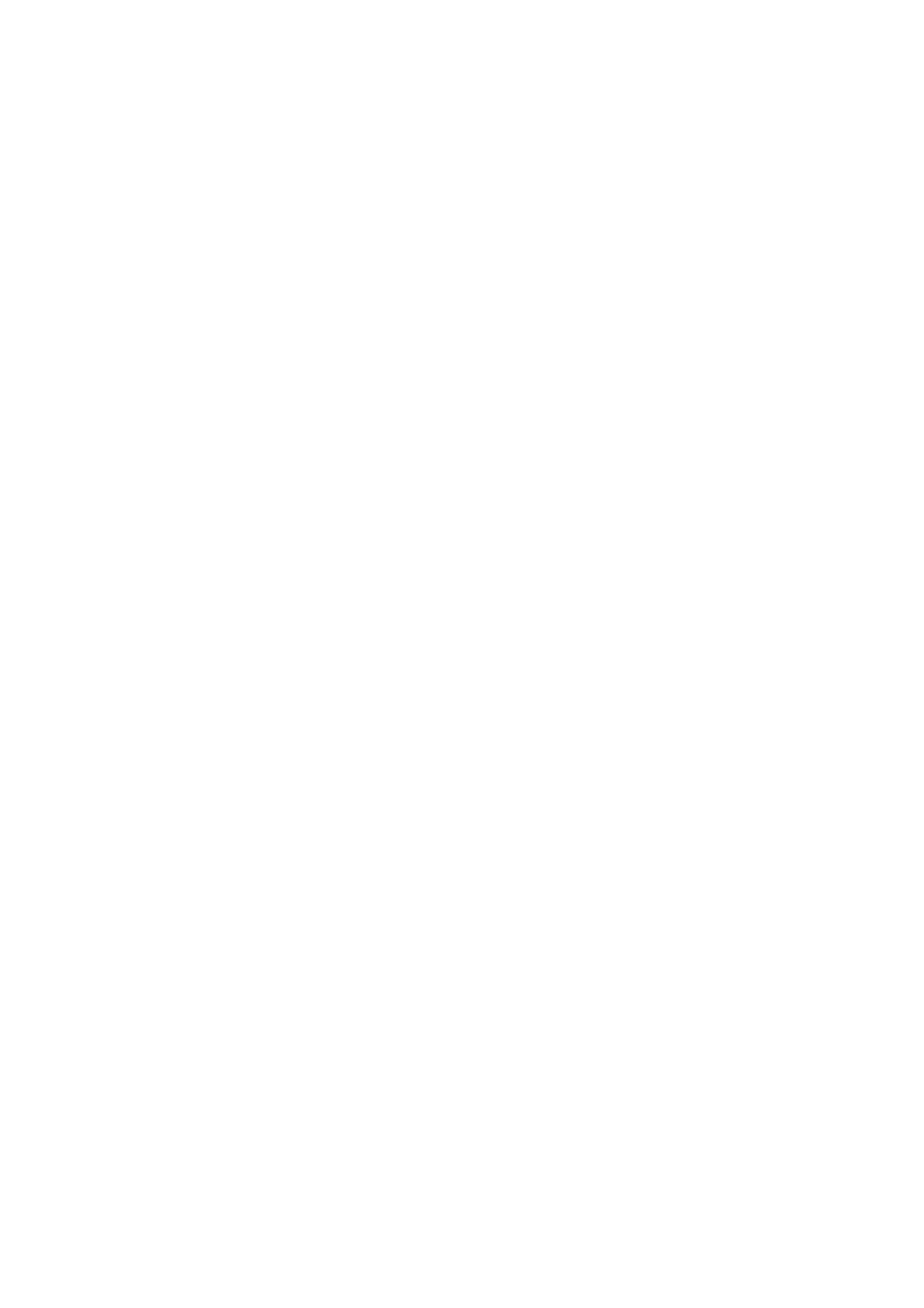# **CONSENT OF INDEPENDENT REGISTERED PUBLIC ACCOUNTING FIRM**

We consent to the incorporation by reference in the Registration Statement on Form S-8 (No. 333-143959) of our report dated March 13, 2009, relating to the financial statements of AspenBio Pharma, Inc., and the effectiveness of AspenBio Pharma, Inc.'s internal control over financial reporting, which appears on page 33 in this Annual Report on Form 10-K of AspenBio Pharma, Inc. for the year ended December 31, 2008.

/s/ GHP HORWATH, P.C.

Denver, Colorado March 13, 2009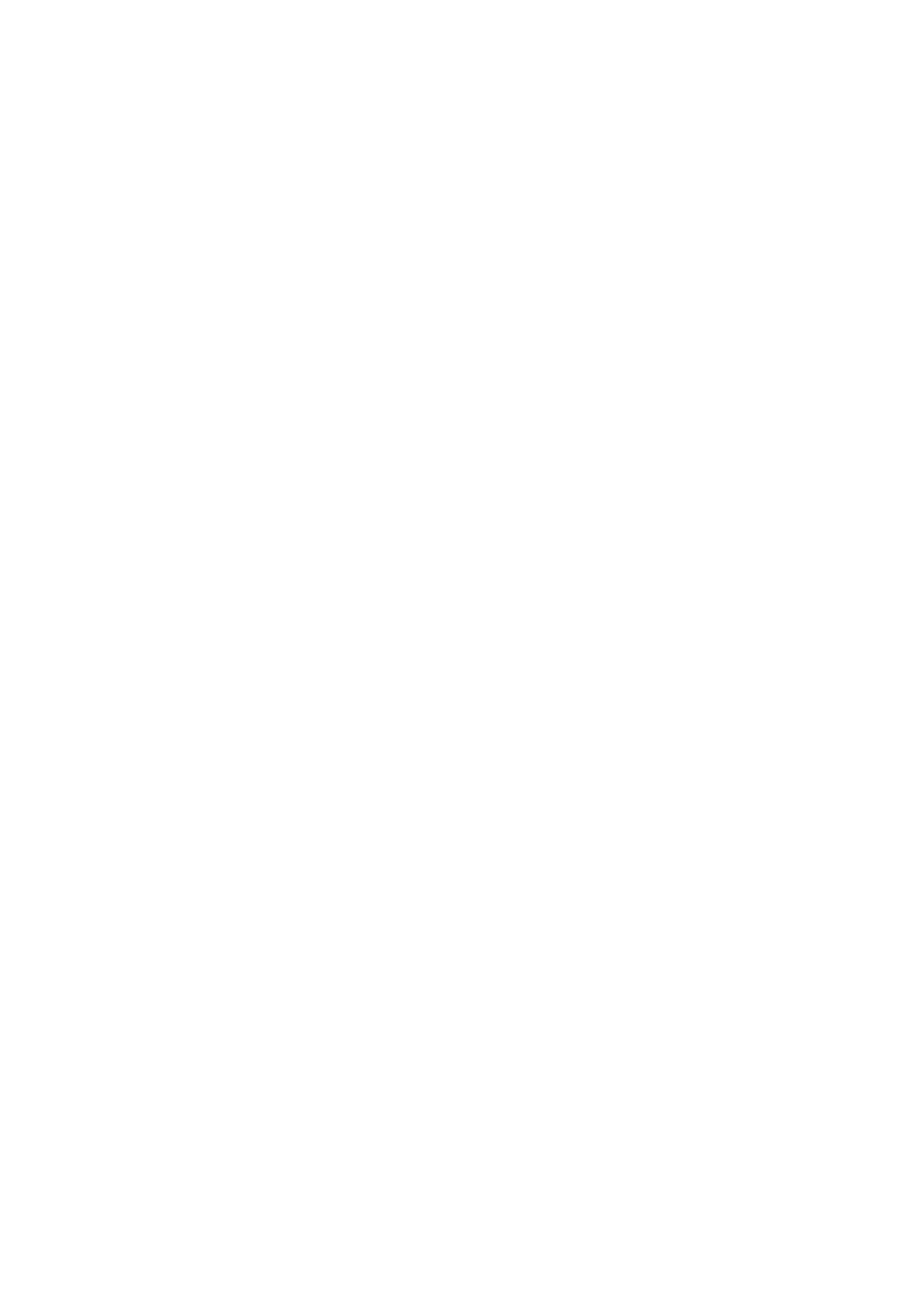# **CERTIFICATION**

## I, Daryl J. Faulkner certify that:

- 1. I have reviewed this annual report on Form 10-K of AspenBio Pharma, Inc. (the "Registrant");
- 2. Based on my knowledge, this report does not contain any untrue statement of a material fact or omit to state a material fact necessary to make the statements made, in light of circumstances under which such statements were made, not misleading with respect to the period covered by this report;
- 3. Based on my knowledge, the financial statements, and other financial information included in this report, fairly present in all material respects the financial condition, results of operations and cash flows of the Registrant as of, and for, the periods presented in this report.
- 4. The Registrant's other certifying officers and I are responsible for establishing and maintaining disclosure controls and procedures (as defined in Exchange Act Rules 13a-15(e) and 15d-15(e)) and internal control over financial reporting (as defined in Exchange Act Rules 13a-15(f) and 15d-15(f)) for the Registrant and have:
	- a) Designed such disclosure controls and procedures, or caused such disclosure controls and procedures to be designed under our supervision, to ensure that material information relating to the Registrant, including its consolidated subsidiaries, is made known to us by others within those entities, particularly during the period in which this report is being prepared;
	- b) Designed such internal control over financial reporting, or caused such internal control over financial reporting to be designed under our supervision, to provide reasonable assurance regarding the reliability of financial reporting and the preparation of financial statements for external purposes in accordance with generally accepted accounting principles;
	- c) Evaluated the effectiveness of the Registrant's disclosure controls and procedures and presented in this report our conclusions about the effectiveness of the disclosure controls and procedures, as of the end of the period covered by this report based on such evaluation; and
	- d) Disclosed in this report any change in the Registrant's internal control over financial reporting that occurred during the Registrant's most recent fiscal quarter (the Registrant's fourth fiscal quarter in the case of an annual report) that has materially affected, or is reasonably likely to materially affect, the Registrant's internal control over financial reporting; and
- 5. The Registrant's other certifying officers and I have disclosed, based on our most recent evaluation of internal control over financial reporting, to the Registrant's auditors and the audit committee of the Registrant's board of directors (or persons performing the equivalent functions):
	- (a) All significant deficiencies and material weaknesses in the design or operation of internal control over financial reporting which are reasonably likely to adversely affect the Registrant's ability to record, process, summarize and report financial information; and
	- (b) Any fraud, whether or not material, that involves management or other employees who have a significant role in the Registrant's internal control over financial reporting.

March 16, 2009

/s/ Daryl J. Faulkner

Daryl J. Faulkner, Chief Executive Officer PRINCIPAL EXECUTIVE OFFICER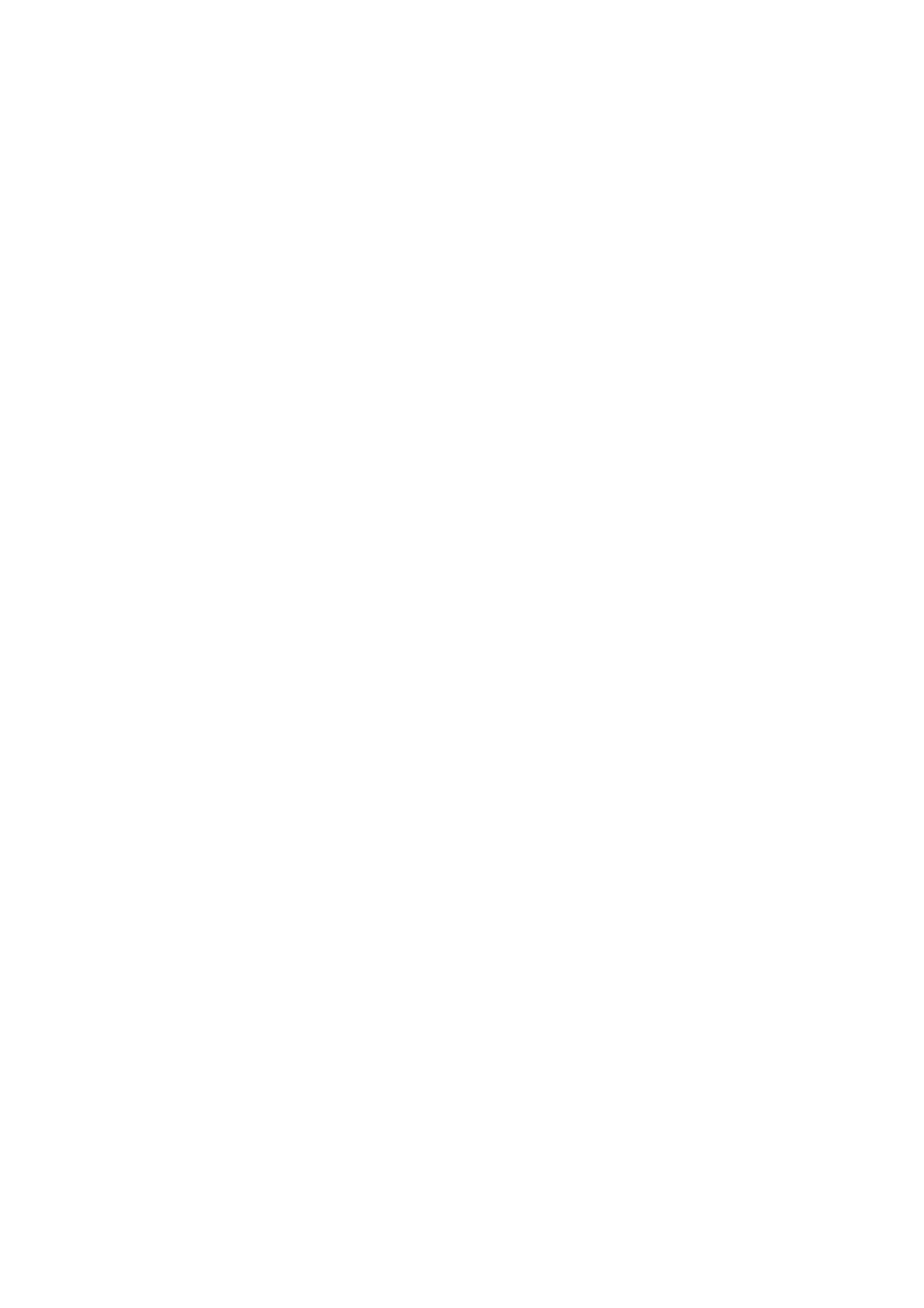# **CERTIFICATION**

I, Jeffrey G. McGonegal certify that:

- 1. I have reviewed this annual report on Form 10-K of AspenBio Pharma, Inc. (the "Registrant");
- 2. Based on my knowledge, this report does not contain any untrue statement of a material fact or omit to state a material fact necessary to make the statements made, in light of circumstances under which such statements were made, not misleading with respect to the period covered by this report;
- 3. Based on my knowledge, the financial statements, and other financial information included in this report, fairly present in all material respects the financial condition, results of operations and cash flows of the Registrant as of, and for, the periods presented in this report.
- 4. The Registrant's other certifying officers and I are responsible for establishing and maintaining disclosure controls and procedures (as defined in Exchange Act Rules 13a-15(e) and 15d-15(e)) and internal control over financial reporting (as defined in Exchange Act Rules 13a-15(f) and 15d-15(f)) for the registrant and have:
	- a) Designed such disclosure controls and procedures, or caused such disclosure controls and procedures to be designed under our supervision, to ensure that material information relating to the Registrant, including its consolidated subsidiaries, is made known to us by others within those entities, particularly during the period in which this report is being prepared;
	- b) Designed such internal control over financial reporting, or caused such internal control over financial reporting to be designed under our supervision, to provide reasonable assurance regarding the reliability of financial reporting and the preparation of financial statements for external purposes in accordance with generally accepted accounting principles;
	- c) Evaluated the effectiveness of the Registrant's disclosure controls and procedures and presented in this report our conclusions about the effectiveness of the disclosure controls and procedures, as of the end of the period covered by this report based on such evaluation; and
	- d) Disclosed in this report any change in the Registrant's internal control over financial reporting that occurred during the Registrant's most recent fiscal quarter (the Registrant's fourth fiscal quarter in the case of an annual report) that has materially affected, or is reasonably likely to materially affect, the Registrant's internal control over financial reporting; and
- 5. The Registrant's other certifying officers and I have disclosed, based on our most recent evaluation of internal control over financial reporting, to the Registrant's auditors and the audit committee of the Registrant's board of directors (or persons performing the equivalent functions):
	- (a) All significant deficiencies and material weaknesses in the design or operation of internal control over financial reporting which are reasonably likely to adversely affect the Registrant's ability to record, process, summarize and report financial information; and
	- (b) Any fraud, whether or not material, that involves management or other employees who have a significant role in the Registrant's internal control over financial reporting.

March 16, 2009

/s/ Jeffrey G. McGonegal

Jeffrey G. McGonegal, Chief Financial Officer PRINCIPAL FINANCIAL AND ACCOUNTING OFFICER